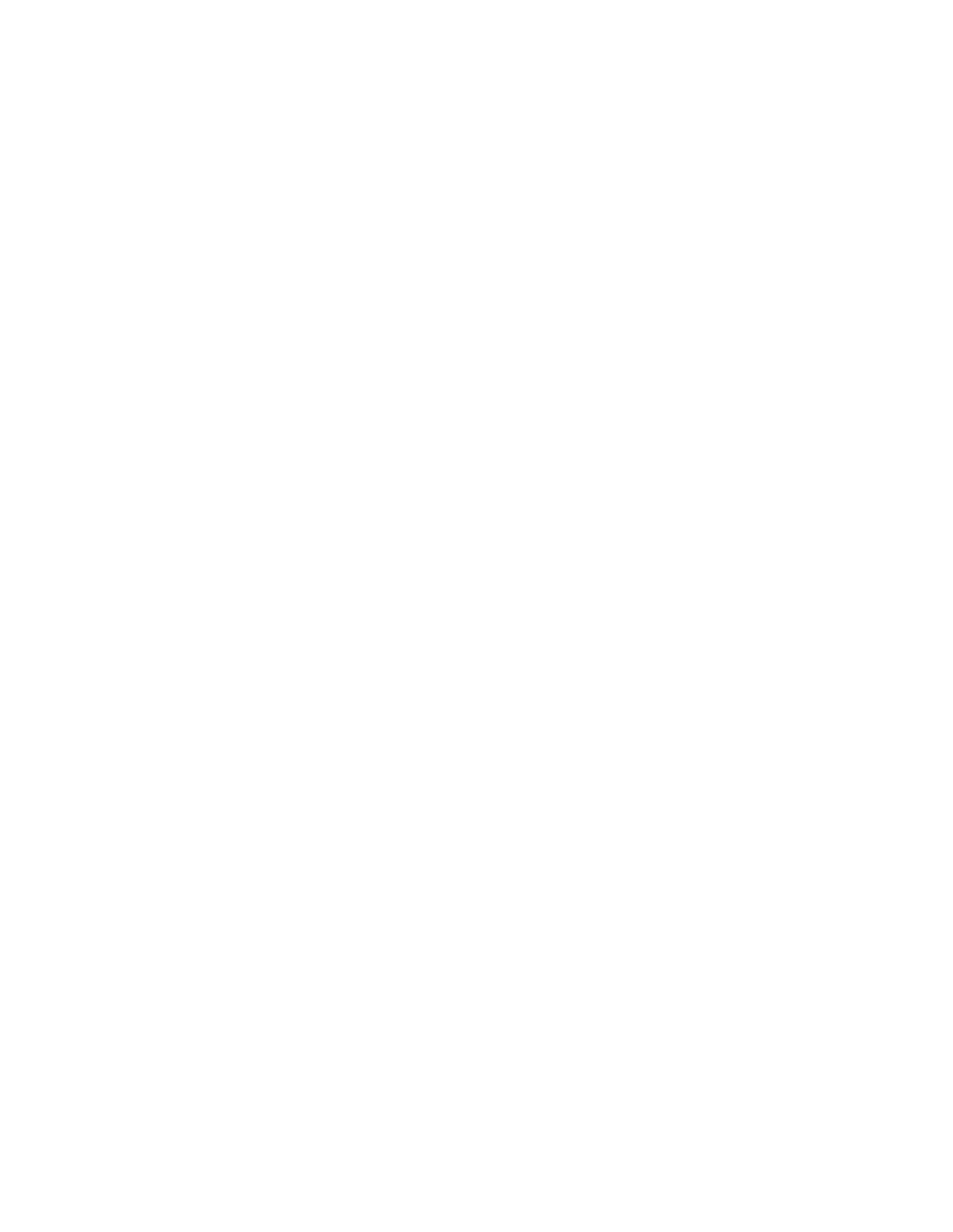# **RED BOOK**

#### **YALE UNIVERSITY DEPARTMENT OF THE HISTORY OF ART GRADUATE STUDENT HANDBOOK TABLE OF CONTENTS**

#### **GENERAL INFORMATION**

| <b>Structure of the Department</b>       |   |
|------------------------------------------|---|
| <b>Collections</b>                       |   |
| <b>Yale University Art Gallery</b>       |   |
| The Yale Center for British Art          |   |
| <b>Libraries</b>                         | 5 |
| <b>Robert B Haas Family Arts Library</b> | 5 |
| <b>Other Yale Libraries</b>              | 6 |
| <b>West Campus</b>                       |   |

### **ADMISSION & FINANCIAL ASSISTANCE**

| <b>Obtaining an Application</b>                           |    |
|-----------------------------------------------------------|----|
| <b>Admission Process</b>                                  | 7  |
| <b>Financial Assistance</b>                               | 8  |
| <b>University Dissertation Fellowship</b>                 | 9  |
| <b>Sixth Year Funding</b>                                 | 9  |
| <b>Graduate Teaching Fellows / Research Assistantship</b> | 11 |
| <b>Teaching Fellows</b>                                   | 11 |
| <b>Graduate Research Assistantship (GRA)</b>              | 11 |

#### **PROGRAM OF STUDY**

| <b>Faculty Advisers</b>                                                                                                                                                                                                                                                                                                                                                             | 13                                                       |
|-------------------------------------------------------------------------------------------------------------------------------------------------------------------------------------------------------------------------------------------------------------------------------------------------------------------------------------------------------------------------------------|----------------------------------------------------------|
| <b>Courses</b>                                                                                                                                                                                                                                                                                                                                                                      | 13                                                       |
| <b>Requirements &amp; Procedures</b>                                                                                                                                                                                                                                                                                                                                                | 14                                                       |
| <b>Registration</b><br><b>Auditing Courses</b><br><b>Dissertation Completion Status</b><br>7 <sup>th</sup> Year Extended Registration<br>8 <sup>th</sup> Year Extended Registration<br><b>Registration in Absentia</b><br><b>Special Graduate Course Numbers</b><br><b>Exchange Scholar Program (IvyPlus Exchange)</b><br>Leave of Absence<br><b>Waiving of Course Requirements</b> | 16<br>16<br>16<br>16<br>17<br>17<br>17<br>18<br>18<br>18 |
| <b>Grades, Evaluations, &amp; Temporary Incompletes</b><br><b>Grades</b>                                                                                                                                                                                                                                                                                                            | 19<br>19                                                 |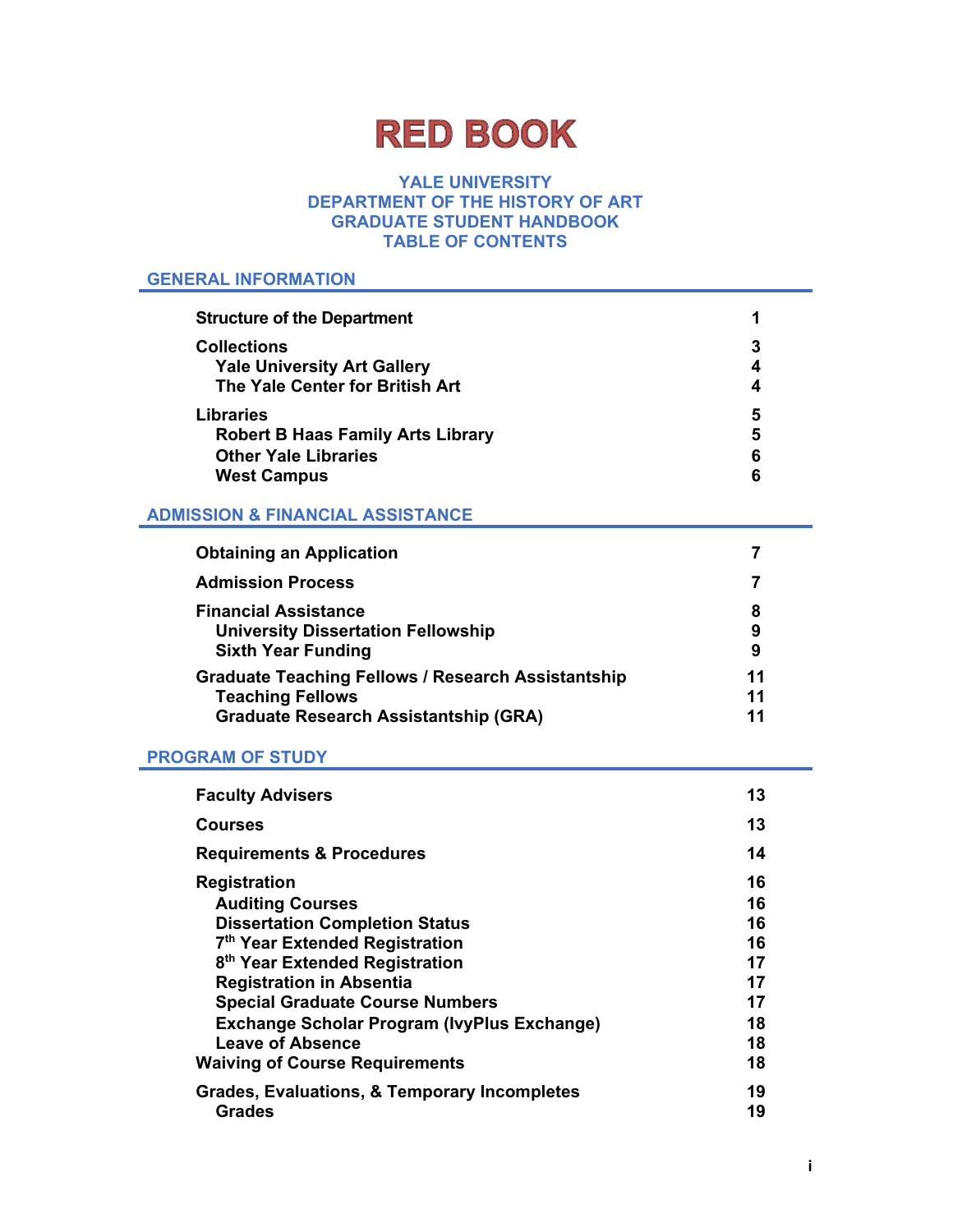| <b>Evaluations</b>                                     | 19 |
|--------------------------------------------------------|----|
| <b>Temporary Incompletes</b>                           | 19 |
| Languages                                              | 20 |
| <b>MA Degree</b>                                       | 21 |
| <b>MPhil Degree</b>                                    | 21 |
| The Frick Symposium & Other Forums for Graduate Papers | 21 |

#### **PHD PROGRAM**

| <b>Provisional Admission to Candidacy</b><br><b>Detailed Description</b><br>22<br><b>Qualifying Paper</b><br>23<br><b>Qualifying Examinations</b><br>23<br><b>Planning Qualifying Examinations</b><br>24<br>Colloquium<br>25<br><b>Registering the Dissertation Topic</b><br>26 |  |
|---------------------------------------------------------------------------------------------------------------------------------------------------------------------------------------------------------------------------------------------------------------------------------|--|
|                                                                                                                                                                                                                                                                                 |  |
|                                                                                                                                                                                                                                                                                 |  |
|                                                                                                                                                                                                                                                                                 |  |
|                                                                                                                                                                                                                                                                                 |  |
|                                                                                                                                                                                                                                                                                 |  |
|                                                                                                                                                                                                                                                                                 |  |
| First Reading of Chapter(s) of the Dissertation<br>27                                                                                                                                                                                                                           |  |
| <b>Dissertation Defense</b><br>27                                                                                                                                                                                                                                               |  |
| <b>Dissertation</b><br>28                                                                                                                                                                                                                                                       |  |
| <b>Employment</b><br>29                                                                                                                                                                                                                                                         |  |
| <b>Verification of Degree</b><br>29                                                                                                                                                                                                                                             |  |

### **COMBINED PHD PROGRAMS**

| <b>History of Art &amp; African American Studies</b> | 30  |
|------------------------------------------------------|-----|
| <b>History of Art &amp; English</b>                  | -31 |
| <b>History of Art &amp; Film and Media Studies</b>   | -33 |
| <b>History of Art &amp; Renaissance Studies</b>      | 36  |

### **PROGRAM REQUIREMENTS SCHEMATICS**

| <b>History of Art</b>                                | 38-39 |
|------------------------------------------------------|-------|
| <b>History of Art &amp; African American Studies</b> | 40    |
| History of Art & English                             | 41    |
| <b>History of Art &amp; Film and Media Studies</b>   | 42    |
| <b>History of Art &amp; Renaissance Studies</b>      | 43    |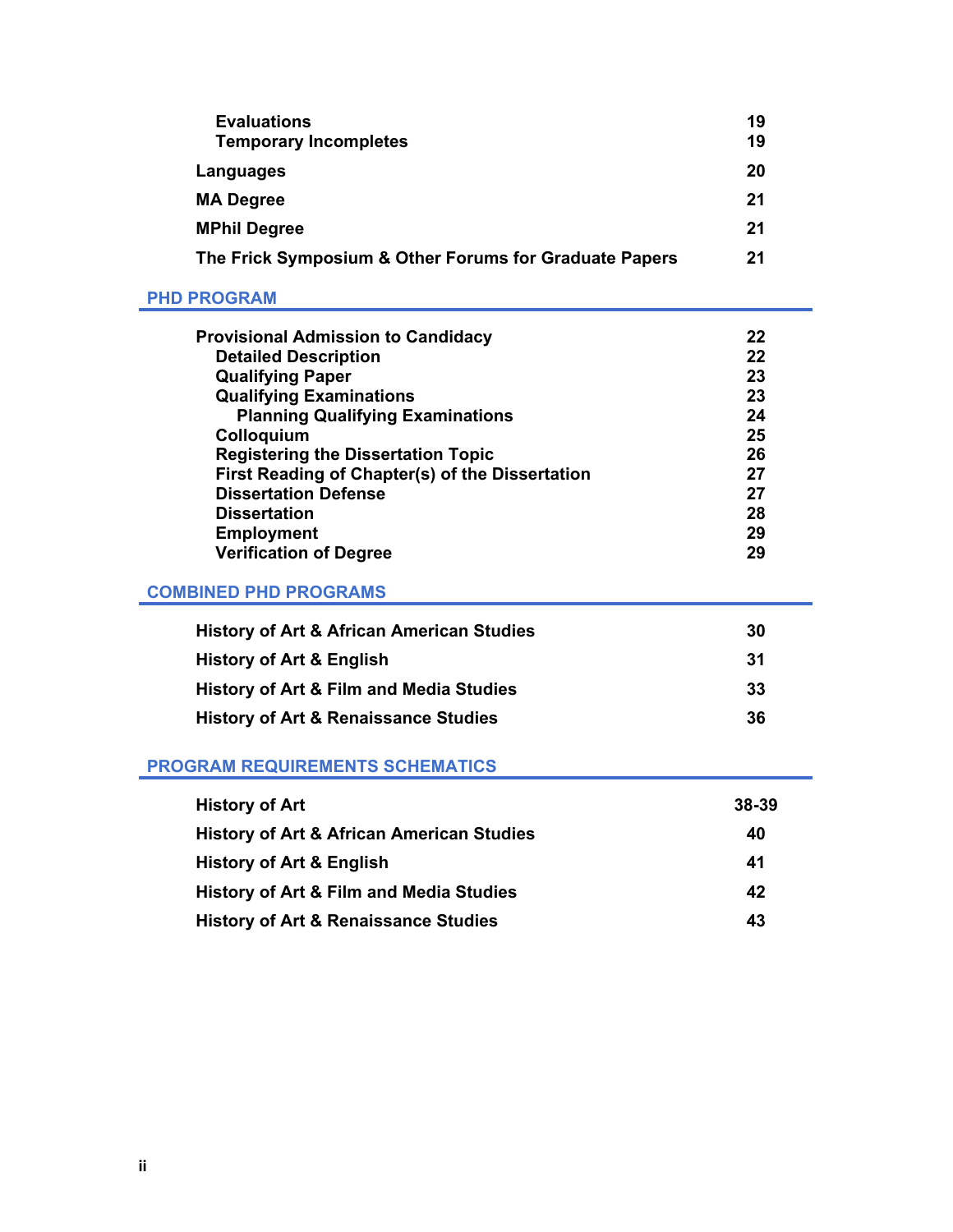# *GENERAL INFORMATION*

# **STRUCTURE OF THE DEPARTMENT**

The History of Art faculty offers courses across a broad spectrum of areas of art history. Each member of the regular full-time faculty teaches both graduate and undergraduate courses. A number of faculty in other departments and curators hold Affiliate Faculty appointments in History of Art.

Because of the sabbatical system, about one out of six faculty members can be expected to be on leave of absence at any given time. The following list indicates the fields of specialization of the current full-time faculty:

| Carol Armstrong                                        | Nineteenth-Century European Art, French Modernism,<br>History of Photography, Women Artists and Feminist Art<br>History, Art Criticism and its History, Art and Science,<br>Theory, Methods and Historiography |
|--------------------------------------------------------|----------------------------------------------------------------------------------------------------------------------------------------------------------------------------------------------------------------|
| <b>Tim Barringer</b>                                   | Victorian Visual Culture, British Art 1700 to present,<br>American and British Landscape Painting 1750-1900,<br>Nineteenth-century European Art, Post-colonial Studies,<br><b>Gender Studies</b>               |
| Marisa Bass                                            | Northern Renaissance Art:1400-1700                                                                                                                                                                             |
| Craig Buckley                                          | Modern and Contemporary Architecture                                                                                                                                                                           |
| Edward Cooke, Jr.                                      | American Decorative Arts and Material Culture, Global<br>Crafts                                                                                                                                                |
| Joanna Fiduccia                                        | European and American Modernism                                                                                                                                                                                |
| Cécile Fromont                                         | African and South Atlantic Art                                                                                                                                                                                 |
| Milette Gaifman<br>-Department Chair                   | Greek Art & Archaeology, Greek Visual Culture                                                                                                                                                                  |
| Jacqueline Jung<br>- Director of Undergraduate Studies | Medieval European Art and Architecture                                                                                                                                                                         |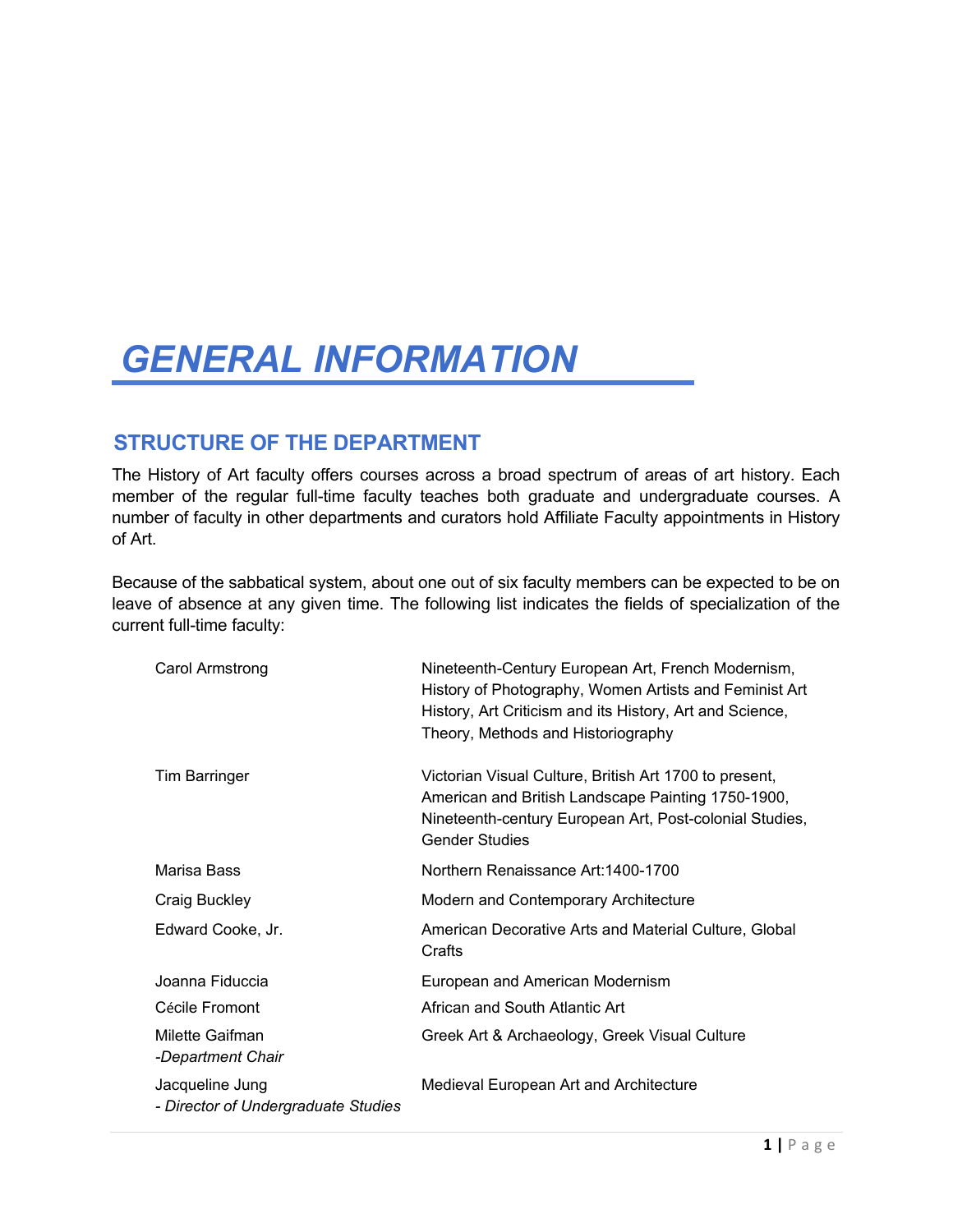| Subhashini Kaligotla                        | Indian and South Asia Art and Architecture                   |
|---------------------------------------------|--------------------------------------------------------------|
| Pamela Lee<br>-Director of Graduate Studies | Modern and Contemporary Art                                  |
| Morgan Ng                                   | Italian Renaissance                                          |
| Quincy Ngan                                 | Art of Pre-Modern to Contemporary China, Chinese<br>Painting |
| Nicola Suthor                               | European Art and Art Theory 1600-1800                        |
| Jennifer Raab<br>-Placement Officer         | American Art, History of Photography                         |
| Kishwar Rizvi                               | Islamic Art and Architecture:                                |
| Mimi Yiengpruksawan                         | Japanese Art, Buddhist Art and Iconography                   |

The number of graduate students on the roster has remained steady for some years at about sixtyfive. Of these, approximately forty are in residence in New Haven, while others are either doing field work on their dissertations elsewhere in this country and abroad or writing their dissertations away from New Haven. Among Yale undergraduates, there are about fifty junior and senior art history majors, and some 1500 students registered in department courses.

The Director of Graduate Studies (DGS) oversees the graduate program. In the first year, the DGS helps the student choose courses and settle on a field of specialization and an adviser/advisers. (Students may elect to have two co-advisers if they so desire.) Ideally the student will have chosen an adviser/advisers by the end of the first year of study. The DGS continues to give formal approval to each student's course schedule each semester, oversees the Qualifying Examination, discusses with the student the choice of the dissertation topic, and oversees the Colloquium in which this topic is presented for formal approval, and the reading of the dissertation. The DGS also arranges with the student and the adviser the choice of examiners for the Qualifying Examination and the choice of readers for the dissertation. The DGS oversees matters relating to Graduate School stipends and fellowships, although students should also be in contact with the Graduate School directly if problems or questions arise. The DGS and a faculty committee oversee the distribution of departmental monies for research and travel. As of 2021, a Placement Officer will co-ordinate the Department's professional development program.

Each year three Department Representatives are chosen by secret-ballot election from amongst the second- and third-year graduate students. One of those three Department Representatives is elected to act as Diversity Representative. The Department Representatives are offered a \$500 honorarium for each semester and are expected to represent both the graduate students and the Department as a whole in a professional and respectful way. Their duties and obligations include: Familiarizing themselves with the rules, protocols and norms of Yale University and the Department of the History of Art; attending all faculty meetings; collecting and articulating student comments and suggestions for presentation at faculty meetings; compiling a list of forthcoming student-organized events in the Department for internal circulation and presentation on the Department website; organizing a Departmental Orientation program for the new first year students; collaborating with the Department in managing student input into the faculty hiring process, encouraging participation and collecting responses to each of the candidates; providing crucial support for the graduate student recruitment process by collaborating with the DGS and Graduate Registrar in organizing the visiting day events for admitted students; collaborating with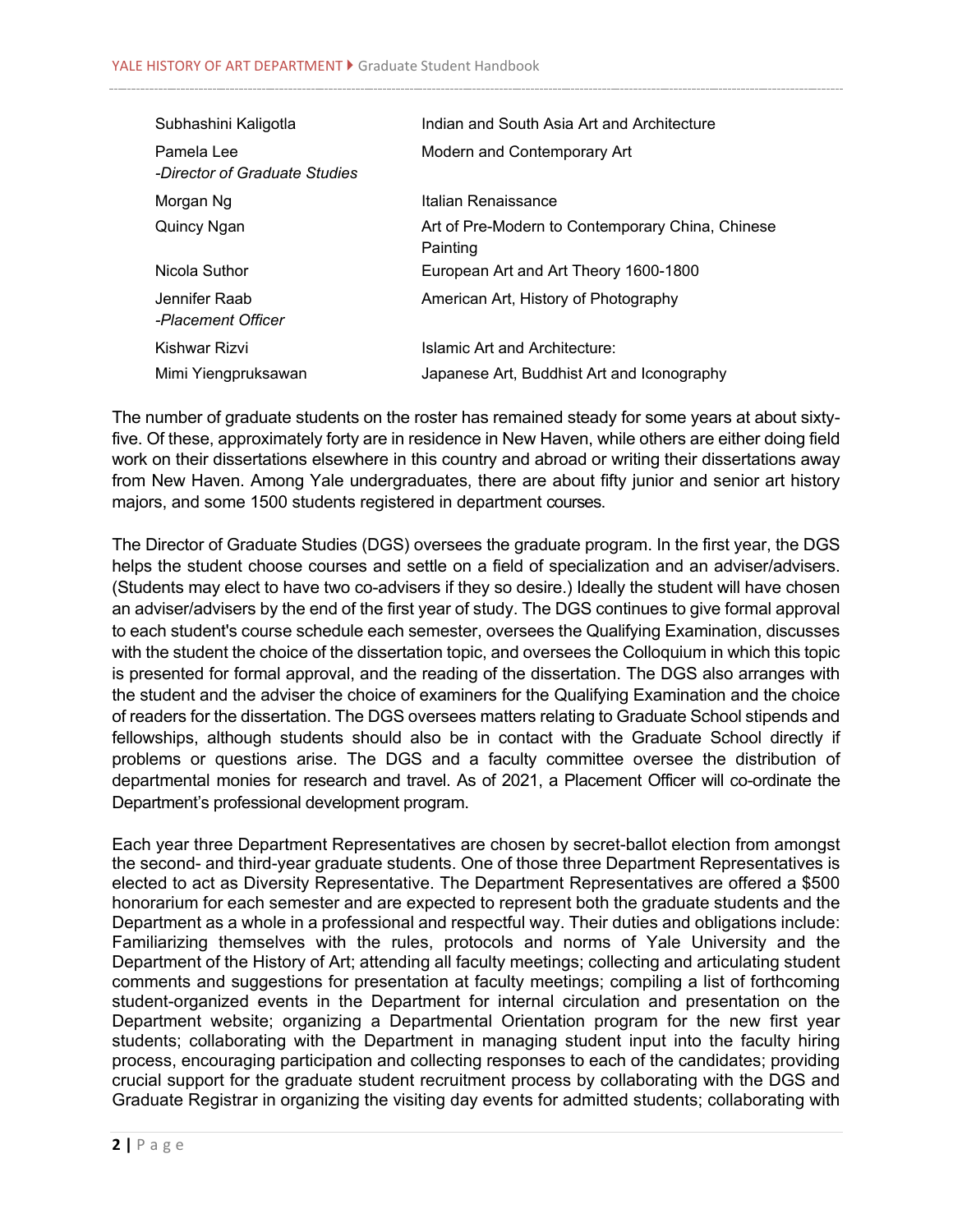the faculty and staff on a regular basis in the organization of academic and social events in the Department; supplying to the Department regular news items on graduate student activities for the Department website.

The Department is currently housed in the Loria Center for the History of Art, a new building at 190 York Street designed by Gwathmey-Siegel. Connected to Paul Rudolph's building for the School of Architecture, the Loria Center features departmental offices, faculty offices, classrooms, lounge, graduate IT room, and meeting rooms. In the lower floors of the Loria and Rudolph buildings is the Art and Architecture Library. Founded in 1868 in connection with the foundation of the Yale School of Fine Arts, the first art school set up within a university, the library currently contains over 95,000 volumes on the fine arts, including architecture, photography, graphic design and urban planning. It serves as the working library for the Schools of Art and Architecture, the Department of the History of Art and the Yale University Art Gallery, and as adjunct library for the Yale Center for British Art. The collection includes major reference works, monographs, histories, bound periodicals, and museum bulletins. It also houses special vertical file collections on artists, museums, art subjects and city planning. Approximately 15,000 uncatalogued exhibition catalogs increase its resources. Other important parts of the library housed on York Street include the Art of the Book Collection and the Visual Resources Collection (formerly known as the Slide and Photograph Collection). The former includes the Rollins Collection that focuses upon book design of the late 19th and early 20th century and a constantly growing collection of artists' books. Across York Street to the east is the Yale University Art Gallery, the oldest university art museum in the United States, and diagonally to the south east is the Yale Center for British Art. Further to the west up Chapel Street are the multibuildings of the School of Art. The adjacencies of all of these buildings, which link the practice and study of art and architecture, symbolize the particularly close interaction of activities that characterize the study of the history of art at Yale.

# **COLLECTIONS**

#### **[YALE UNIVERSITY ART GALLERY](http://www.yale.edu/artgallery/index.html)**

*The Yale University Art Gallery*, besides being in itself a distinguished museum, is an indispensable adjunct to the teaching of the Department. It was founded in 1832 by the painter John Trumbull with his own works and with a building, making it the oldest university art museum on this continent. Some of its outstanding collections are:

- The Jarves Collection, primarily of early Italian paintings, acquired in 1871, which, combined with similar collections given later, make this the best university art collection of such paintings.
- The Dura Europos collection with the unique synagogue frescoes of the third century A.D. and close to 10,000 objects from the Yale excavation of this Roman outpost in Syria.
- The Garvan collection of American decorative arts, the finest in existence of American silver and notable also for its furniture.
- The Société Anonyme collection, assembled chiefly in the 1920s, contains ca. 1,000 works by artists who were then very forward-looking, including, among others, Klee, Mondrian, Kandinsky, Duchamp, Man Ray, Schwitters, as well as many less well-known figures.
- The Stephen Clark collection, whose masterpieces include Corot's major early work, *The*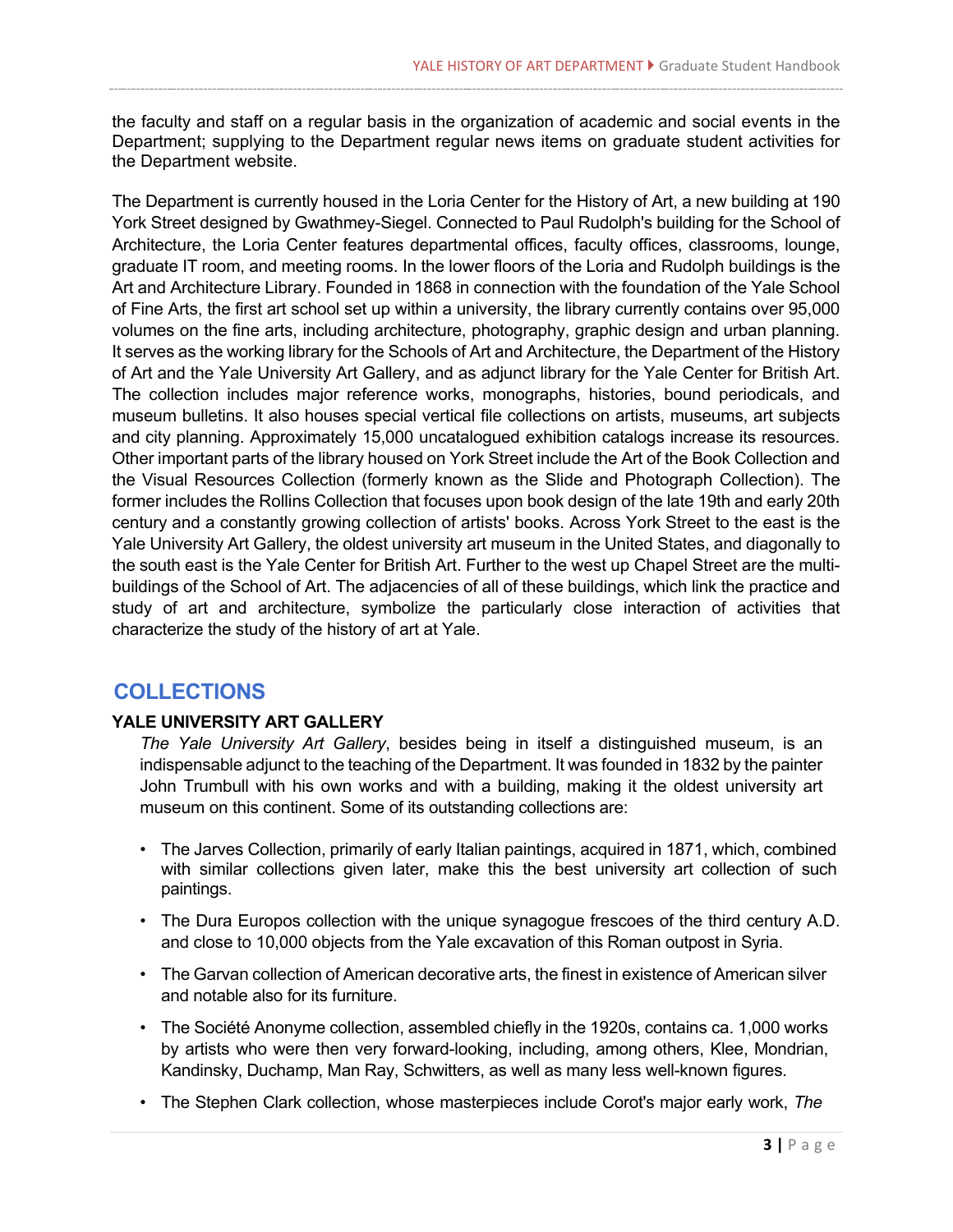*Harbor of La Rochelle*, Van Gogh's *Night Café*, Frans Hals' pair of portraits of the Bodolphe couple, Winslow Homer's *The Morning Bell*, a number of important paintings by Thomas Eakins, and others perhaps equally remarkable.

- The Ordway collection of 20th century art, notable for its splendid paintings from Vuillard to Rothko.
- Significant Oriental, Pre-Columbian and African collections, Impressionist and other paintings from the John Hay Whitney and Paul Mellon gifts, and many other works, round out the displays. A collection of prints and drawings of about 25,000 works is shown in rotating exhibitions.

Student involvement with the Gallery begins when undergraduates have class meetings there and then write papers on original works of art. It continues with the teaching of courses by gallery staff members. Graduate students are often involved with research on the collections and the preparation of exhibitions. Some of the gallery's departments, notably Prints and Drawings and American Art, can (as funds permit) offer part-time jobs, internships and fellowships to graduate students. Students are limited to spending ten hours per week in this form of employment. See descriptions below for details of the formal Graduate Research Assistantships offered by Yale University Art Gallery (YUAG) and the Yale Center for British Art (BAC).

In addition to its own staff, the Gallery usually appoints predoctoral or postdoctoral interns to work in curatorial departments each year following a national competition.

Because only a small fraction of the total collection is on display, students are urged to learn about works in their field not on view. Those doing research projects may use the Registrar's files by making an appointment. The Print and Drawing collection invites students during museum hours from Tuesday to Friday.

Other relevant University collections are the Griggs Film Collection in the Audio-Visual Department, the collections of Egyptian, African, Native American and Oceanic works in the Peabody Museum, rare books and manuscripts in the Beinecke Library, the Babylonian collection in the Sterling Library, and prints and drawings in The Medical Historical Library. Nor should students overlook the works of art throughout the campus, including distinguished architecture and outdoor sculpture.

#### **THE YALE CENTER FOR BRITISH ART**

*The Yale Center for British Art* is both a public museum and a research institute. It was founded in 1966 with an endowment and a collection given by Paul Mellon, '29. It opened in 1977 in a building designed by Louis I. Kahn which is one of the most noted works of architecture on the campus.

The collections survey British art from the Elizabethan age to the present, and are especially strong in the period from Hogarth through Turner. The 1400 paintings, 15,000 drawings, 25,000 prints and 20,000 rare books are unequaled outside England. A reserve gallery is accessible on the fourth floor next to the main galleries, and on the second floor a Study Room is provided for research on prints, drawings and rare books. These collections also contain some important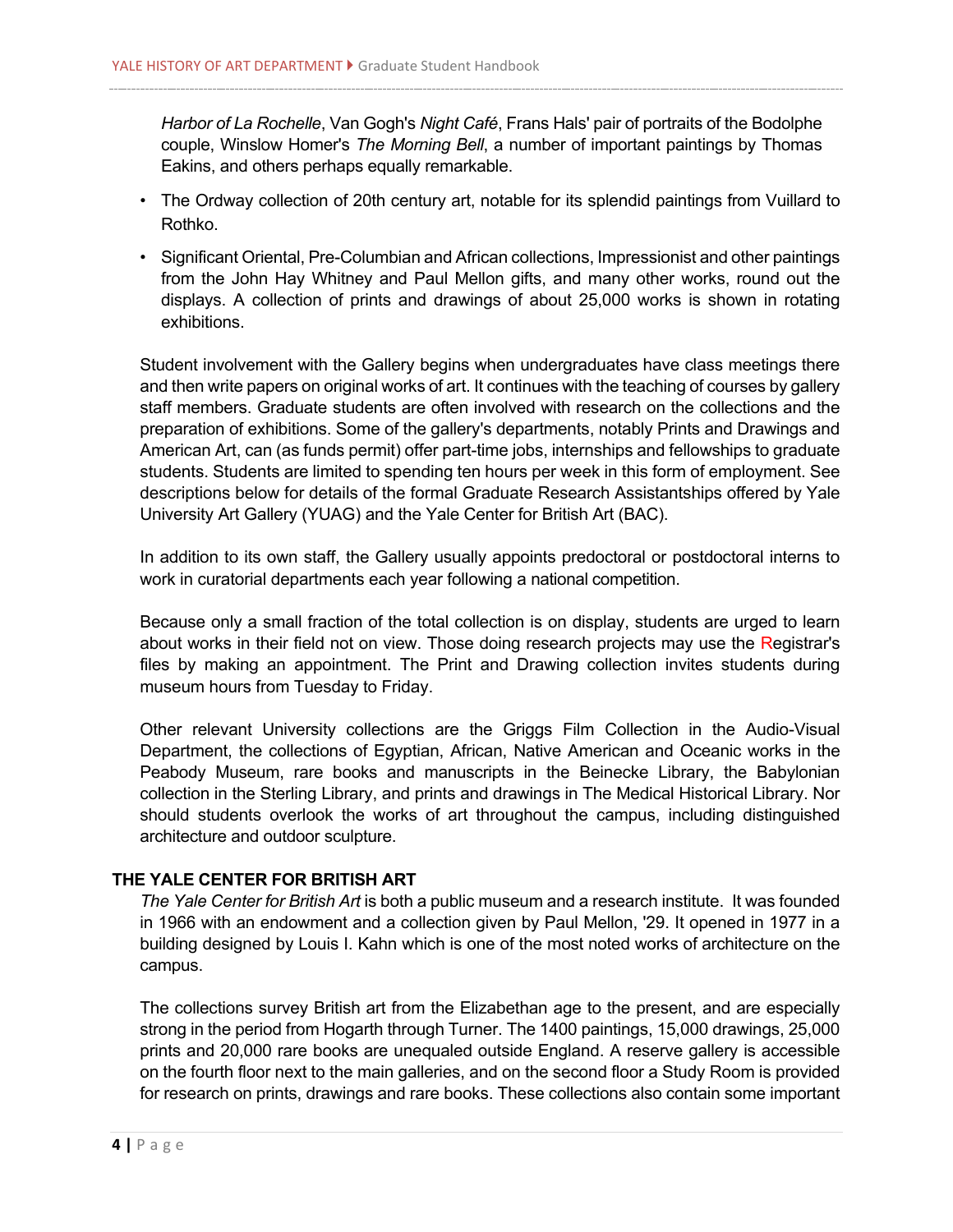sections that might not be expected, such as architectural drawings, and early book illustrations from countries outside England. Similarly, the paintings include works executed in England by such notable visiting artists as Rubens and Canaletto. While the rooms devoted to Constable and Turner may be the most immediately impressive, the extraordinary paintings by less wellknown figures such as Stubbs, Wright of Derby and Richard Wilson are equally fine.

The reference library of 12,000 books has open stacks. Its holdings of sales catalogs of the past are very thorough (Sotheby's and Christie's catalogs up to 1980 are available in microfiches). It also makes available books that one might not expect, such as sets of Greek and Latin classical authors and the Baedeker guidebooks to other countries.

Classrooms in the building are used for seminars, and the auditorium, besides being used for lecture courses, houses frequent events, including symposia bringing groups of scholars to discuss special themes, which are often related to exhibitions. A major laboratory for conservation of works on paper is located in the Center. The Center also hosts visiting scholars doing research projects on British art, literature, and history for stays of about a month; these are announced at the beginning of the year, and the scholars may often be working on topics of interest to graduate students. There is a program of lunchtime meetings at which graduate students in the History of Art and other departments, as well as visiting scholars, present their work in progress.

Graduate students may be appointed to part-time jobs as interns, and may also take part in organizing exhibitions at various levels of responsibility. See below description for details of the formal Graduate Research Assistantships (GRAs) offered by the Yale University Art Gallery (YUAG) and the Yale Center for British Art (BAC).

Graduate students in the field of British art are eligible to apply for a fellowship in London, at the Paul Mellon Centre, which is an affiliate of the Center. Students pursuing topics in British art are welcome to use the library and extensive photo archive of the Paul Mellon Centre while they are in London.

# **LIBRARIES**

#### **[ROBERT B HAAS FAMILY ARTS LIBRARY](http://www.yale.edu/artgallery/index.html)**

The *[Robert B. Haas Family Arts Library](http://www.library.yale.edu/art/aa.html)*, housed in the Art and Architecture Building was founded in 1868 in connection with the foundation of the Yale School of Fine Arts, the first art school set up within a university. It now contains over 95,000 volumes on the fine arts, including architecture, photography, graphic design and urban planning. It serves as the working library for the Schools of Art and Architecture, the Department of the History of Art and the Yale University Art Gallery, and as adjunct library for the Yale Center for British Art. The collection includes major reference works, monographs, histories, bound periodicals, and museum bulletins. It also houses special vertical file collections on artists, museums, art subjects and city planning. Approximately 15,000 uncatalogued exhibition catalogs increase its resources. Carrels for graduate students in the History of Art department are located here.

Several important microfiche collections (e.g., the Marburger Index, *L'Index photographique de*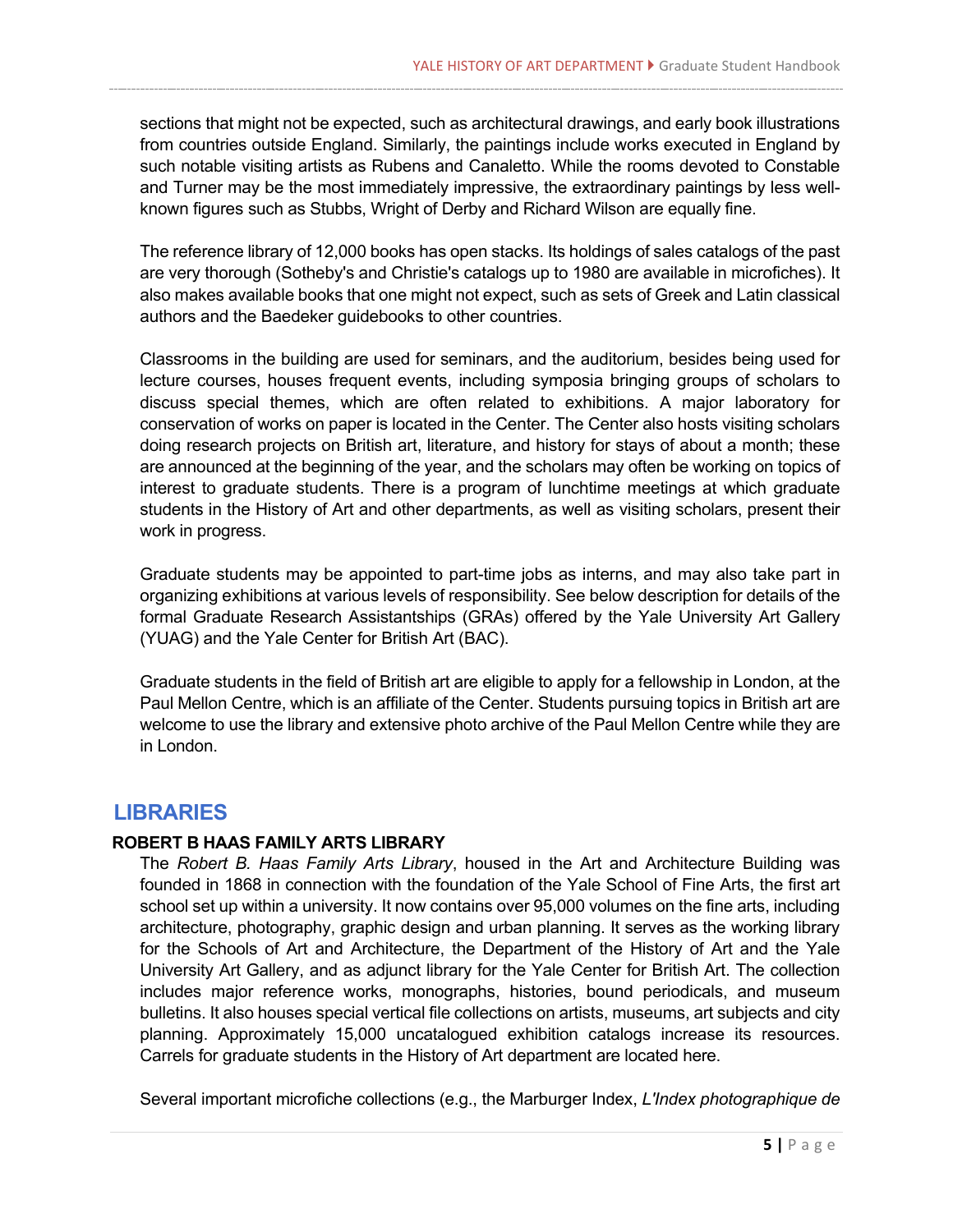*l'art en France*, the Deloynes Collection, County Courthouses of the United States, French Popular Lithographic Imagery 1815-1870, Newsbank, smaller collections of Roman architecture, the Victoria and Albert Museum, etc.) are available in the Art and Architecture Library. All microfilm and additional microfiche material of interest to art historians are located in the microtext room of Sterling Memorial Library.

#### **[OTHER YALE LIBRARIES](http://www.yale.edu/artgallery/index.html)**

There are many other libraries at Yale with resources that are of special interest to the art historian (http://www.library.yale.edu) for a list of all Yale Library collections. The university's total holdings exceed 10.5 million separate items. The specialized resources of the British Art Center's Reference Library (http://www.yale.edu/ycba/library/library.htm) are described below. The Sterling Memorial Library houses approximately 80,000 volumes on the arts as well as materials in related fields, including most art historical materials in non-Roman languages. The Cross-Campus Library supplements this collection, mainly with books used routinely in undergraduate courses. The East Asia Library, housed in Sterling but a distinct entity, is one of the finest in existence. The Manuscripts and Archives Department at Sterling Library holds original architectural drawings of Yale buildings, and other primary source materials (see the helpful list of their arts collections at http://www.yale.edu/ycba/library/library.htm. The Beinecke Rare Book and Manuscript Library (http://www.library.yale.edu/beinecke/brblhome.htm) houses many archival collections that are of particular interest to art historians, among them the Marinetti Archive, the Katherine Dreier and Naum Gabo papers, as well as a comprehensive collection of early treatises on art and architecture and a remarkable collection of illuminated manuscripts. The special Anthropology, Classics, Divinity, Drama and Music Libraries, the Arts of the Book Collection at Sterling Library, and the Medical Library with its Historical Collection, are among the other libraries at Yale which should be explored by the art historian. Any search of the Yale collections should begin with the card catalog at Sterling, which alone holds cards for all of the books in the Yale Library system, and with the campus-wide Orbis computer network, which now contains references to all books published in or after l978. A complete online catalogue of all holdings is in progress. Manuscript holdings are listed in the individual library catalogs. The librarians are happy to assist students and faculty in investigating the rich and complex library resources at Yale.

The Yale Library provides a delivery service which permits readers to request materials from most campus libraries at Yale. Requests can also be placed online (http://www.library.yale.edu/circ/eliexprs.htm); so too can Interlibrary Loan requests for materials from libraries elsewhere (http://www.library.yale.edu/ill/home.htm).

#### **WEST CAMPUS**

Yale's Institute for the Preservation of Cultural Heritage (which includes a Lens Media Lab) is a research collaborative, dedicated to the preservation and interpretation of material culture. Its work connects Yale students, scholars, and collections, catalyzing wide-ranging partnerships that bridge art and science in a unique space for learning, creativity, and innovation.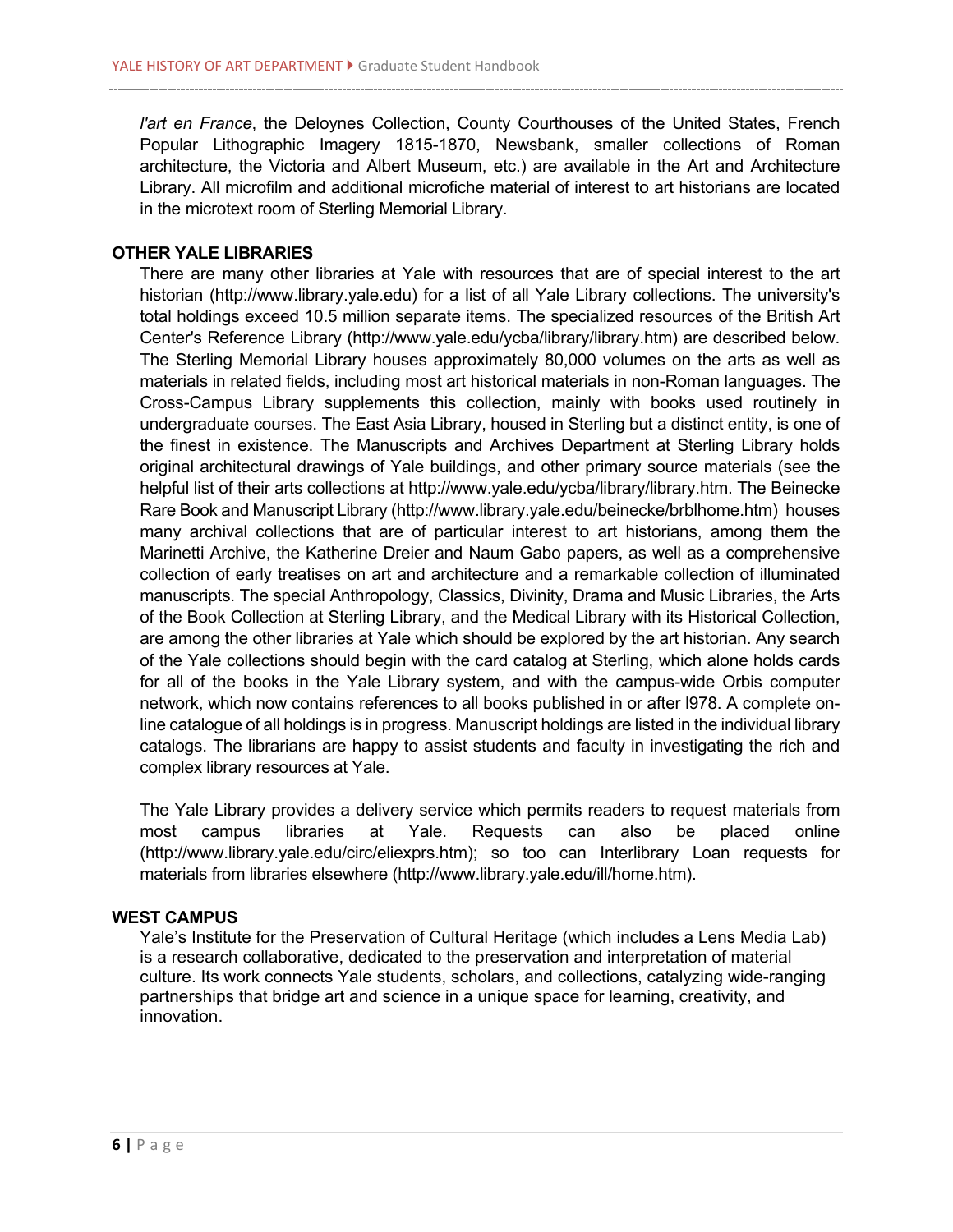# *ADMISSION & FINANCIAL ASSISTANCE*

# **OBTAINING AN APPLICATION**

The website for applications and the admissions process is located: [https://gsas.yale.edu/admission-graduate-school.](https://gsas.yale.edu/admission-graduate-school)

#### *Yale University's Equal Opportunity Statement*

The University affirmatively seeks to attract to its faculty, staff and student body qualified persons of diverse background. In accordance with this policy and as delineated by federal and Connecticut law, Yale does not discriminate in admissions, educational programs or employment against a handicapped person who is otherwise qualified or against any individual on account of that individual's sex, race, color, religion, age, or national or ethnic origin. University policy also affords affirmative action in employment to women, minority group members, handicapped individuals who are otherwise qualified, special disabled veterans and veterans of the Vietnam era. Please see the Department website for its Diversity Statement, jointly authored by students and faculty, which is regularly updated.

Underlying the fulfillment of these legal obligations is the University's commitment to basing judgments concerning the admission, education and employment of individuals upon their qualifications and abilities, and respecting an individual's privacy.

# **ADMISSION PROCESS**

Applications for admission to the department's graduate program are reviewed by a faculty committee chaired by the DGS. This committee makes recommendations about admission to the University Graduate School on the basis of perceived merit; it does not take into account or have before it information concerning financial circumstances. On the basis of the department's recommendations, the Dean of the Graduate School makes the final decisions about admission.

The number of admissions that may be offered is constrained by Graduate School's resources. The number of applications has risen in recent years, and admission can be offered only to about 7% of applicants. Many well-qualified applicants may not receive admission.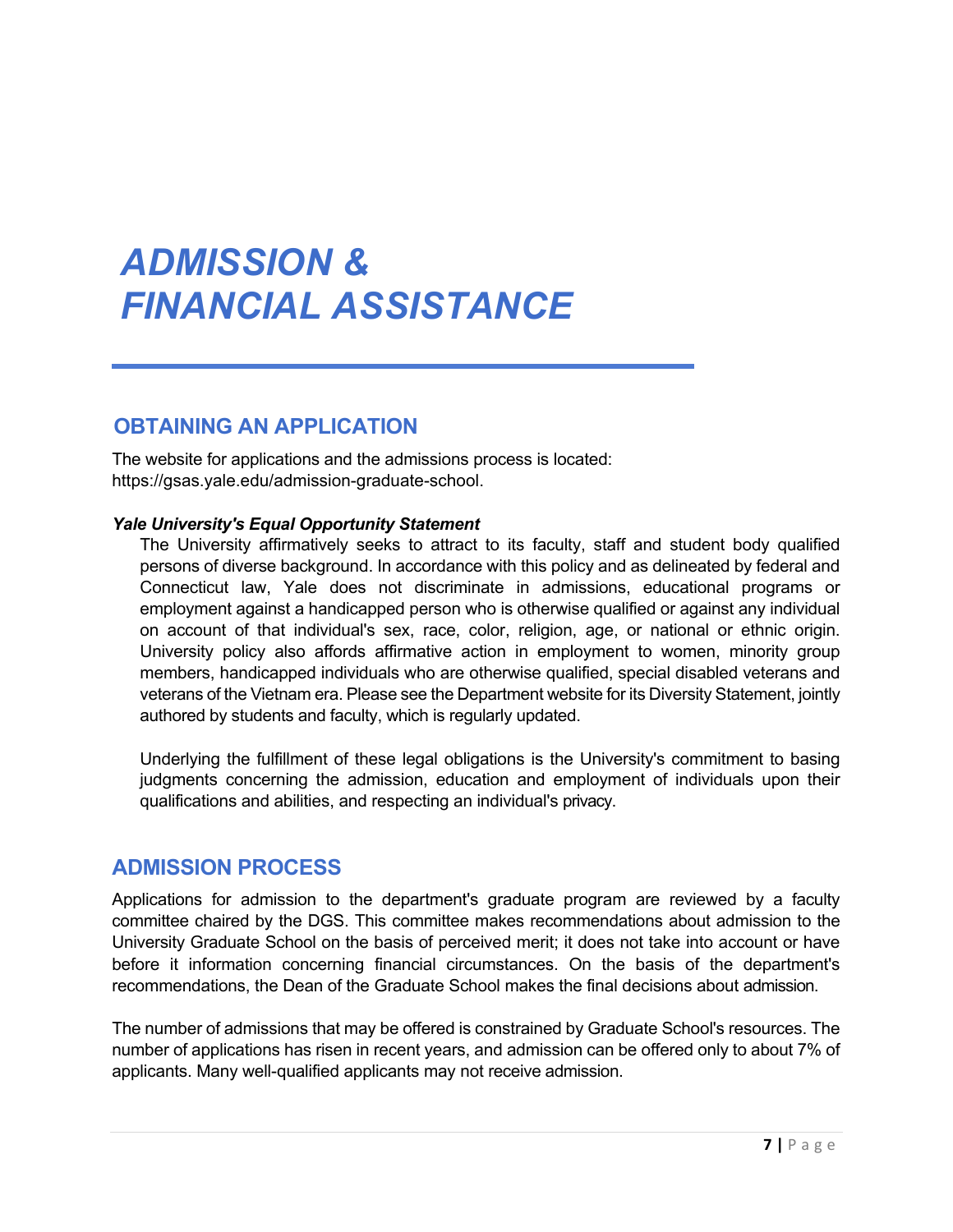Applicants are required to submit a term paper or other writing sample. This should not exceed 20 pages, and should demonstrate the applicant's capacity for scholarly research in his or her main area of interest. The committee weighs the application materials with various points in mind. the transcript, attention is given mainly to the art history courses, noting their quantity, variety, and grades. If these are favorable, it is not always important whether the student was formally an art history major. The student's one-page statement of purpose is read carefully.

Yale has a number of interdisciplinary graduate programs in which the Art History Department plays an important role; among them are African and African-American, American, East Asian, Film and Media, Medieval, and Renaissance Studies. When the History of Art admissions committee has finished its work, applications not accepted by the department may be reviewed by appropriate faculty members and transferred to the application pool of one of the above programs. If the admissions committee in that program agrees, the student is then asked whether he or she would like such a transfer to take place. As a result, a number of students in recent years have been pleased to accept offers of admission to these Yale programs. Some of these programs are for the MA only, and their graduates may then apply to continue to the Ph.D. in art history; others are for the doctorate itself.

If interested in a campus visit, please contact [individual professors](http://www.yale.edu/faculty/faculty_directory.html) and [graduate](http://www.yale.edu/graduate/studlisting/students3.html) [students](http://www.yale.edu/graduate/studlisting/students3.html) directly via e-mail to arrange your own schedule. Ideally visits should take place in the fall semester. Professors are not required to meet visiting students and volume of work often makes this impossible. Keep in mind that there is no requirement that a successful applicant visit campus. Even complex questions can be addressed via e-mail. Sending one's inquiries electronically also saves the cost of traveling to and from New Haven.

In choosing where to apply (or where to go, when accepted by several schools) students rightly put much stress on the fields of art history taught and on the known quality of the faculty. When one is deciding where to go, it can be a great help to learn about the faculty. A simple way to do this is to look at faculty web pages: [http://arthistory.yale.edu/faculty/.](http://arthistory.yale.edu/faculty/) Every year, students who have received an offer of admission but not yet accepted, are invited to come to Yale to visit the campus and to attend a department Open Day.

#### **Deferred Admissions**

Requests for deferred admission will be considered only after an offer of admission has been accepted. Request for deferral must be submitted in writing to the respective associate dean, Ann Gaylin (ann.gaylin@yale.edu) who will communicate with the Graduate School's department or program. An admissions deferral may be requested for one academic year.

# **FINANCIAL ASSISTANCE**

The Graduate School currently offers full tuition and an annual stipend for five years of the six years of study to all admitted students. The annual stipend for 2021-2022 is \$33,600 (\$12,600 per term and \$8,400 for summer). During their second and third years, students are appointed as teaching fellows for four courses (one course/semester), unless a student receives a graduate research assistantship (GRA) position from one of Yale's galleries/museums. (see Graduate Research Assistantship below).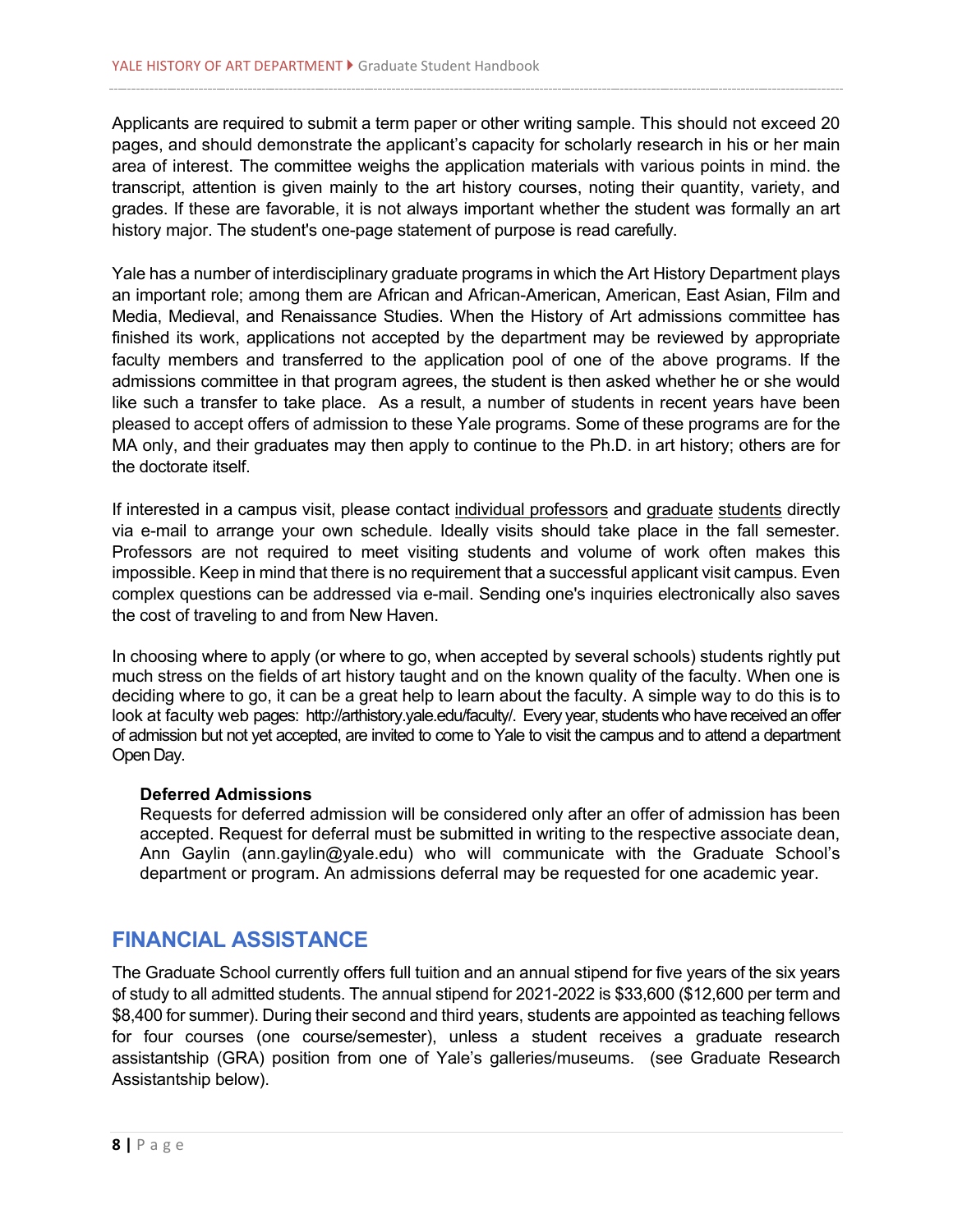#### **UNIVERSITY DISSERTATION FELLOWSHIP**

The Graduate School awards every student a University Dissertation Fellowship (UDF) to support the writing of the dissertation. The University Dissertation Fellowship is taken in the fifth or sixth years.

Students entering their fifth or sixth years who have not yet taken the UDF, have advanced to candidacy, and are in good standing will be awarded the UDF as a default funding option. If a fifth-year student decides instead to teach and postpone the UDF, a teaching appointment will cancel the postpone the UDF automatically. No additional action is necessary to affect this deferral of the UDF through teaching. Please be aware, however, that under normal conditions no University funding, including the UDF, may be deferred beyond the sixth year of study.

Students who have advanced to candidacy and wish to take all or part of the UDF prior to their fifth year of study should email their request directly to the Office of Financial Aid at [gradfinaid@yale.edu.](mailto:gradfinaid@yale.edu)

Because of the 2020-2021 Covid-19 crisis, all students in the first- through sixth-year cohorts at that time now have the option of a seventh-year extension, which is applied for at the end of their sixth year.

#### **SIXTH YEAR FUNDING**

The Graduate School of Arts & Sciences (GSAS) is providing funding for eligible students who need a sixth (and/or seventh) year to finish their dissertation. The new funding initiative provides a guaranteed teaching position or its equivalent at Yale to eligible sixth-year students and provides a stipend for up to nine months for the academic year. The teaching positions may be within, or in some cases, outside of their department or program, or in newly identified areas of professional development, such as assistantships in Yale's collections, in digital humanities, and in the teaching of writing or other skills. Regardless of the nature of their assignments, students will receive the standard departmental stipend in each of the terms in which they teach for up to nine months during the academic year. If no teaching is available students will nonetheless continue to receive the stipend.

Students currently in their fifth/sixth year of study and certified by their graduate program to be on track to submit the dissertation by August of their sixth/seventh year of study are eligible. And, as has always been the case, no portion of the Yale financial aid package may be taken after year six/seven.

Eligibility for a sixth/seventh year of funding will be determined at the departmental level. Students must submit the Dissertation Progress Report (DPR). Departments will inform the Graduate School which students are eligible to be considered for the sixth/seventh year of funding from the DPR. In addition, the student must request Form026 – Sixth/Seventh Year Funding from the History of Art Graduate Registrar.

As of May 25, 2016, the Continuing Registration Fee (CRF) will be covered by the GSAS for those doctoral students registered within their sixth/seventh year who are teaching.

For additional information please see the Graduate School website at http://gsas.yale.edu/funding-aid/faqs/sixth-year-funding-initiative-faqs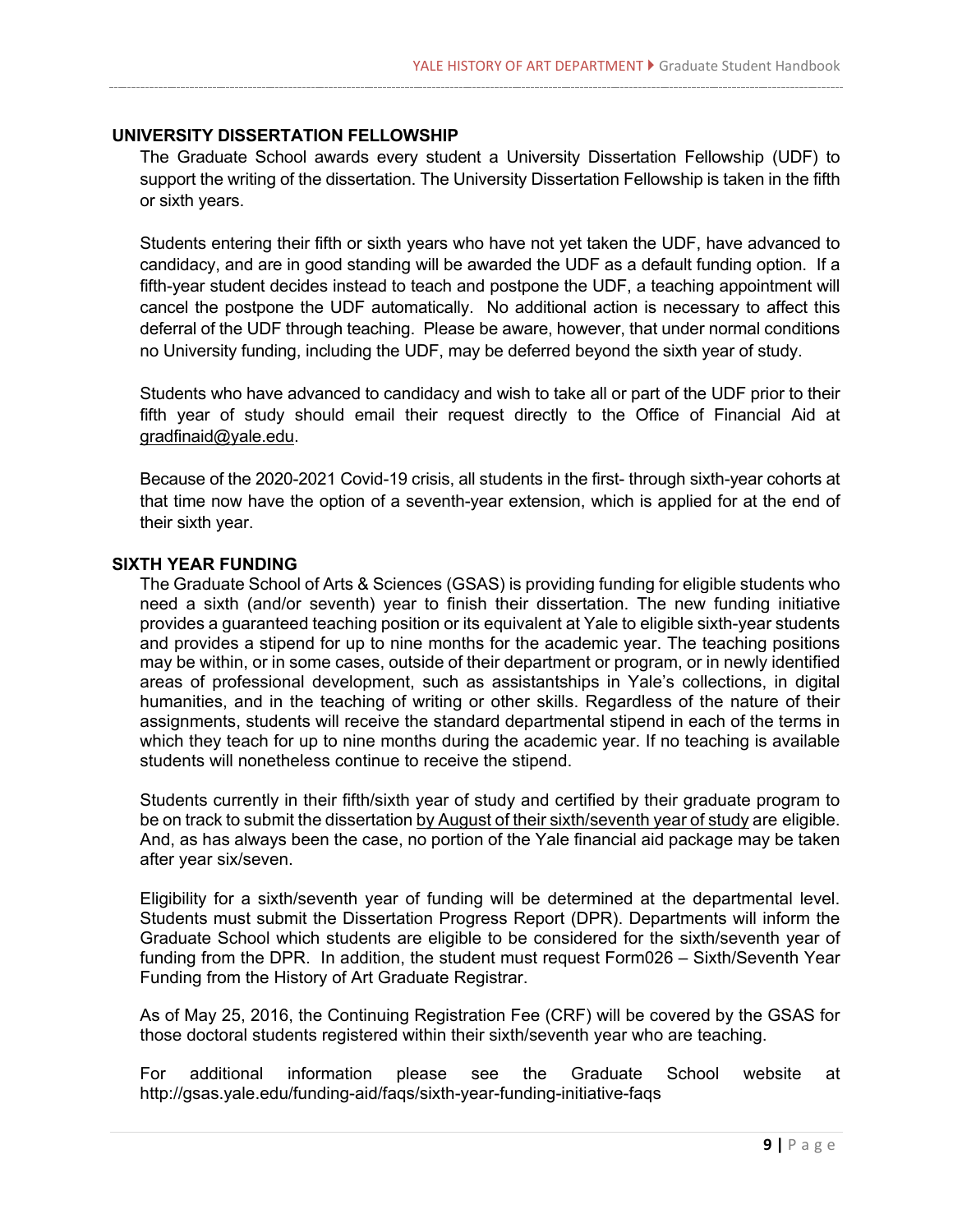Students with or without fellowships may borrow from federally sponsored loan programs.

A number of other endowed fellowships administered within the department are available to History of Art students for travel and research in the summers and in the fifth year. The Henry S. McNeil Fellowships in American Decorative Arts are given to students in the first and later years in varying amounts; they are usually awarded to students in this department and in American Studies and African-American Studies. The department makes possible small awards for photography, travel to conferences, and the like. The Blanshard Prize is awarded annually for one or two dissertation(s) in art history considered by the faculty to be the best among the dissertations written in the department.

In addition, the Georges Lurcy Fellowship is for study in France at the dissertation stage. In the past, it has often been awarded to students in the History of Art. The Whiting and Leylan Fellowships in the Humanities are for the final year of dissertation writing. Similar smaller grants are awarded by the University's Council on West European Studies, East Asian Studies, Area studies, and other subdivisions.

Students planning field work or returning from it for the year of writing are encouraged to apply for outside fellowships. Yale students have been very successful in this area. In recent years Yale graduate students have had outstanding success in winning fellowships such as those from the American Academy in Rome, Kress Foundation, Paul Mellon Centre for Studies in British Art, Smithsonian Institution, Center for Advanced Studies in the Visual Arts at the National Gallery, and the American Association of University Women, as well as Fulbright Awards to various countries. Graduates from the first year on may also be appointed to work as interns in Yale's art galleries in a number of departments. These include especially the departments of American Painting, American Decorative Arts, and Prints and Drawings, all in the Yale University Art Gallery, and Prints and Drawings in the British Art Center. Enquiries should be made directly to those departments. Students are not allowed to be employed at unrelated jobs or for more than ten hours a week, since they are in all cases considered to be full-time students.

Since the University's policy is to aid as many students as possible, it sets a ceiling on the amount that can be received in a year by any student from any combination of university stipend and work. For the same reason, aid does not continue beyond the sixth/seventh year. These limits do not apply to some fellowships entirely from outside sources.

The current charges for residence and board at the Hall of Graduate Studies, and residence at Helen Hadley Hall, will be supplied on request by the Registrar of the Graduate School. Apartments in New Haven can be rented at prices beginning at about \$800 a month. Furnished rooms are also available in the community. In a few cases it is possible to be appointed to a special fellowship in a residential college, which can include dining privileges. Such fellowships normally involve counseling or similar obligations within the college.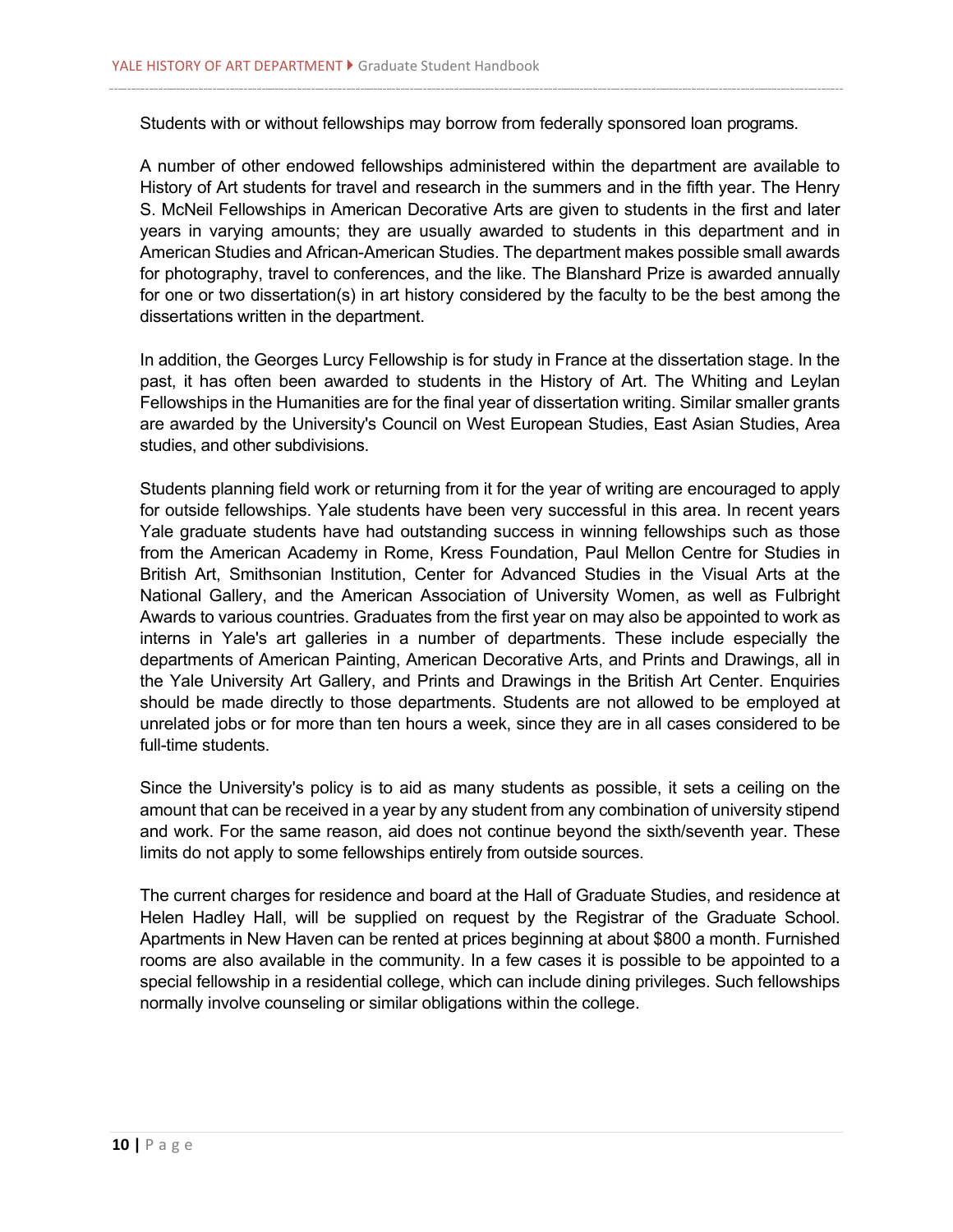# **GRADUATE TEACHING FELLOWS & RESEARCH ASSISTANTSHIP**

#### **[TEACHING F](http://www.yale.edu/artgallery/index.html)ELLOWS**

Teaching is regarded as an integral part of training in art history. As mentioned in "Financial Assistance" above, students are required to teach during each semester in their second and third years. The one exception to this rule is serving as a research assistant at one of Yale's art museums (see Graduate Research Assistantship below). With an agreement of Graduate School, third years and above will be expected to teach two sections of the same class, if necessary.

Typically, there are two levels of Teaching Fellow assignments in the History of Art Department. Teaching Fellows may lead weekly discussion sections of undergraduate lecture courses as well as grade papers and exams; this assignment is normally designated TF20 with section size of no more than 18 students. The designation of a TF10 most often refers to a graduate student in their third-year and above, in which they are required to teach two sections for the same course. In this case, each section is added into the Teaching Fellow System as a TF10, with no more than 18 students per section. Infrequently, a TF 10 or TF 20 can also refer to a graduate student who is assigned as a "grader" with student minimum contact. In this case, the graduate student will grade papers, but is not responsible for holding discussion sections, but may be required to meet with students regarding grades, assignments, etc. The TF 10 grader will be responsible for grading up to 20 student papers, whereas a TF 20 grader will be responsible for 40 students.

Because of the value of this experience to students' awareness of art history as a whole, most students will be expected to teach a section of one of the 100-level introductory survey lectures in one of the first two semesters of being Teaching Assistants. Many students choose to do more.

#### **[GRADUATE RESEARCH ASSISTANTSHIP \(](http://www.yale.edu/artgallery/index.html)GRA)**

The History of Art Department considers experience of museum work at a high level to be of equal value to teaching as part of training in the discipline.

Graduate Research Assistantships (GRAs) at the Yale Center for British Art (BAC) and the Yale University Art Gallery (YUAG) are designed to provide Yale doctoral students, from the second through the sixth year, with the opportunity to work as part of the intellectual team on a major scholarly project at one of the museums. These research positions enhance the educational experiences provided by academic course work and teaching assistantships at Yale, allowing students to extend their range of academic specialisms and expertise, and to augment research skills by direct contact with objects in the collections. Students also gain in-depth knowledge of the intellectual and logistical aspects of exhibition preparation and other professional skills, although the positions are by no means restricted to or intended only for those students who wish to pursue a museum career. Typically, five Graduate Research Assistantships are awarded each year, three at the BAC and two at the YUAG.

Students may use up to two semesters of museum research assistantships in fulfillment of the requirement for teaching. A student completing two semesters of assistantships would therefore be required to teach for only two semesters instead of four. A student completing a one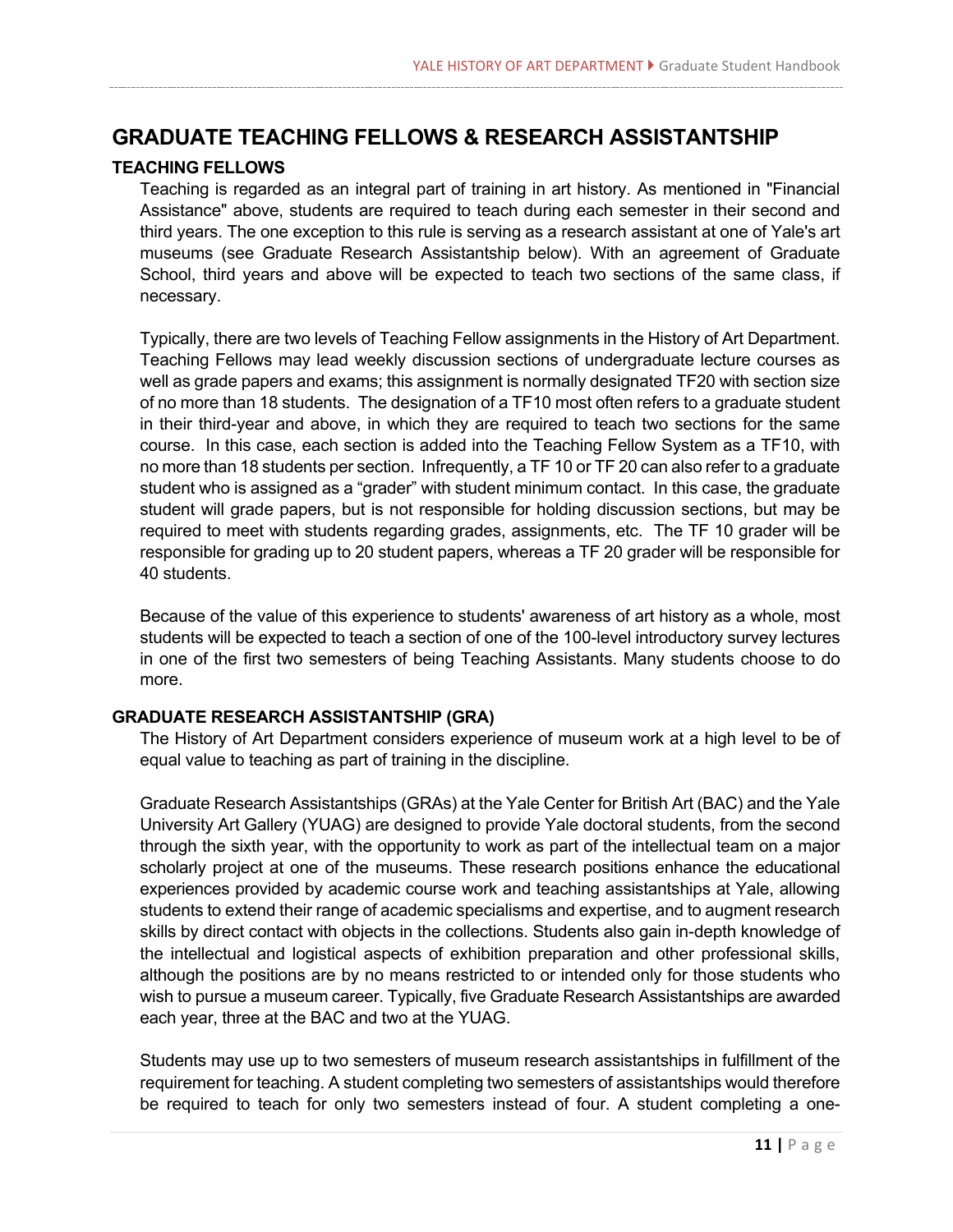semester assistantship would be required to teach for three semesters instead of four. In each case, the student would still be required to teach the survey course for at least one semester.

In certain cases, assistantships may be available at other Yale institutions, such as the Beinecke Rare Books Library and the Lewis Walpole Library. These too would count in place of a teaching requirement, up to a limit of two semesters.

Certain conditions apply to obtaining research assistantships. The decision to employ a student as a research assistant is the prerogative of the museum in question, not the History of Art Department. Applying for such a position, therefore, is the same as applying for a job. The Director of Graduate Studies will be consulted as a reference. Each year a committee composed of the DGS, selected students, and representatives of the YUAG and YCBA collections, will meet twice to review and make recommendations about the GRAs.

#### **Process of Application**

These research assistantships take the place of the old "internships" and cannot be negotiated through conversation with curators. A formal application process is required. Each May, senior staff members from the curatorial and research programs of the two museums will advertise opportunities to work on specific projects for the fall and spring terms of the following year. Interested students will compete for these positions through a process that will include a letter describing the student's objectives and an interview with the staff member with whom the student would work. If the applicant is selected, s/he will meet with that staff member and his or her Director of Graduate Studies to finalize an agreement specifying the duties that are to be fulfilled and the methods by which the work is to be accomplished. This agreement will then be signed by the student, the museum staff member, and the Director of Graduate Studies and placed in the student's file. Upon accepting, the student must send a copy of the confirmation letter to the HoA Graduate Registrar.

#### **Financial Terms and Duration**

The stipend for the term, as of Fall 2021 for GRAs is \$8000 (plus UDF top up of \$4,600 if applicable for total of \$12,600) for 17.5 hours of work per week, usually at the BAC or YUAG. If at the end of the Research Assistantship the student would like to continue in the position for the second term, s/he must obtain the permission of the staff member and the Director of Graduate Studies. A student may complete up to two semesters of research assistantship work in lieu of teaching requirements. If in an extraordinary case a student wishes to pursue the same project for a third semester, the gallery in question might hire the student on a part-time basis, but the term "research assistantship" will not apply to work done during such a third semester. Students who are not selected during the initial application process will not be able to negotiate an independent research assistantship with another curator at that time. Each museum will budget for only the number of R.A. positions it advertises for the forthcoming year. No positions beyond those posted in May can be financed at full stipend level or counted in lieu of teaching requirements.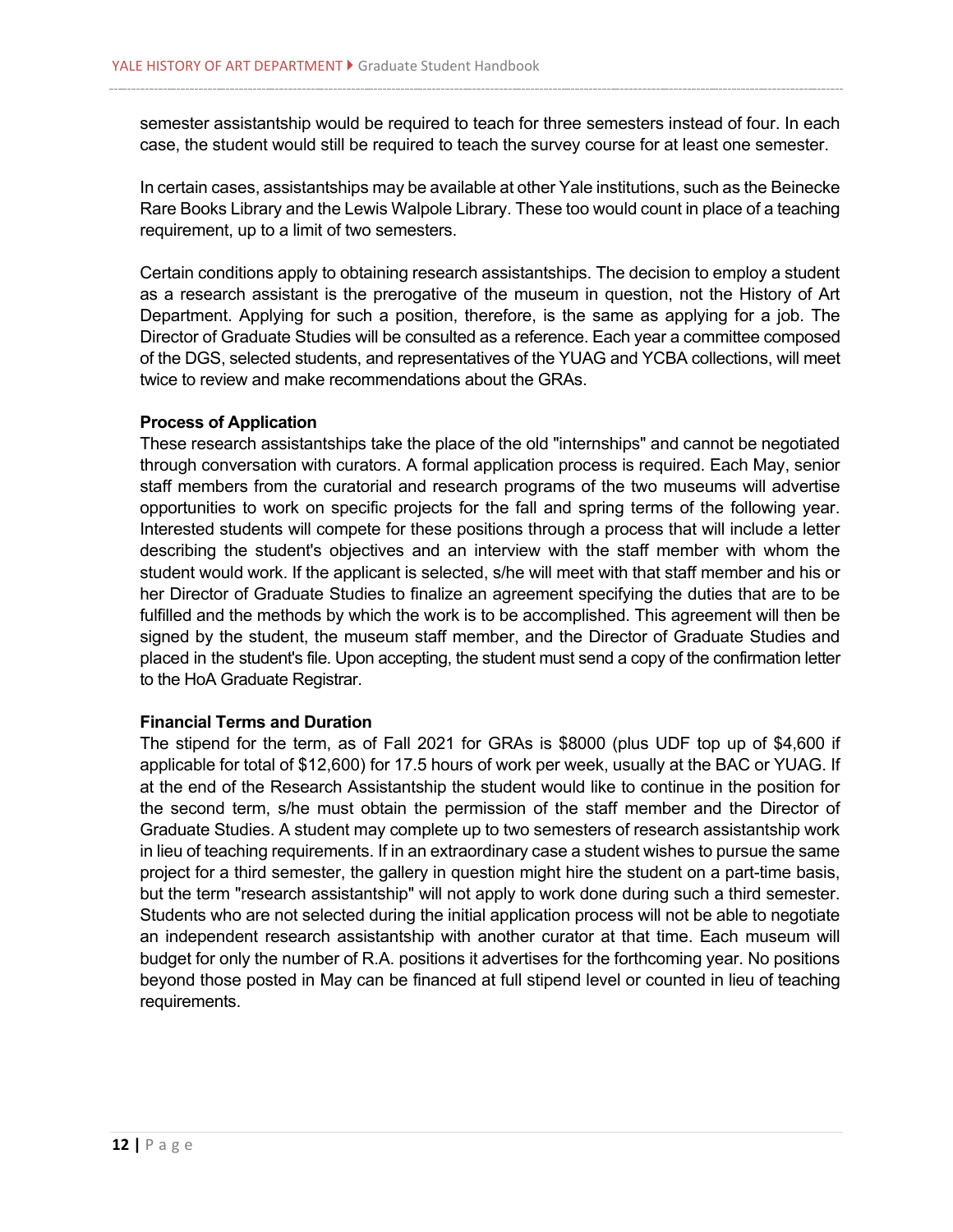# **PROGRAM OF STUDY**

# **FACULTY ADVISERS**

All graduate work is carried out under the direct and regular supervision of the faculty. When the student's field of interest becomes clear, ideally by the end of the first year, s/he should choose a permanent adviser who is a regular member of the faculty. The student may also choose to approach two faculty members as co-advisers, an arrangement that requires the agreement of all parties. The student is encouraged to consult the DGS in making this decision and must notify the DGS and Graduate Registrar as soon as the decision has been made. Many students will have the same adviser or advisers throughout their graduate careers, but it is possible to change adviser, for example, if the student changes fields. In addition, if a faculty adviser leaves his/her Yale appointment, the University requires the student to select a new adviser among Yale's appointed faculty immediately with DGS approval.

For a more extensive outline of the structure of advising, please see the Advising Guidelines for the History of Art department.

# **COURSES**

A total of 8 term courses with one language fulfillment is required for the Master's Degree, and three years of residency (12 term courses or the equivalent, plus two languages, colloquium and oral examination), are necessary for the M.Phil and Ph.D. The "First Year Colloquium" (HSAR 500) is required of every first-year graduate student. Descriptions of all courses offered are available in the summer for the following year. The courses vary widely in content and organization, ranging from survey seminars covering broad ground and presenting major problems to courses in which the focus is narrower and emphasis is placed on original research. Students may take certain undergraduate courses in the department for graduate credit by writing more extensive papers or doing other additional work to show graduate level performance. Such a course may be approved if the course represents an area both needed for the student's individual program and not available in any other way, but it would be unusual for a student's term program to include more than one such course. A student may take reading courses with individual faculty members to study specific topics not offered in regular courses. Under special circumstances by arrangement with the DGS, courses in fields not available at Yale may be taken for credit at nearby graduate departments such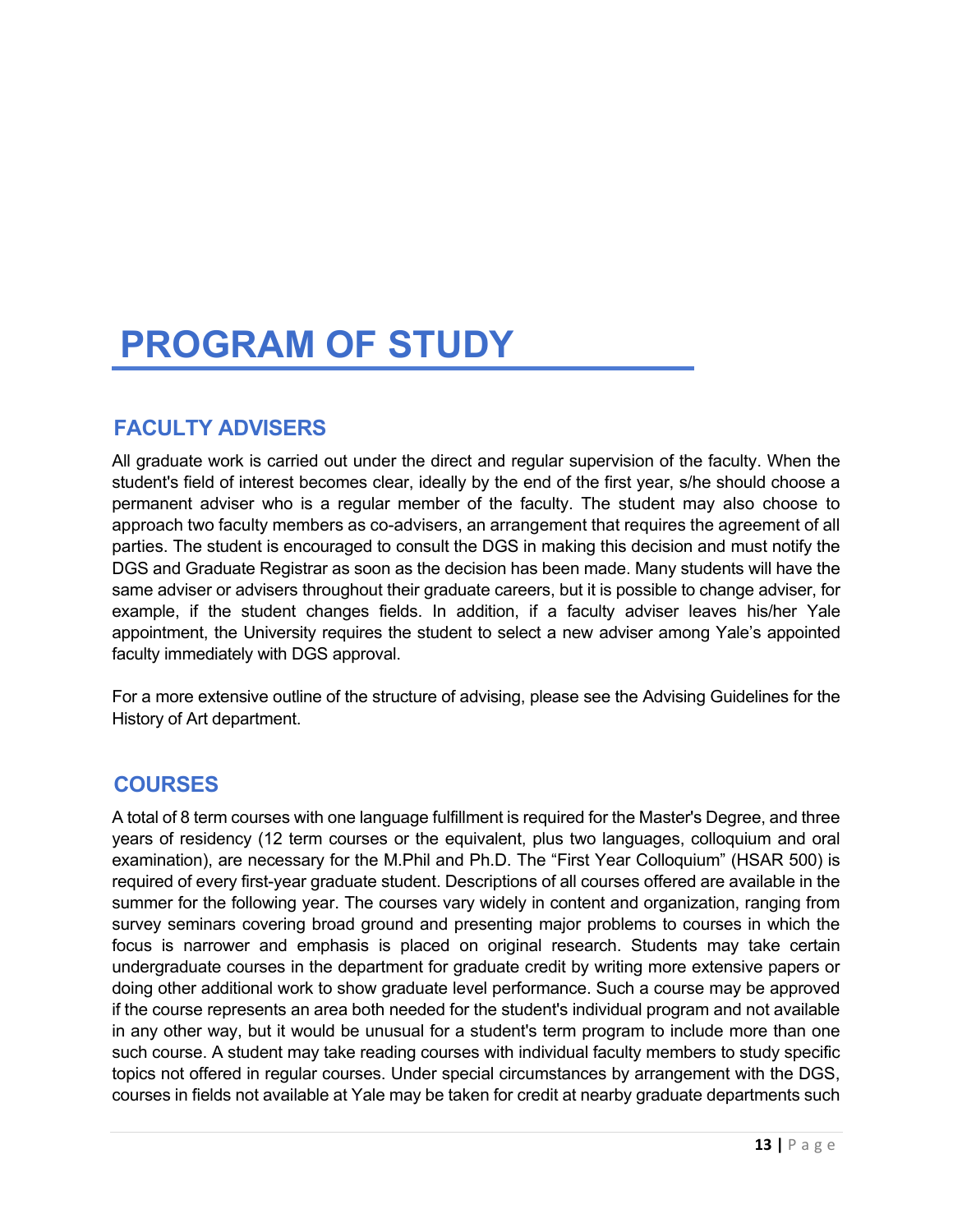as Harvard, Columbia, and the Institute of Fine Arts at NYU. All course schedules must be approved by the DGS.

The faculty expects that students will take some courses outside of their own area of particular interest. Therefore, students can take or audit up to three courses outside of their own field. Courses in other departments supportive of the specialty would not generally be regarded as being outside. During the first year of study students should take at least four or five courses within the department.

Students working in European and American art are required to take (for credit) at least one art history course outside of their familiar tradition (e.g. Asian, Pre-Columbian, Native American, Islamic, African, etc.). Conversely, students in non-Western fields are required to take at least one art history course outside of their familiar traditions.

Students are encouraged to take a limited number of undergraduate courses for which they produce graduate-level work, as indicated above, with the agreement and supervision of the faculty-member teaching those courses.

The study of Art History often overlaps with other fields, and Yale's Departments of History, Comparative Literature, Anthropology, Religion, Philosophy etc. offer many courses that can enhance students' curriculum. With approval of the DGS and individual advisors, students may take graduate seminars outside the department when they are demonstrably relevant to their areas of specialization and interest. In any given semester a student may take one of his/her three required courses outside the department, and may take up to three this way over the entire course of their study. At the same time, students from other departments often take courses in the History of Art, rightly suggesting the easy links of our field to other disciplines. As a rule, students do not take undergraduate courses in another department, but in exceptional cases they may petition the DGS to do so. As a general rule, a distinction is made between courses at a graduate level, for which full academic credit is granted, and instruction which, however necessary or useful in itself, must be regarded as being of a remedial nature. Examples of the latter are courses in French or German taken in preparation for the language exams. These are put on record but cannot be substituted for regular graduate courses. Where doubts arise, they should be resolved in consultation with the adviser and the DGS.

# **REQUIREMENTS & PROCEDURES**

A typical program of study looks like this:

First Year - Fall Semester: Seminar (HSAR 500a) **Seminar** Seminar

First Year - Spring Semester: Seminar **Seminar Seminar**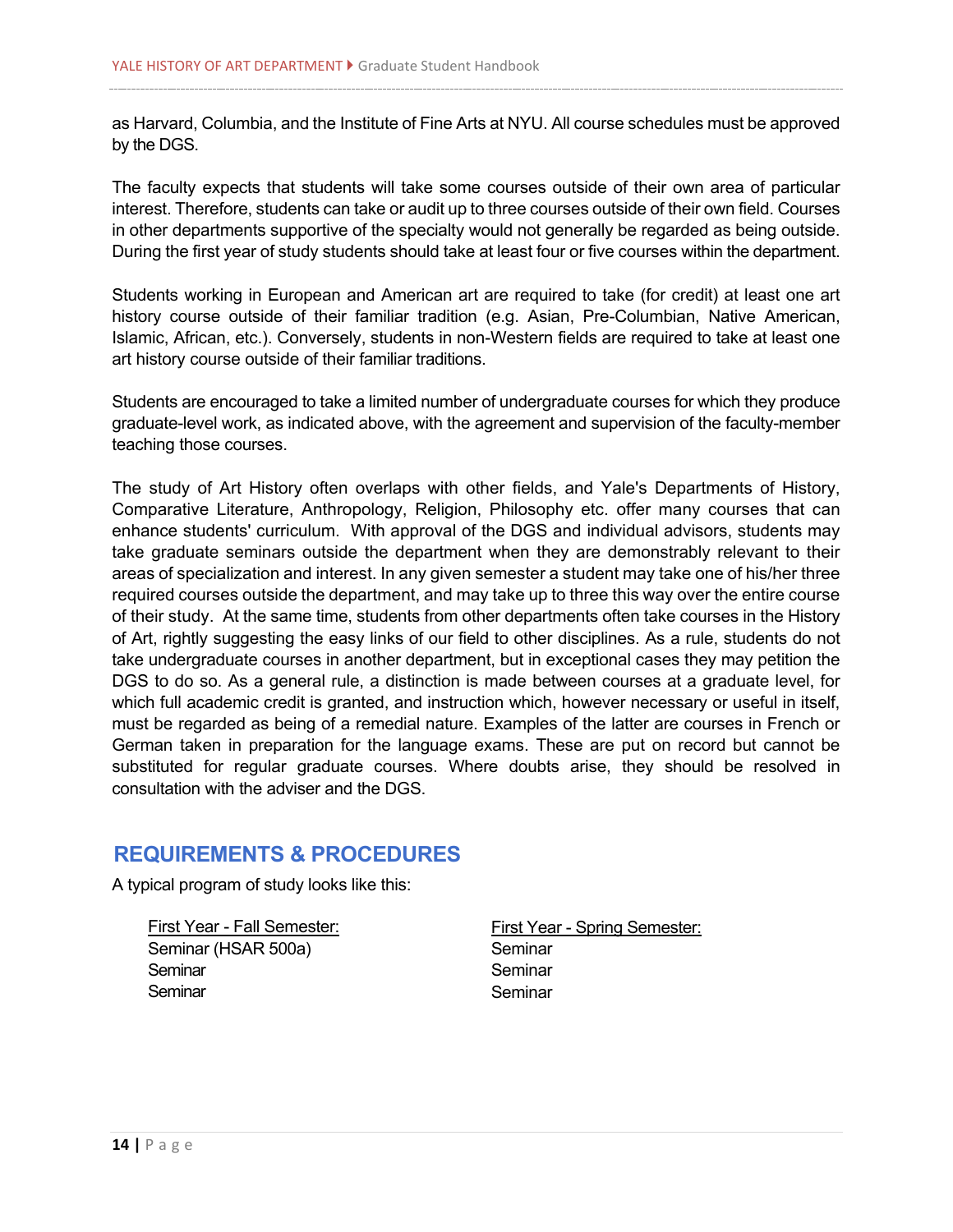| Second Year - Fall Semester:         |
|--------------------------------------|
| Seminar                              |
| Seminar                              |
| Seminar                              |
| Teaching Fellowship (1 Section Only) |

Third Year - Fall Semester: Qualifying Examination Teaching Fellowship (up to 2 Sections) Second Year - Spring Semester: Seminar **Seminar Seminar** Teaching Fellowship (1 Section Only)

Third Year - Spring Semester: **Colloquium** Teaching Fellowship (up to 2 Sections)

Fourth Year: Dissertation Research (in residence or abroad) & First Reading (to be completed within one year after receiving candidacy.)

Fifth Year: Dissertation Research & Writing

Sixth/Seventh Year: Completion of the Dissertation

In the first year, the student normally takes six courses (seminars or lecture courses for graduate credit) and meets at least one language requirement. The work of all first-year students is reviewed by the faculty in the following September to determine if their work merits continuation in the program.

In the second year, the student takes six courses. In this year, the second language requirement is met. The Qualifying Paper, for which a workshop is offered early in the spring semester, must be submitted by the beginning of the last week in March, after Spring Break. (See Section III, "Admission to Candidacy"; see also the section below, which describes the exception made for students for whom course requirements are waived). Faculty decisions concerning provisional Admission to Candidacy--that is, permission to proceed to the Ph.D.-- are made at the end of the spring term. Because the second year is very busy, with students required to take six courses in addition to teaching for the first time, we emphasize what is stated above: namely, that students should consider taking an undergraduate course for graduate credit. The advantage of this plan, beyond just the practical one of alleviating the end-of-the-semester writing burden, would be the chance to learn a subject in the foundational sense afforded by lecture courses.

In the fall of the third year, students study for and take the qualifying exams at the end of the semester. In the spring of the third year, students prepare a dissertation prospectus, for which a workshop is offered during that semester, and schedule a colloquium for the end of the semester. At this colloquium the dissertation topic is voted on by a faculty committee.

In the fourth year, the student embarks on full-time dissertation research, often far from New Haven. It is not necessary in this year to teach to earn the stipend. Students are expected to complete First Reading requirements at the end of their fourth or fifth year; normally one year after receiving their candidacy.

The fifth and sixth (and seventh) years are normally spent doing dissertation research and writing.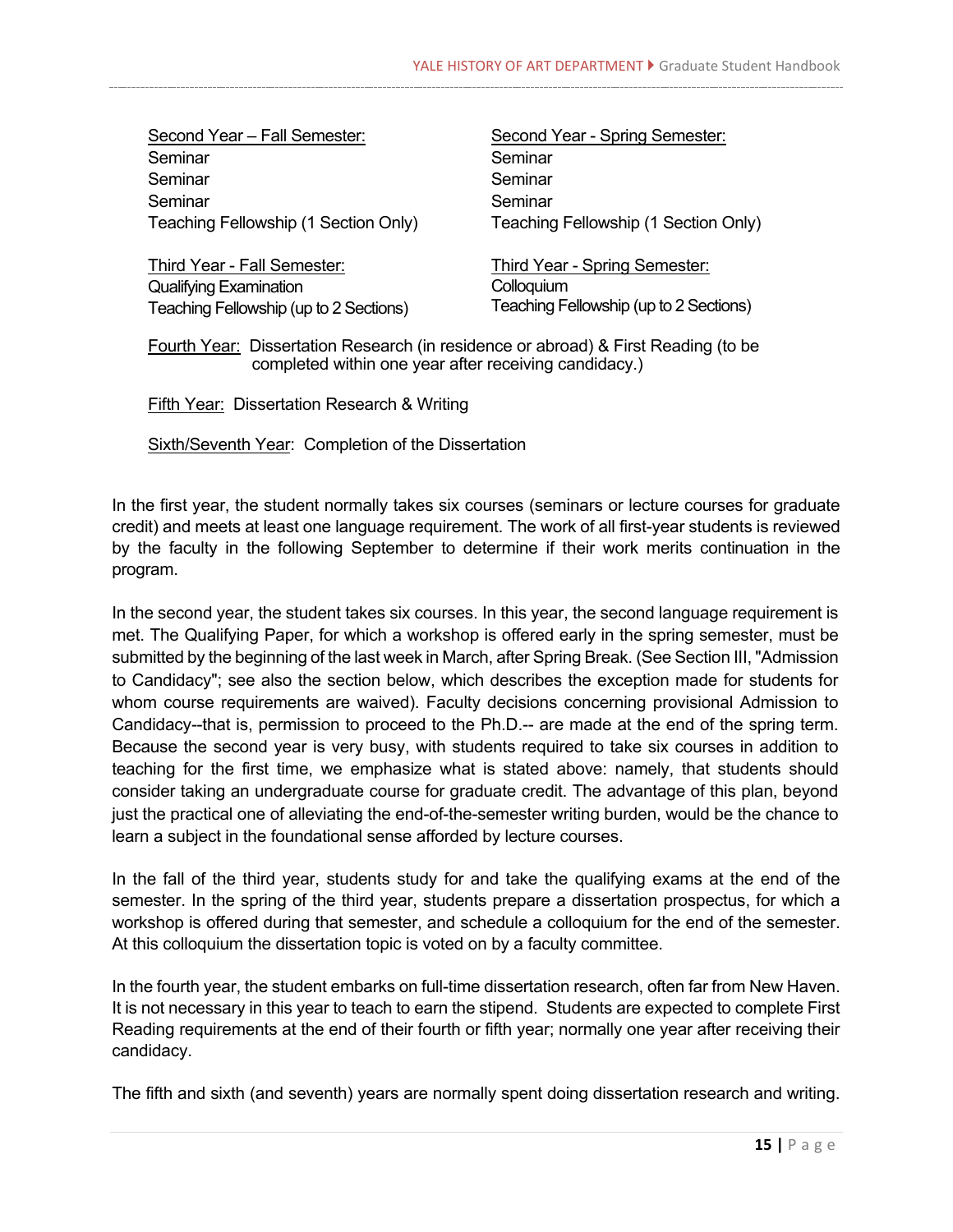Final submission of the entire dissertation is October 1 for a December degree and March 15 for a May degree. In the event that a student is unable to complete the dissertation in six years, that student may petition the Graduate School for a seventh/eighth year of registration. However, in order to do so, the student must include the draft of at least one chapter with the petition. The draft will be evaluated by the student's advisor and by the DGS to determine if the student is making sufficient progress to warrant extended registration.

### **REGISTRATION**

The Online Course Selection (OCS) is tied to the Graduate School's Faculty Student Advising (FSA) application and permits your faculty advisor and/or Director of Graduate Studies (DGS) to review and approve your course selection on line, or request revisions if necessary. If your Schedule Worksheet displays the message "Advising is Required," consult with your faculty adviser before making course selections before the course enrollment deadline.

#### **AUDITING COURSES**

Auditors must attend at least 2/3 of all class meetings. Individual instructors may not allow auditors in their classes or may set additional requirements for auditing. Before completing Course Enrollment, you must check with the instructor about his/her requirements for auditing and receive permission to audit. If an audited course is completed successfully, the instructor will record a mark of "AUD," which will appear on the transcript. A mark of "NA," (Audit not fulfilled), will not appear on the transcript.

#### **DISSERTATION COMPLETION STATUS**

This status is intended for students who are completing dissertations under the supervision of a member of the Graduate School Faculty. Students may request this status for up to four terms, and may not be reinstated as full-time students. The Continuing Registration fee (CRF) will be charged each term. Students in this status are considered to be part-time, are not subject to employment restrictions, are not eligible for Yale Health coverage, and are not typically eligible to defer student loans. International students must obtain approval from the Office of International Students and Scholars to enroll with this status. "Change of Status" form must be completed.

#### **6th YEAR REGISTRATION**

See 6<sup>th</sup> Year Funding under Financial Assistance.

#### **7th YEAR EXTENDED REGISTRATION**

Please note that continuous registration beyond the  $6<sup>th</sup>$  year is not required for submission of the dissertation or award of the PhD. To be considered for extended registration, you must have submitted the most recent Dissertation Progress Report (DPR) at [www.yale.edu/sis/dpr.](http://www.yale.edu/sis/dpr) This report should include a detailed plan for completion of the dissertation during the next academic year, as well as attachments demonstrating all progress cited in the report. Mid-year requests should be accompanied by a statement of progress since the last DPR and updated plan for completion. Students approved for extended registration will be charge the Continuing Registration Fee (CRF). The Graduate School will cover the cost of the CRF in any term in which a student serves as a TF in the Teaching Fellow Program. The completed Change of Status Form should be submitted to the student's DGS for review and approval. Approval of  $7<sup>th</sup>$ -Year Extended Registration is **NOT** registration. It only gives the student the approval to do so; the "Change of Status" form must be completed.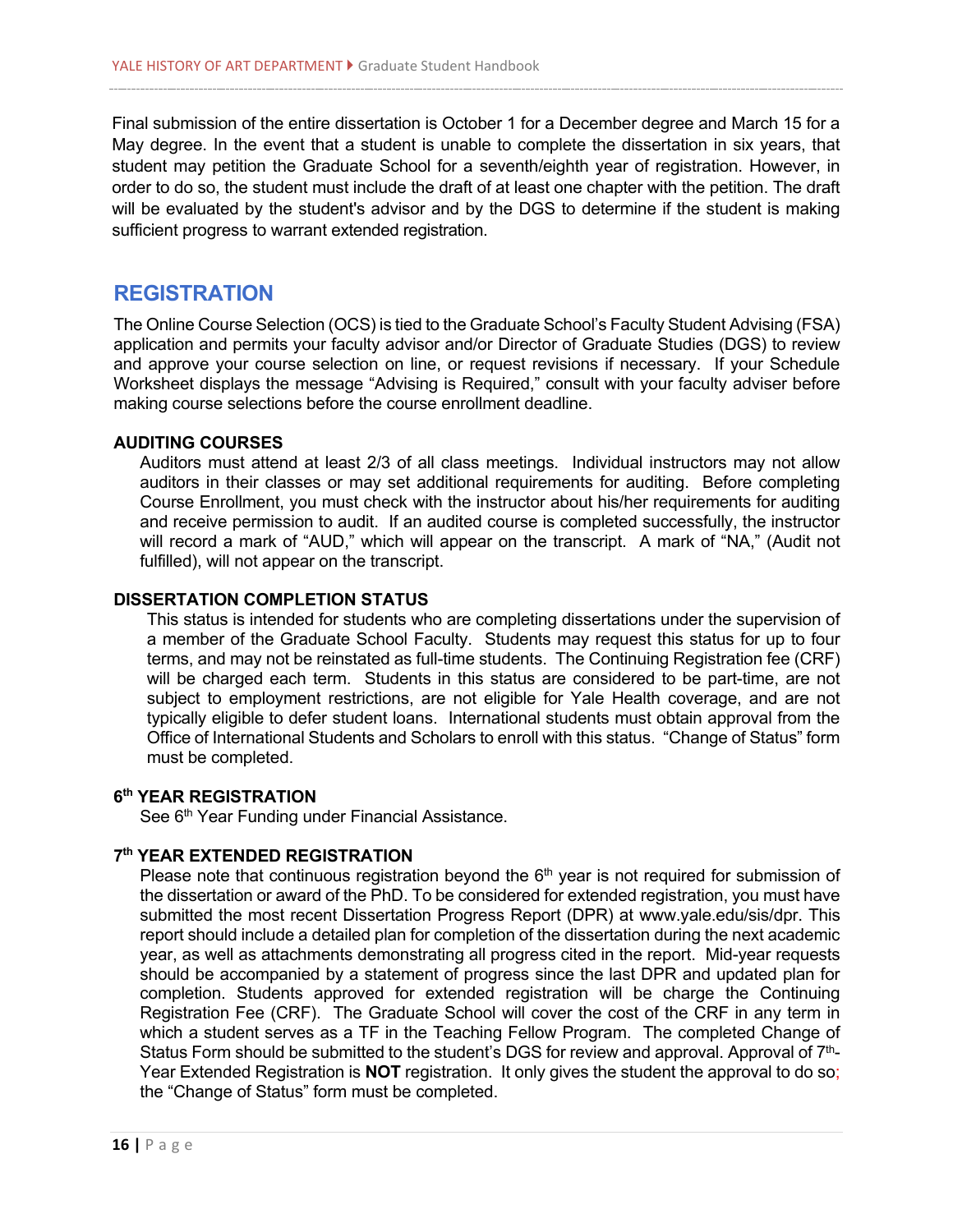#### **8th YEAR EXTENDED REGISTRATION**

Petitions for 8<sup>th</sup> year registration are reviewed by the academic deans of the Graduate School and are granted only when exceptional circumstances beyond the student's control prevents the student from completing the dissertation. Most  $7<sup>th</sup>$  year students should consider Dissertation Completion Status (see above) if they require Yale's electronic resources (e.g., electronic library access) to complete their dissertation after year seven. To be considered for extended registration, students must have submitted their most recent Dissertation Progress Report (DPR) a[t www.yale.edu/sis/dor.](http://www.yale.edu/sis/dor) This report should include a detailed plan for completion of the dissertation during the next academic year, as well as attachments demonstrating all progress cited in the report. Mid-year requests should be accompanied by a statement of progress since the last DPR and an updated plan for completion. Petitions for an  $8<sup>th</sup>$  year must be accompanied by a statement describing the serious circumstances beyond the student's control that have prevented the completion of the dissertation by the end of the  $7<sup>th</sup>$  year of study. Students approved for extended registration will be charged the Continuing Registration Fee (CRF). The Graduate School will cover the cost of CRF in any term in which a student serves as a TF in the Teaching Fellow Program. Completed 8<sup>th</sup> year extended registration request should be submitted to [GSASadminstrativedean@yale.edu](mailto:GSASadminstrativedean@yale.edu) once the DGS has approved the form. Approval of 8<sup>th</sup>-year extended registration is **NOT** registration. It only gives the student the approval to do so; the "Change of Status" form must be completed.

#### **REGISTRATION IN ABSENTIA**

Students who require full-time dissertation research at another academic institution outside the New Haven area may request to be registered in absentia. The Absentia form (gsas.yale.edu/forms) should be filed with the Associate Dean at least one-month before the beginning of the term in which the student expects to be away from New Haven. Students may register in absentia during one or both terms of an academic year.

#### **SPECIAL GRADUATE COURSE NUMBERS**

Listed below are the Graduate School courses, which are not listed as courses within History of Art in OCI or OCS. You might need to select one of these courses because you are in the process or have completed all of your course work:

| <b>COURSE</b><br><b>NUMBER</b> | <b>CRN</b>        | <b>COURSE TITLE</b>                          | <b>REASON</b>                                                                                                                     |
|--------------------------------|-------------------|----------------------------------------------|-----------------------------------------------------------------------------------------------------------------------------------|
| <b>HSAR 512</b>                | To be<br>assigned | Individual Study -<br><b>Course Name</b>     | Select if you are preparing to take an<br>individual study course                                                                 |
| <b>HSAR 547</b>                | To be<br>assigned | <b>Futures in Art History</b>                | Select if you commit to attending most of the<br>professionalization events offered                                               |
| <b>QUAL 999</b>                | 13719             | Prep for Qualifying<br>Exam                  | Select if you are preparing for the qualifying<br>exams (typically 3 <sup>rd</sup> year, fall term)                               |
| <b>CAND 999</b>                | 13721             | Prep for Candidacy                           | Select if you passed your qualifying exams,<br>and preparing for the Colloquium (typically<br>$3^{rd}$ year, spring term)         |
| <b>DISR 999</b>                | 13725             | <b>Dissertation Research</b><br>in Residence | Select if the majority of the dissertation<br>research will be conducted at Yale or New<br>Haven (if not, register "in absentia") |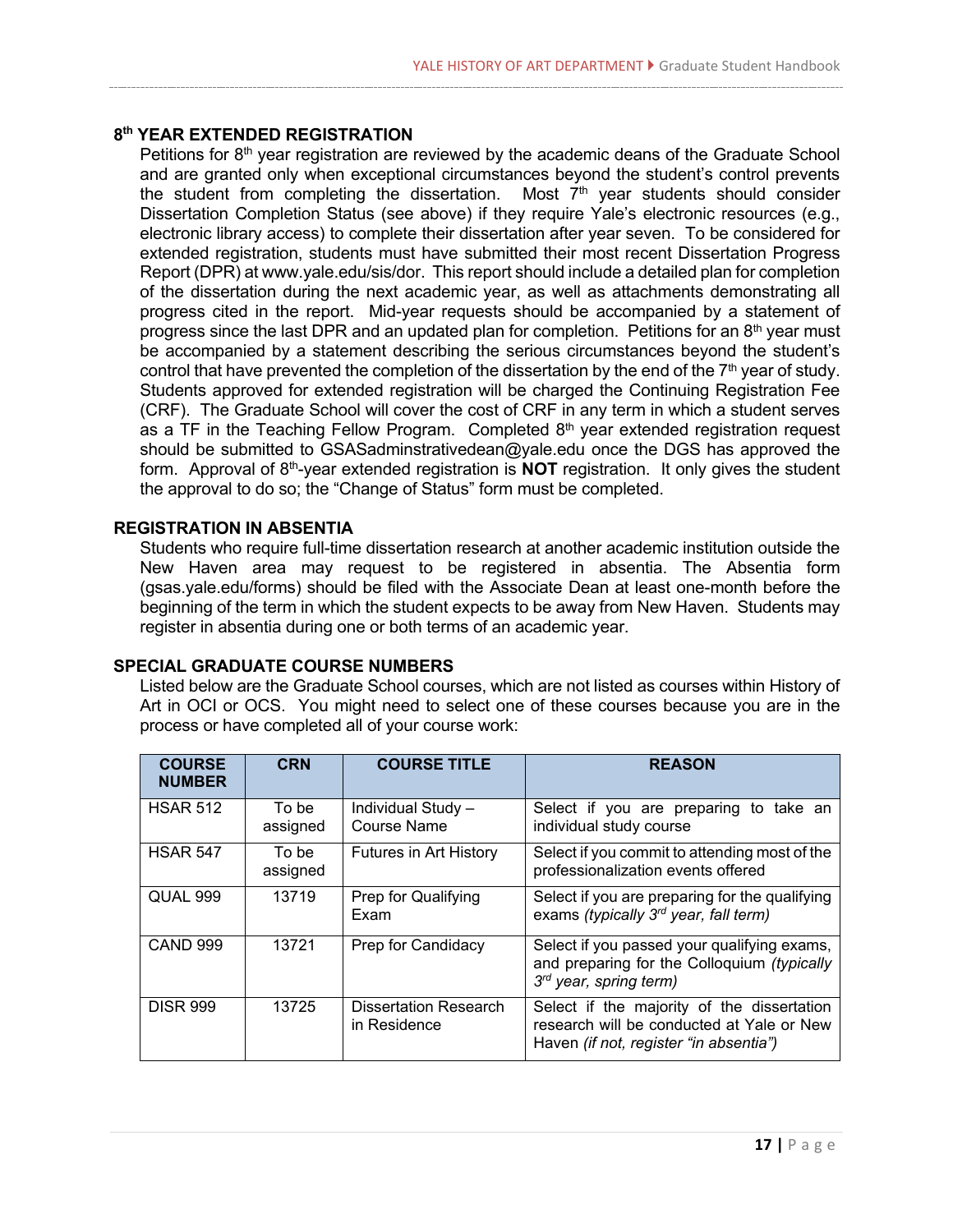#### **EXCHANGE SCHOLAR PROGRAM (IVYPLUS EXCHANGE)**

The Yale Graduate School of Arts and Sciences participates in the Exchange Scholar Program, also known as the IvyPlus Exchange, which allows our doctoral students to study and work with faculty at one of ten other graduate schools for a term or an entire academic year.

These ten schools include: University of California at Berkeley, Brown University, University of Chicago, Columbia University, Cornell University, Harvard University, Massachusetts Institute of Technology, University of Pennsylvania, Princeton University, and Stanford University. Students' participation in this program, including course taken and/or research conducted, will be recorded on their Yale transcript. The tuition will be charged by Yale and paid to Yale. Yale will continue to provide any previously grated tuition and stipend grant according to our regulations. Interested student should consult with their faculty adviser and Director of Graduate Studies (DGS) about their academic progress and funding opportunities before submitting the application. Instructions and application are available online at [https://gsas.yale.edu/academics/exchanges/exchange-scholar-program-ivyplus-exchange.](https://gsas.yale.edu/academics/exchanges/exchange-scholar-program-ivyplus-exchange) Applications for the fall term or the entire academic year are due in early July, while applications for the spring term are due in early December.

#### **LEAVE OF ABSENCE**

A student in good standing who wishes to interrupt study temporarily for personal or medical reasons before completion of the coursework for the Ph.D. may be granted a leave of absence with the approval of the Director of Graduate Studies and the Dean. Such a leave will be granted only if the Department, by vote of its faculty, agrees that the student is in good standing, has satisfied all the Graduate School and Departmental requirements normally required at this stage of study, and is qualified to continue in the degree program. A student who returns from a leave of absence in the summer months is not considered as registered until the beginning of the fall semester and therefore will not be eligible for departmental or Graduate School summer research funding.

### **WAIVING OF COURSE REQUIREMENTS**

The policy of the Graduate School on this matter is stated in the Graduate School Bulletin: "In recognition of previous graduate level work done at Yale or elsewhere, a department may waive a portion of the course requirement." The Department requires all incoming students to complete the first year of course work (six seminars) as described above. In exceptional cases, students who have previously and successfully completed graduate work in art history at Yale or elsewhere may be exempted from up to three courses. However, they do not advance with respect to other requirements of residence and tuition payment.

The procedure for application for this exemption is as follows:

1. The student, with the approval of his or her adviser, must present to the DGS a copy of his/her official transcript, which was submitted to the University upon admission, indicating up to three equivalent graduate-level courses successfully completed at Yale or elsewhere, as well as a brief statement of purpose. This petition is normally made at the start of the third semester of study. The DGS will then seek approval for the requested waiver from the faculty and then Dean di Bonaventura.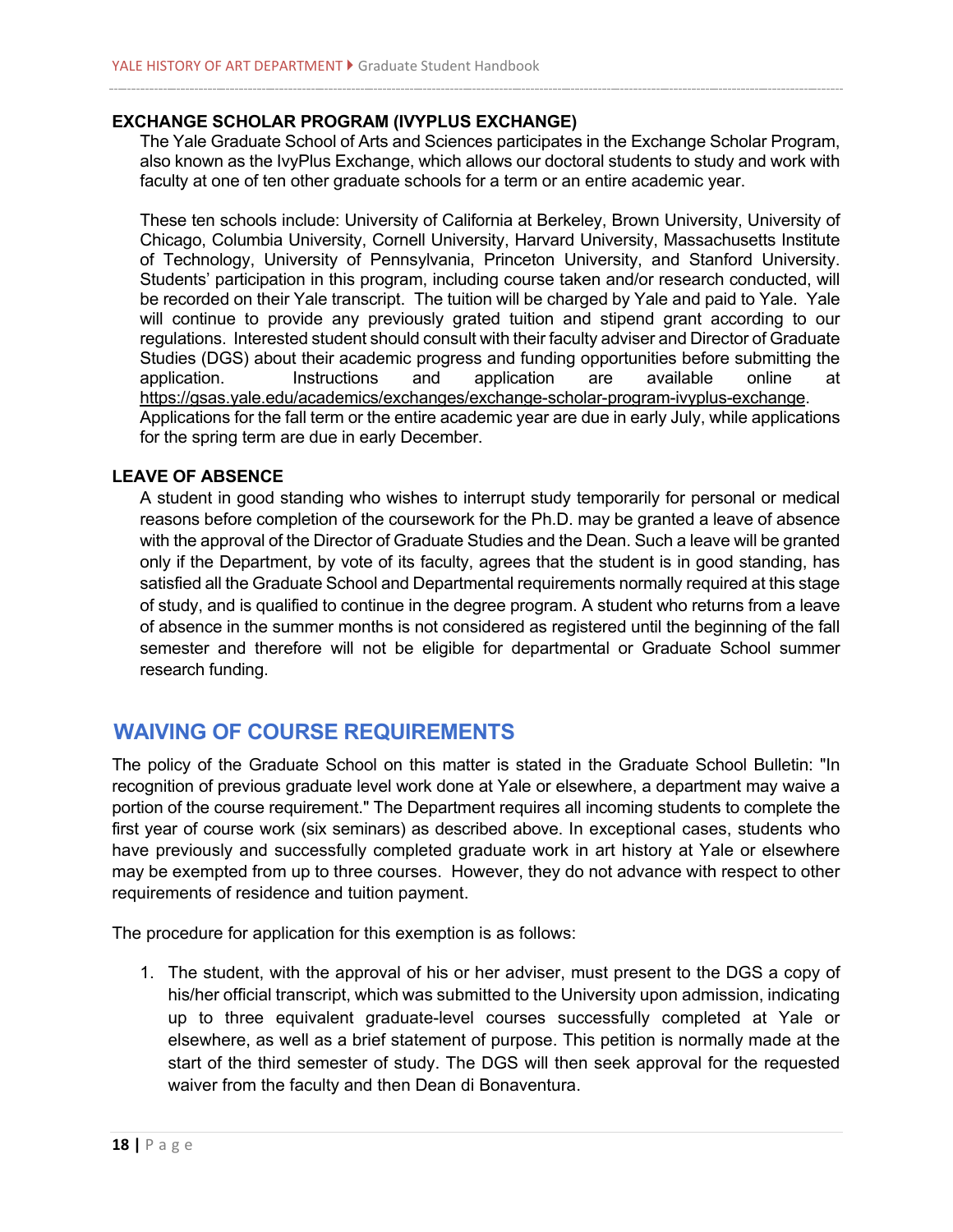- 2. If the transcript was not submitted at the time of admission, then an official transcript must be submitted either electronically or by mailed from the originating university to the Yale University Graduate Registrar Office (NOT DEPARTMENT) so that it can be uploaded into AppXtender to be reviewed by Dean di Bonaventura. If mailed, it should be sent to Yale Graduate School Registrar Office, 246 Church Street, New Haven, CT 06510.
- 3. Petitions should describe Yale Course Request to be Waived with What Graduate Course Replacing Yale Course. Please provide course numbers and course names. If necessary, provide the year the Yale course was given if it wasn't taught recently.
- 4. Students requesting a waiver of three courses, and thus intending to complete their course work at Yale in three semesters, must also submit their Qualifying Paper at the start of the third semester. The Qualifying Paper will be assessed together with the petition for advanced standing.
- 5. Although Graduate School policy allows a portion of the Ph.D. course requirement to be waived based on previous studies in a graduate program, it does not allow course requirements for the MA degree to be waived. Therefore, some courses waived, often with the request of three waivers, may not be counted in determining eligibility for awarding a terminal or en route Master's degree. It is entirely possible that a student could earn and be awarded the Ph.D. degree without receiving an en route Master's degree.

# **GRADES, EVALUATIONS, & TEMPORARY INCOMPLETES**

#### **GRADES**

.

The departmental grading system is in accordance with Graduate School policy: Honors, High Pass, and Pass. Each student must earn the grade of Honors in at least two term courses by the end of the second year of residence at Yale. Students who have not met this standard by the end of the second term will be warned; those who have not met it by the end of the fourth term will be asked to leave the program.

#### **EVALUATIONS**

The department requires each instructor in the department to place in the student's file an evaluation of his or her performance in each course of their first academic year. Written comments characterizing the student's work form the substance of the evaluation and are intended for the guidance of both student and faculty. This evaluation will be available only to the student concerned and to the faculty of the department. It will enter into departmental reviews of the student's progress, but will not be transmitted outside the department without the authorization of the student. A student's performance will be reviewed at the beginning of the third term of study to determine whether or not satisfactory progress is being made.

#### **TEMPORARY INCOMPLETES**

The Schedule of Academic Dates and Deadlines indicates the dates on which grades are due for the current year. Instructors have the responsibility for assigning dates for submission of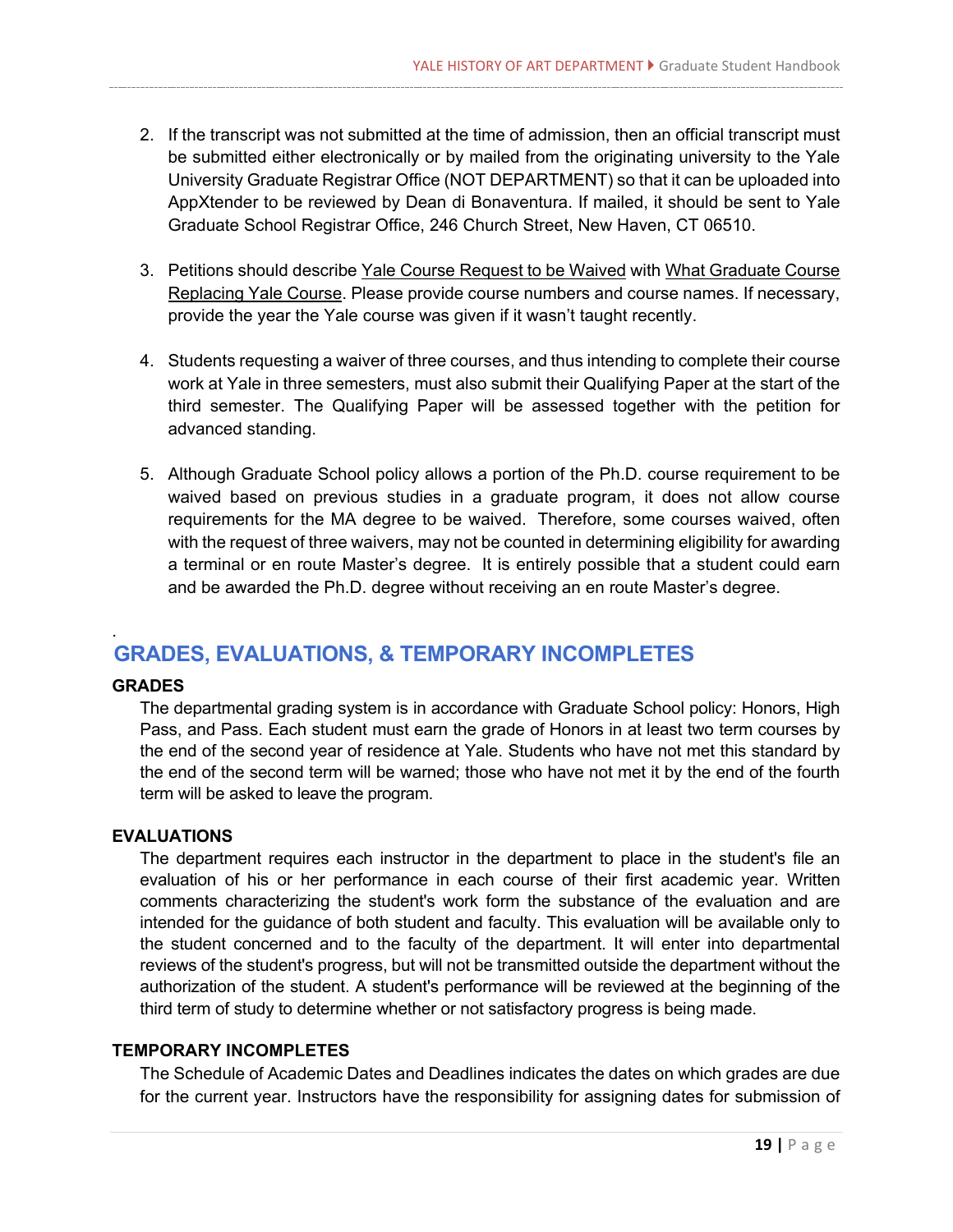course work to meet these grade deadlines. If a student and instructor have agreed that an extension is appropriate, the student must submit to the Registrar's Office a request for the Temporary Incomplete (TI) (available on the Graduate School Web site at gsas.yale.edu/forms) with the intended completion date, signed by the instructor and the director of graduate studies. Only one TI in a single term is permitted. Temporary Incompletes received in an academic year must be converted to final grades by September  $1<sup>st</sup>$  of the following academic year. If a grade is not received by the Registrar by this date, the TI will be converted to a permanent Incomplete (I) on the student's record.

In certain extraordinary circumstances, such as serious illness or a family emergency, and on the recommendation of the student's department, the associate dean may grant an additional extension. A written request for such an extension must be made by the director of graduate studies on the student's behalf within two weeks of the grade submission deadline. The request should indicate the special circumstances and suggest a date by which the student will complete the work. If the request is approved, the associate dean will inform the student and instructor. If the grade is submitted to the Registrar by the new deadline approved by the Associate Dean, it will replace the Temporary Incomplete. If a grade is not received by the Registrar by this date, a Temporary Incomplete (TI) will be converted to a permanent Incomplete (I) on the student's record.

### **LANGUAGES**

The practice of Art History, in whatever area of geographical or temporal specialization, demands considerable linguistic skill. Although translations are sometimes used, the effective scholar must be in a position to control the technical vocabulary and the often-idiomatic nuances of speech that are particular to every language. Some art historians also have to acquire a mastery of epigraphy and paleography.

Graduate students should plan to study languages continuously in addition to their art historical coursework. This may be done by taking courses at Yale or neighboring institutions (if applicable), participating in our department's tutorials in French and German (or those offered by other departments), participating in summer study-abroad programs, or simply practicing on their own. Students in any field in which extensive language study is necessary and who have not yet acquired adequate reading skills should consider either postponing their application to graduate school or taking time out of their graduate study to concentrate on the relevant language(s).

All students in the History of Art must pass examinations in at least two languages other than English relevant to their course of study by agreement with the adviser and DGS. In some cases, the successful completion of an agreed course of study in a non-European language may be accepted as equivalent to passing the examination.

The language requirement should be completed by the end of the second year; without it, students cannot proceed to candidacy. Native speakers of a language other than English may use that language to meet one of the two departmental requirements only if the adviser and DGS agree that that language is necessary to their field of study.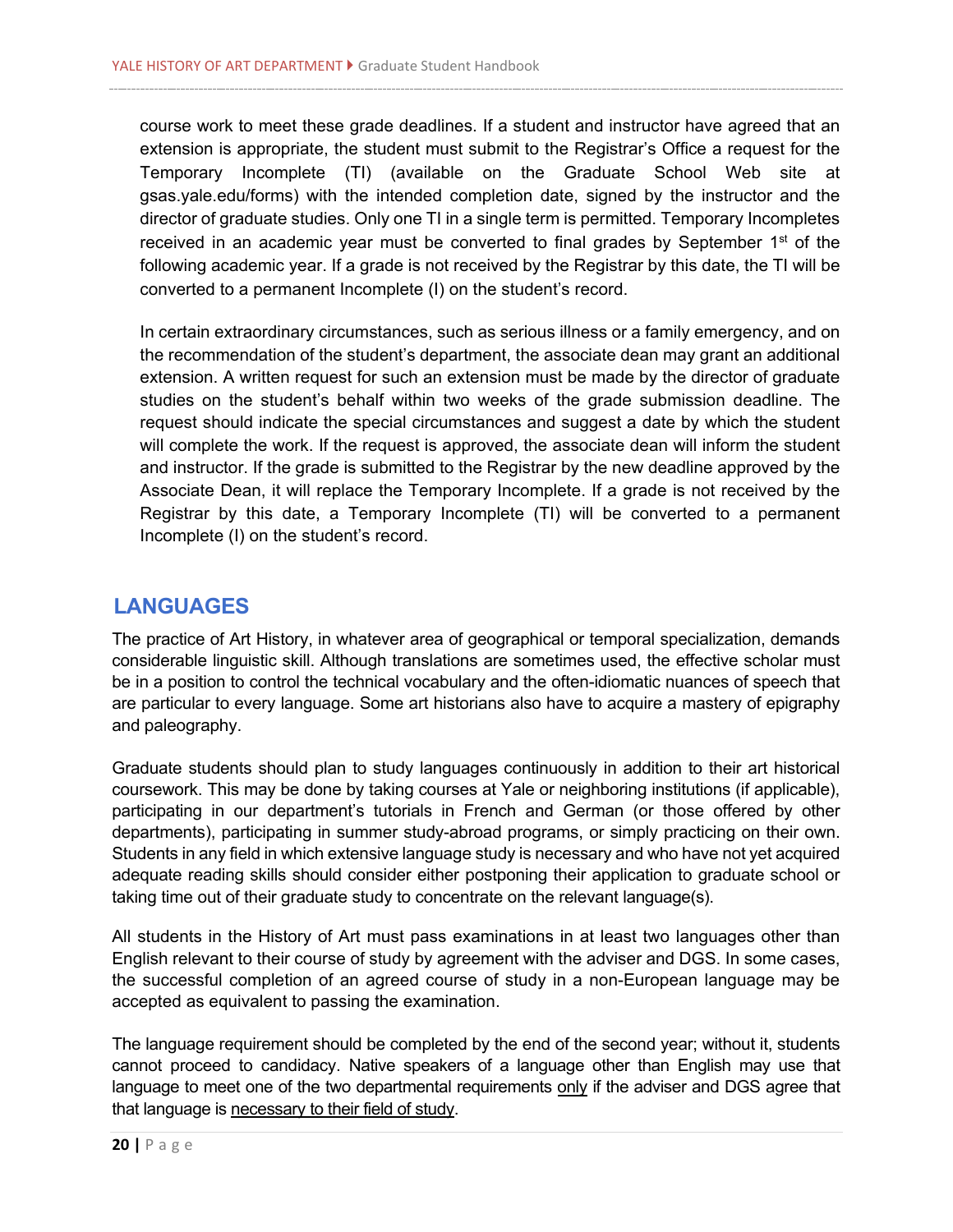Candidates may satisfy the language requirements in the following ways:

- 1. A written examination in German and French is administered twice annually (September and April) within our department. This is a classroom examination, and cannot be taken home. Please notify the Graduate Registrar if you intend to take the exam. In most years a semester-long tutorial, led by a graduate student from the respective language department, will precede the exam, to help the students prepare.
- 2. In order to fulfill requirements in languages not administered by the Department, the student must consult with the Director of Graduate Studies and their own adviser(s). Depending on the language and particular circumstance, the student will have to pass a language exam and/or take a language course offered by another department at Yale or, in certain cases, at different institutions. For such special cases, students must consult and receive approval from the Director of Graduate Studies.

### **MA DEGREE**

The Master Degree is awarded by vote of the faculty after the satisfactory completion of eight term courses and after evidence of proficiency in one required foreign language. The student normally petitions for the degree at the time of registration in the spring of the second year.

# **MPHIL DEGREE**

Students who have completed all requirements toward the PhD except those relating directly to the writing of the dissertation may apply for the degree of Master of Philosophy (M Phil) in the Department of the History of Art. This will generally occur at the end of the third year of study. Students should bear in mind that as the University Bulletin of the Graduate School states: "The Master of Philosophy is a degree 'in course'." Students are not admitted for the Master of Philosophy unless they intend to continue to the doctorate.

# **THE FRICK SYMPOSIUM & OTHER FORUMS FOR GRADUATE PAPERS**

The Frick Symposium is an annual two-day event, generally held in April. It is one of several symposia currently held in which graduate students can present the results of their research to a professional audience outside their own department. The sponsors, the Frick Collection in New York and the Institute of Fine Arts of New York University, divide the meetings between their two premises. They jointly invite several graduate departments to choose students to speak at this forum. Students who wish to compete should submit their proposals to the Director of Graduate Studies when an announcement is posted. Faculty may also propose papers that they think appropriate, generally from seminar reports or thesis research. A faculty committee selects the participant, who then presents his or her paper to the department for a critique before the actual event. Participation in the Frick Symposium is a desirable credit to have on a curriculum vitae, since those in our field who hear the paper know that it is competitive, like a fellowship. Planning a Frick talk also provides a very practical start for future appearances at other professional meetings. In recent years, graduate students in the department have also presented papers at the symposium sponsored jointly by the Isabella Stewart Gardner Museum and Boston University's History of Art Department, and at the Whitney Museum Symposium on American Art.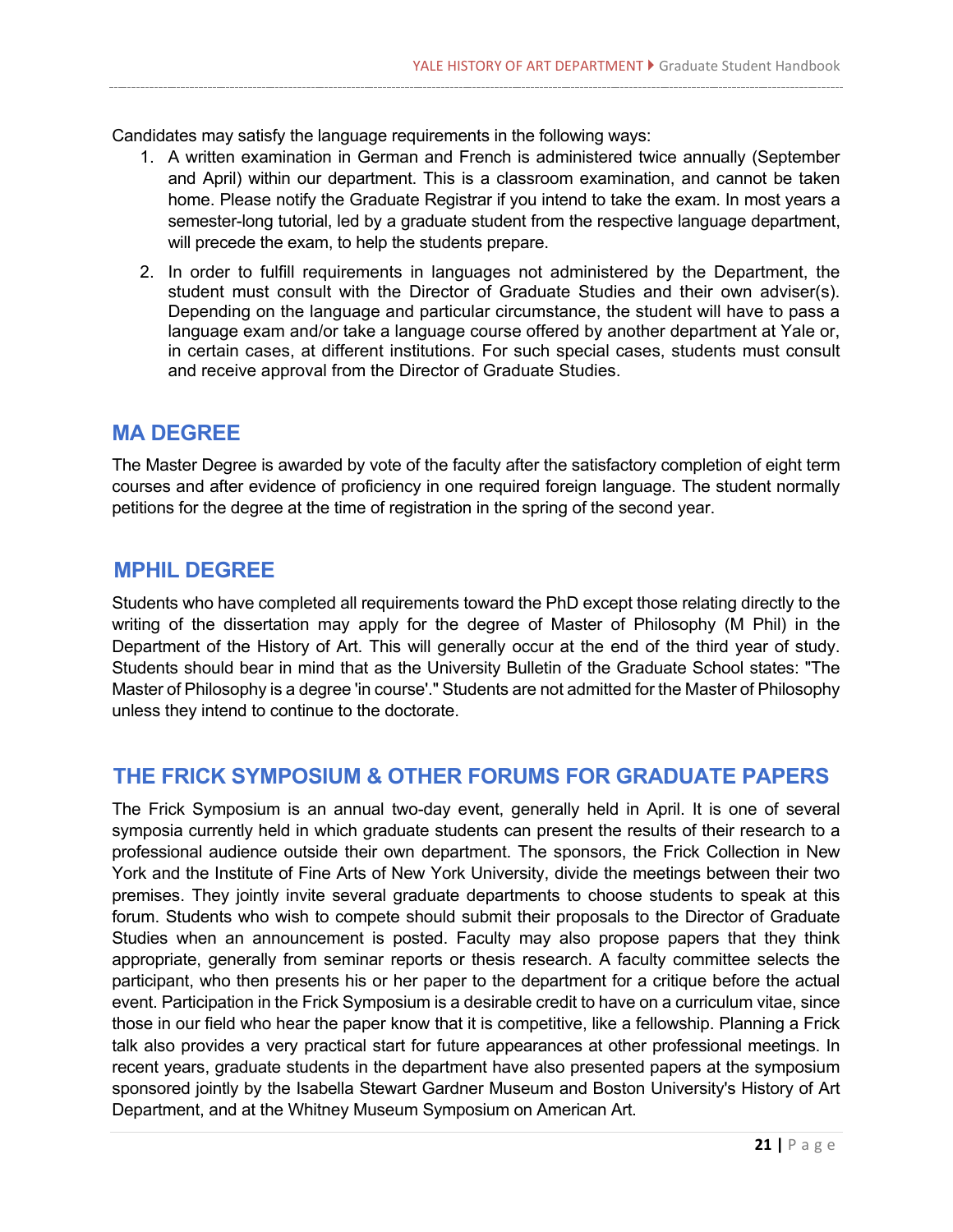# *PHD PROGRAM*

# **PROVISIONAL ADMISSION TO CANDIDACY**

The Graduate School requires that each department have a procedure for admitting students to Candidacy for the Ph.D. degree.

In the Department of the History of Art the stages are as follows:

- 1. Submission of a Qualifying Paper in March of the second year.
- 2. Faculty discussion of coursework evaluations and Qualifying Paper evaluations during the spring term of second year.
- 3. If all coursework is satisfactorily completed and the Qualifying Paper is passed by the faculty, the student is provisionally Admitted to Candidacy at the end of the second year.
- 4. Qualifying examinations are taken, usually in the first term of the third year.
- 5. The Colloquium is taken, usually in the second term of the third year.
- 6. Completion of the language requirement (proficiency in two foreign languages, see above for details).
- 7. On completion of stages 1-6 the student is Admitted to Candidacy. The only subsequent requirement is the completion of the dissertation.

#### **DETAILED DESCRIPTION**

Students in History of Art normally are provisionally admitted to candidacy at the end of their third year of full-time study at Yale. Students are not permitted to register for the fourth year if they have not satisfied certain requirements. For Admission to Candidacy, students must demonstrate a high level of achievement in their coursework and give every promise that they will be able to complete the Ph.D. During the spring term of the second year the faculty will review the work of each student and determine whether to admit the student provisionally to candidacy. For this purpose, a dossier is prepared, and the following conditions must be met:

- 1. Faculty evaluations of student coursework. They are read and discussed by the faculty committee and the DGS.
- 2. Proof of proficiency in two foreign languages. As noted earlier, no student can be admitted to candidacy until the language requirement is fulfilled.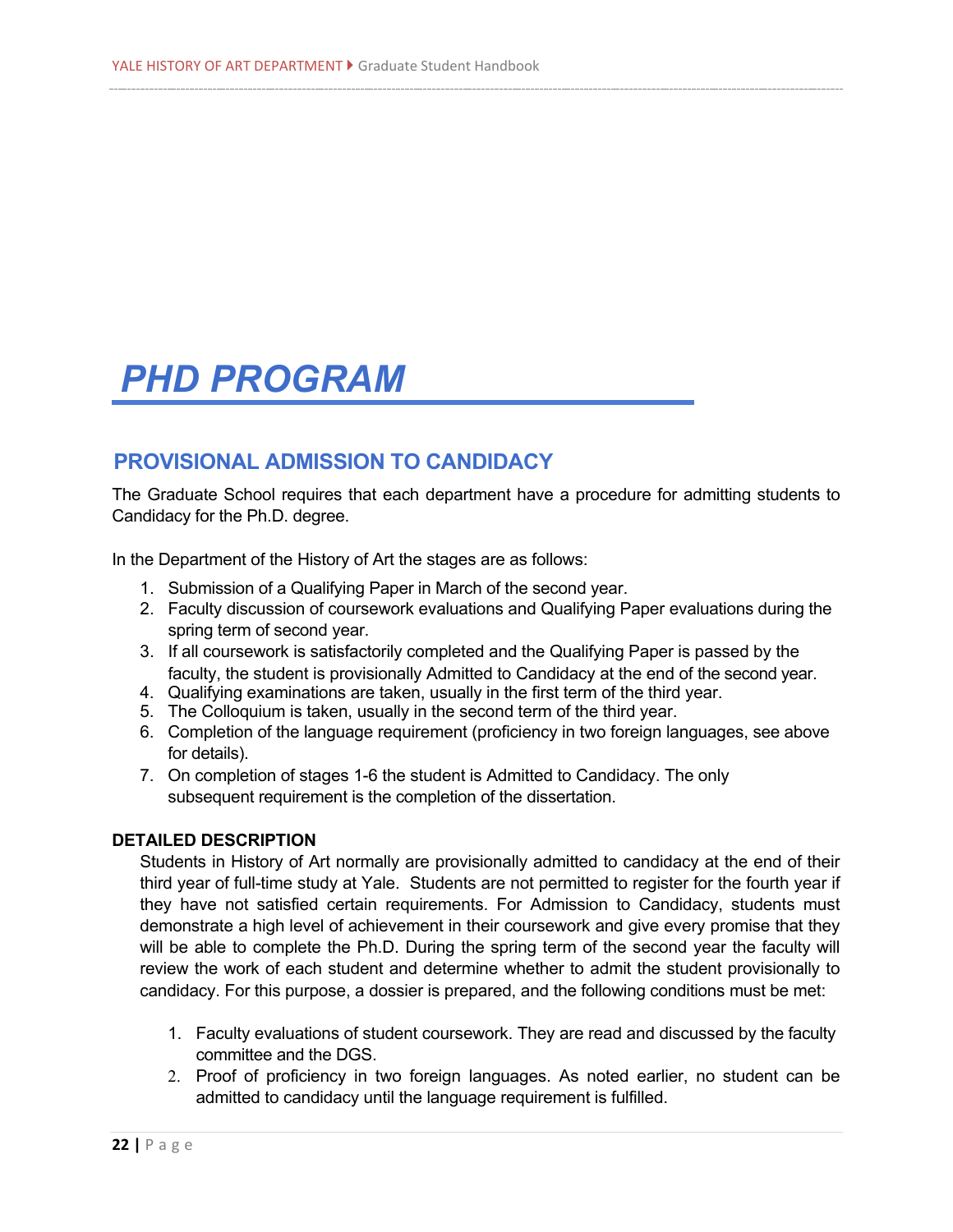3. A qualifying paper demonstrating original research, a logical conceptual structure, stylistic lucidity, and the ability successfully to complete a Ph.D. dissertation in art history.

No student is officially admitted to candidacy until he or she has completed all pre-dissertation requirements, including the colloquium and the qualifying examination, both of which are described below. Moreover, permission to write a prospectus and to prepare for the qualifying examination depends on the successful outcome of the faculty review described immediately above.

#### **QUALIFYING PAPER**

A qualifying paper must demonstrate original research, a logical conceptual structure, stylistic lucidity, and the ability to successfully complete a Ph.D. dissertation in art history. The QP is ideally a seminar paper, written during graduate years in the Yale History of Art department, that has been reviewed and reworked to the student's satisfaction, upon consultation with the student's adviser, and/or the faculty member who taught the course for which the original paper was written, as well as peer review in a workshop offered early in the semester. Three copies of this paper must be deposited by the beginning of the last week in March, after Spring Break of the second year. It should be around twenty pages long, and no more than 25-30 pages, and written either in the student's primary area of interest or in a field adjacent to it. The papers require no special form of presentation but should be accompanied by adequate illustrations as well as footnotes or endnotes and a bibliography. These papers will be read by a committee of two faculty members who will submit written reports to the DGS. The DGS will also assemble other evidence of the student's qualifications. A decision will be made by the faculty before the end of the spring term.

#### **QUALIFYING EXAMINATION**

The qualifying examination consists of the written portion in the student's main field and the orals examination in four different areas of art history. It should be taken no later than the end of the fall term during the third year. The student should plan to spend a minimum of three months preparing for it. The examiners, along with the topics, will have been determined in the previous spring in consultation with the DGS and primary adviser. (See "Planning Qualifying Exams," below.) Although the examiners often include members of the colloquium committee (see below), the two groups are not necessarily identical. Normally the examiners are members of the Department. In some cases, it may prove necessary to draw on faculty elsewhere at Yale, and exceptionally and with the approval of the DGS, from other institutions.

For the written exam, each student will be given a written question (or possibly two questions) in their *main field*--a question or questions having to do with a broad state-of-the-field or historiographic topic--to which the student will need to write a response during a period of three hours. It will be a closed book exam and the student will not know the question or questions beforehand (though the question/s will be based on the bibliography s/he has read for the orals). The exam may be written on a non-networked computer.

This written portion of the exam will take place during the week before the oral exam. The Graduate Registrar will schedule written exams individually with each student, contacting also the faculty examiner to receive the question or questions beforehand. The completed written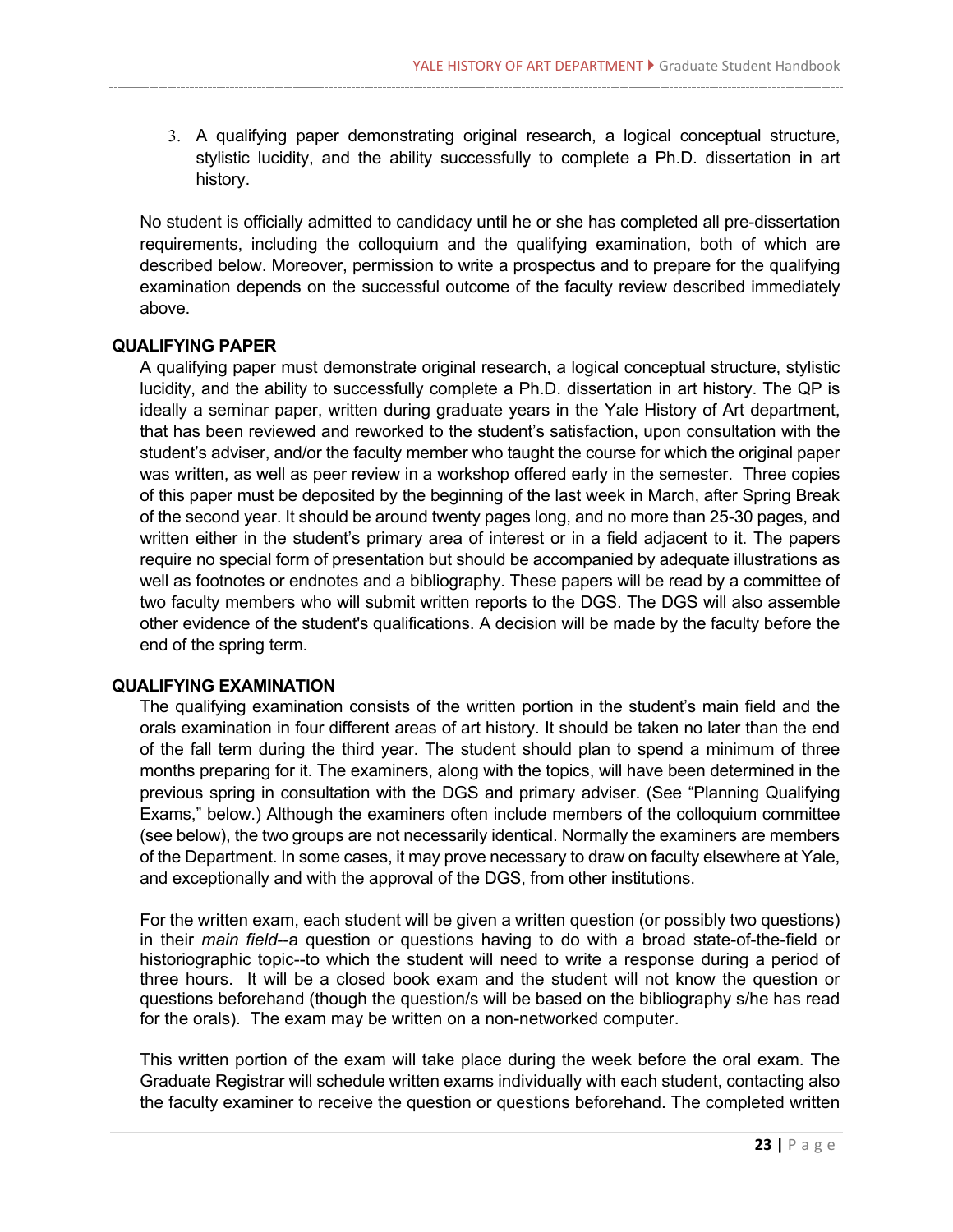exam will be distributed to the orals committee prior to the orals exam and that committee will be expected to have read it prior the orals exam. The committee will assess the candidate's performance in both written and oral portions of the examination at the end of the oral questioning. If the candidate is deemed to have failed any question (either the written question or any of the four oral questions) they will be asked to re-take that question or questions, by arrangement with the DGS.

The oral examination will normally be chaired by the DGS. If the DGS is not able to participate, a member of the History of Art faculty, who may be one of the four examiners, will serve as a chair.

The choice of examiners is made by the student in consultation with the adviser and the DGS. All four topics are meant to be relatively broadly defined and in accord with conventional disciplinary taxonomy. The purpose of the exam is to build a solid base for teaching and curatorial activities, as well as to develop expertise in the chosen field of specialization. Some sample topics are: "Nineteenth-century British painting," "Italian Renaissance Sculpture," "Modern Japanese architecture," "Maya vase painting," "Post-war American art."

The fourth or outside field is meant to be clearly distinct from the student's area of specialization. It is normally a field at some chronological and/or geographical remove from the dissertation project. For example, if the student's main field is nineteenth-century French painting, then Renaissance architecture or Japanese art would be an appropriate outside field; early twentiethcentury French painting would be inappropriate. If the main field is ancient Roman art, then an appropriate outside field would be Gothic architecture or Islamic art; but so too would be the art of sixteenth-century Rome. If the main field is Post-war American art, an outside field would be eighteenth-century French painting or African art; art theory and art criticism since the l950s, however, would be insufficiently "outside." An outside field may also be constituted in a relevant area outside of the discipline or art history (such as the history of science, for example), or by a trans-historical historiographical topic within the history of art.

The outside field often builds on coursework or independent study conducted at Yale; students and Director of Graduate Studies should keep this in mind when choosing a program of study.

The format of the exam is as follows: four oral examinations, one on each of the four fields, each lasting 25 minutes. The student may select the sequence of the fields. The student should deliver to the Graduate Registrar, a day or two before the exam: 1) a list of the four fields of topics, with the name of the examining instructor, in the sequence they will be done in the exam; and 2) digital or printed copies of the bibliographies for the four questions. At the time of the exam the Graduate Registrar will distribute an agenda and copies of the bibliographies to all the examiners.

#### **Planning Qualifying Exams**

Barring exceptional circumstances, students will take their Qualifying Exam ("Orals") at *the end of their fifth semester* (typically the end of the fall semester of their third year). To ensure that students can maximize their study time in the fall semester, it is essential that they have their committees firmly set by the *end of the second year of study*. Students will fill out FORM030-QE Prep indicating the general subject areas on which they will be examined,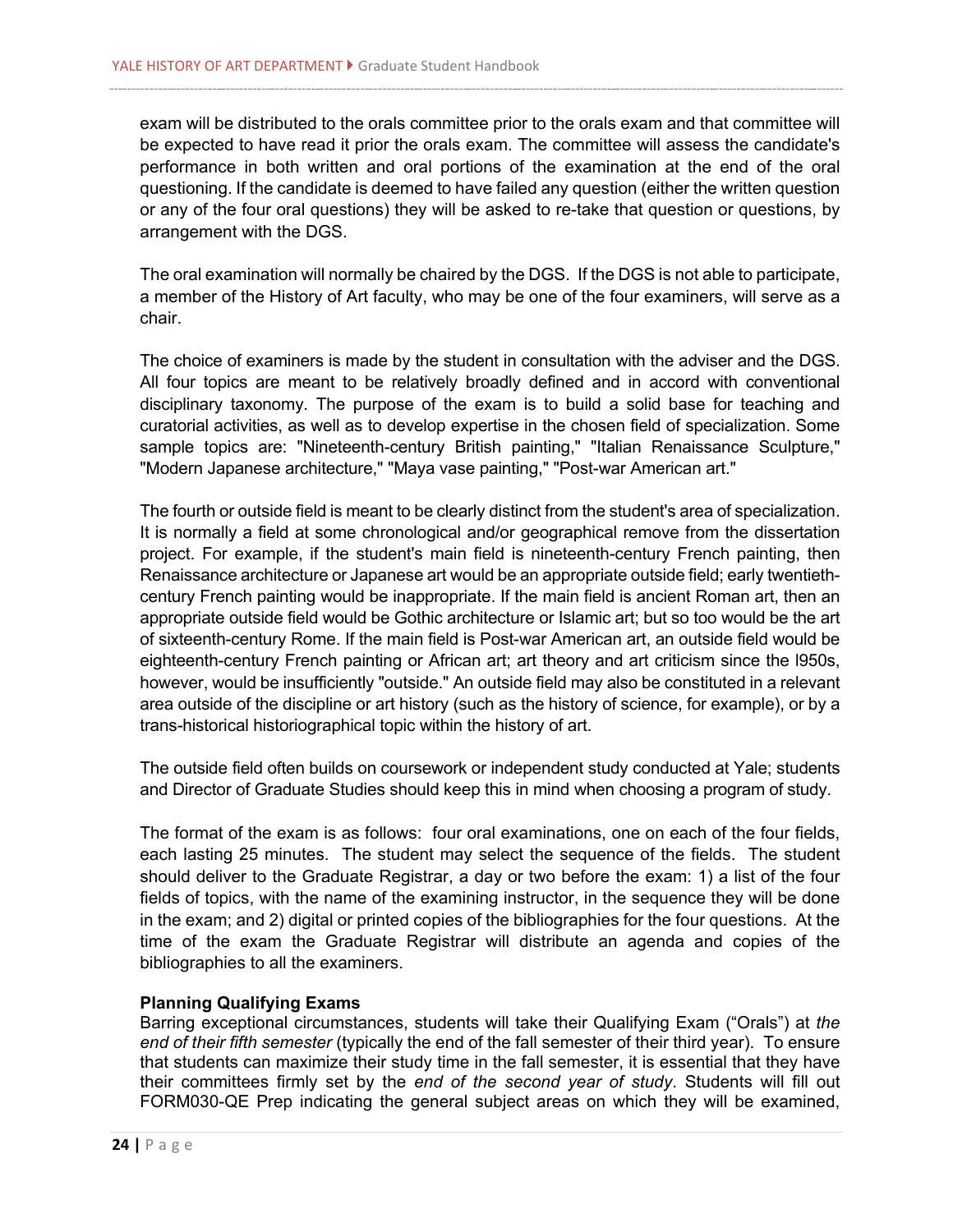which must be signed by each examiner as well as the DGS and then added to the student's department file. Having this information early means that students will be able to begin creating bibliographies and assembling sources during the summer; it also allows the Graduate Registrar to begin the process of scheduling exams and making accommodations for special complications such as faculty leaves. (Students and examiners should keep in mind that, despite the extra preparation time that the early configuration of the committee will give, the exams should still be conceived as the culmination of *one semester* of full-time preparation. Reading lists and expectations should be developed accordingly.)

At the end of the summer or very beginning of the fall semester, the Graduate Registrar will begin the process of scheduling exams. The exams may take place at any time from the week before Thanksgiving break to the end of the semester (i.e., during the final four weeks of the semester). At the outside of the scheduling process, students will be asked to indicate a preferred week within the specified time range, and faculty examiners will coordinate their schedules, under the Registrar's guidance, to determine a suitable time and date. (Students and advisers should note that a date at the beginning of this time span is not considered exceptional or unfairly early. This is the typical range of time at which Orals are expected to take place. Any student whose preferred date falls at the beginning of that range should develop their reading lists and organize their study time so as to be ready to take the exam on their agreed-upon date.)

Once the date has been set, and the Registrar has sent out confirmation to the student and the examiners, this date should be considered final. Postponements of the exam will be granted only in cases of medical emergency, family crisis, or other kinds of extreme situation that demonstrably prevent the student from studying. *Postponements should not be requested or granted because the student feels nervous and wishes to have more time to study, or because non-essential coursework, outside research projects, or teaching duties have distracted students from studying.* It is the student's responsibility to plan ahead, develop a manageable reading list, communicate regularly with examiners, practice talking through sample questions with friends and/or examiners, and otherwise ensure that they will be ready to take the exam on the specified date. Conversely, the committee members should be available to meet with the student no less than once a month during the time of exam preparations, and to develop reading lists that the student can reasonably get through in the allotted time.

In case a postponement is absolutely necessary (as per the conditions cited above), the exam will be rescheduled for as early in the spring semester as possible, preferably in January before the end of registration period. Exams may be scheduled for January from the outset in cases when one or more committee members will be on leave in the fall. Oral exams should always be scheduled at a time when the maximum number of examiners can be present in person. The primary adviser should always be present, and not more than one of the other three examiners should participate via Zoom. The DGS will make every effort to attend all the exams, though in cases that are especially difficult to schedule she or he can place the responsibility for chairing the exam into the hands of another senior colleague who is already on the committee. If a postponement of an exam must be made, it is possible that the exam will need to be split up so as to accommodate the leave/travel schedules of faculty examiners.

#### **COLLOQUIUM**

The colloquium is held when the student has prepared a prospectus for a dissertation topic. The colloquium will take place in the spring semester of the third year of study, and during that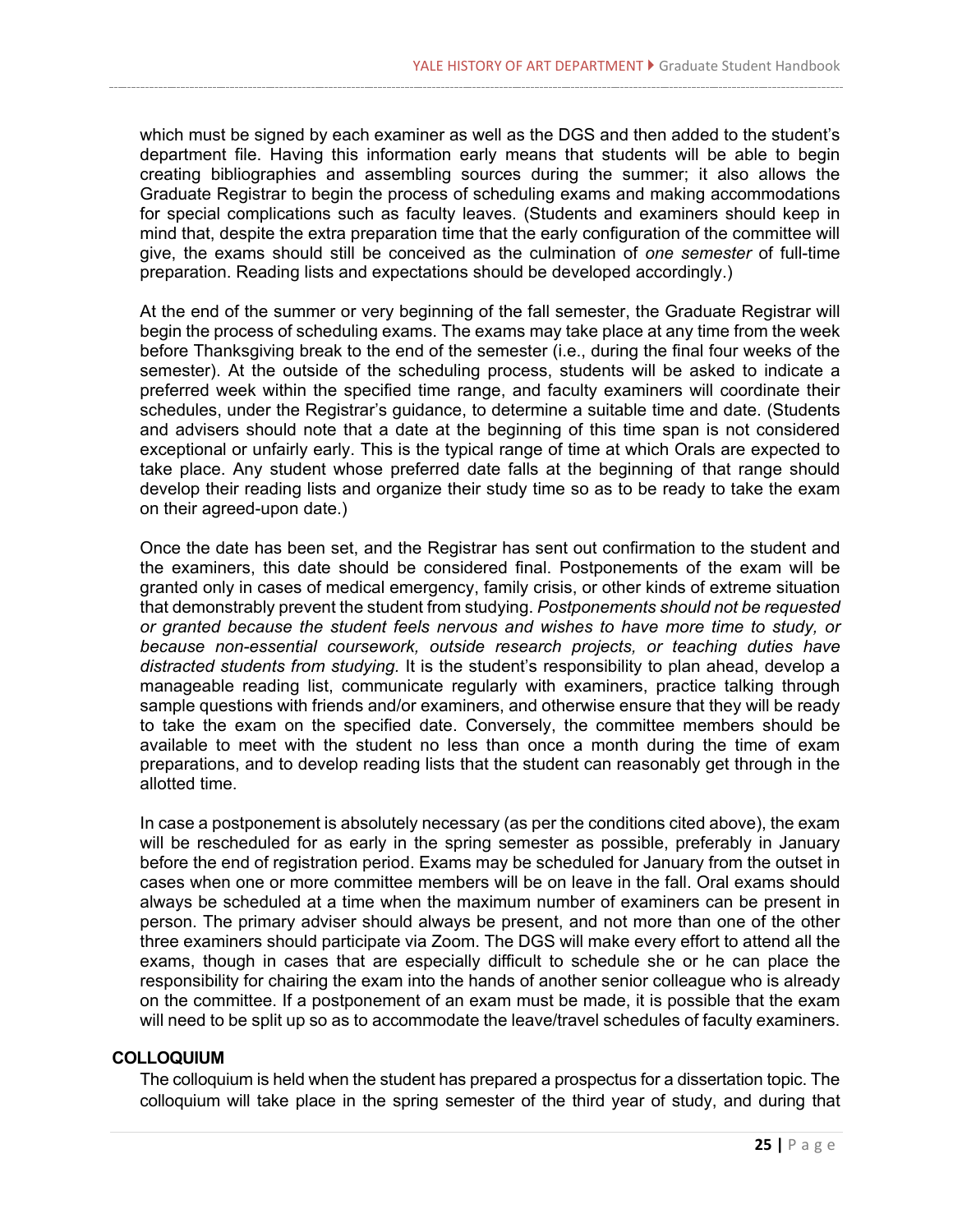semester a peer-review workshop is offered toward that end. As is implied by its title, the colloquium is not an examination but a meeting during which the student can present his or her ideas to a faculty committee and receive advice from its members.

The prospectus should be brief and concise; ideally, it should not exceed 4,000 words, plus a selected bibliography. It should set forth a research problem--a body of material about which the student can pose meaningful questions. It should not try to prove an argument. It should not be written as a term paper, with trains of evidentiary proof to back each assertion. A literature review and chapter summaries are encouraged but not required. The document should seek to demonstrate scholarly research on the topic and to articulate an original research problem, one that convinces the committee that the topic is a worthy scholarly contribution to the discipline.

The colloquium committee will typically consist of three faculty members, including the student's adviser. These same faculty members will be the student's dissertation committee. The student is responsible for approaching faculty members to ask them to join the committee. Once they have agreed informally, the Graduate Registrar will extend an official invitation to each member of the committee and schedule the colloquium. In certain instances, with the approval of the DGS, the student may ask an additional faculty member to be part of the colloquium/dissertation committee. Whether the committee is comprised of three (typically) or four persons, a faculty member from outside of Yale may be part of it, again pending approval by the advisor and the DGS. At the colloquium itself, the student's adviser and the DGS will play a key role, joining the conversation as needed to clarify and channel the remarks of the other committee members so that the student can feel more assured of receiving consistent advice. The Colloquium meeting typically lasts about one and a half hours. At the end, the student will withdraw and the faculty members will discuss the prospectus. The student will be called back and the committee's assessment of the prospectus and dissertation will be communicated by the DGS.

The student should plan to present a 5-8 minute overview with images at the beginning of the colloquium. Each member of the committee is asked to judge the feasibility of the proposal and to offer constructive suggestions. Often the candidate is asked to explain his or her approach. The atmosphere of the colloquium is intended to encourage free interchange of ideas.

#### **REGISTERING THE DISSERTATION TOPIC**

After the dissertation topic has been approved at the colloquium, it is registered with the College Art Association. This will be kept on file at the CAA and published yearly in the June issue of the Art Bulletin, thereby alerting the art historical public that a given subject has been chosen for a dissertation. The Graduate Registrar will collect information regarding the title and field and send this information to CAA before December 1 of the previous year. Information should be submitted on each of the following occasions:

- 1. at the time when the dissertation topic is first approved;
- 2. if and when fundamental changes in the topic are made; and
- 3. when the dissertation is approved for the degree.

It is in the student's interest to submit information to the Graduate Registrar when the dissertation is finally approved for the degree. If that is not done, another student or adviser may think that the project was not completed and that the topic is once again free. Hence, the Art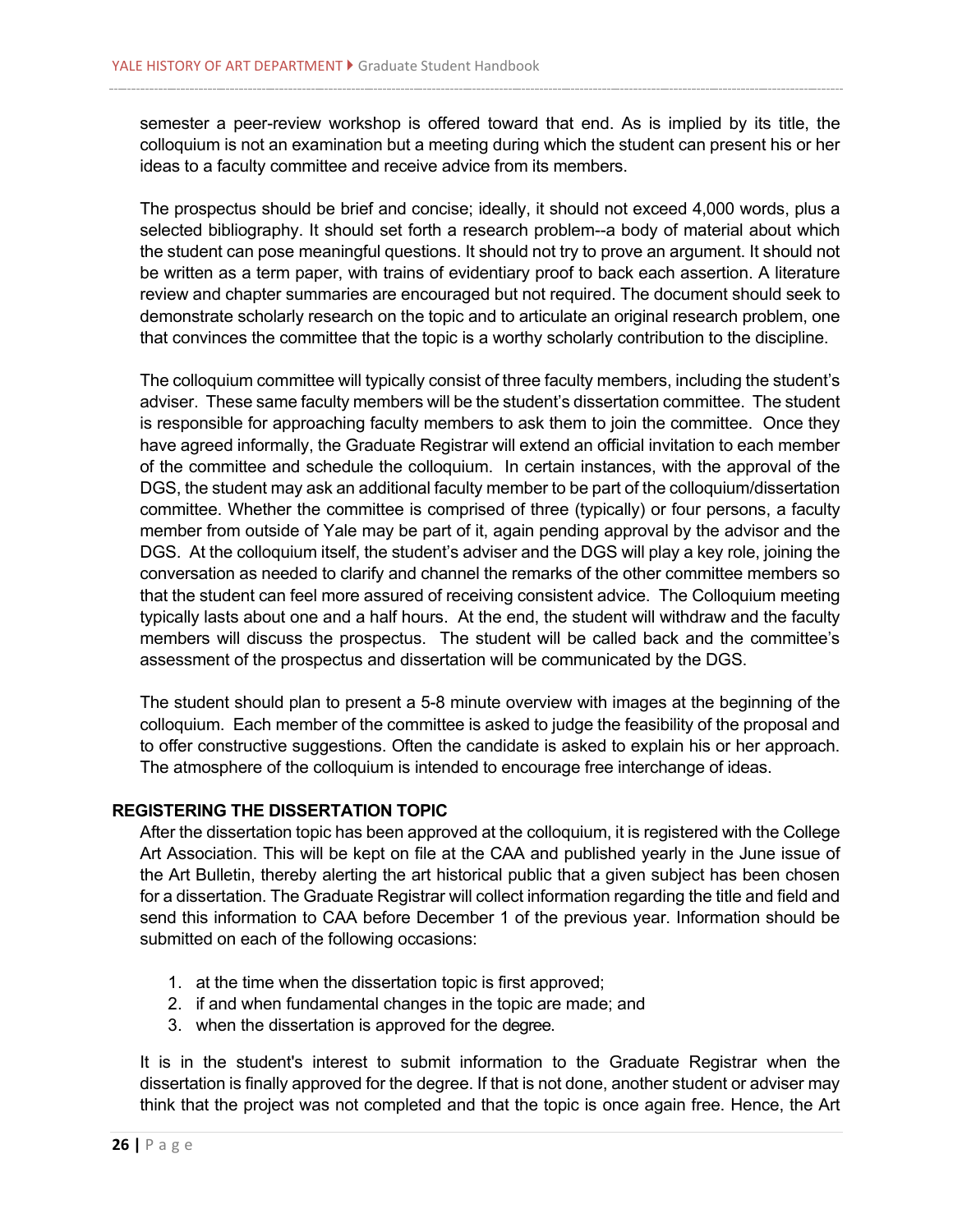Bulletin prepares two parallel lists of reports: topics newly begun as projects and dissertations newly completed. By the same token, when thinking of possible dissertation topics students will find it helpful to read the lists for several years past to make sure the topic or topics they are considering have not already been chosen. Similar lists are also published elsewhere, such as in the German periodical *Kunstchronik*.

#### **FIRST READING OF CHAPTER(S) OF THE DISSERTATION**

The colloquium/dissertation committee will convene again with the student normally within a year of receiving candidacy to discuss the progress of the student's work in a seminar-style (non-exam) format. The key document(s) to be discussed at the meeting will be a completed chapter or chapters of the student's dissertation. The chapter or chapters in question need not be in sequence (that is, the introduction and first chapter, for example). They could come from any point in the dissertation, as per a writing plan determined by the student in consultation with the advisor. The time of the meeting will be determined by the DGS and the adviser(s); it will take place either in the student's fourth or fifth year (that is, one year after the student's ABD status). This format allows the student to receive productive comments and advice early in the writing process.

#### **DISSERTATION DEFENSE**

There is a required dissertation defense. The defense will be a serious intellectual conversation between the dissertation-writer and her/his committee. Present at the defense will be the student's adviser and committee, and the DGS; the student and adviser will determine whether the event will also be open to any other members of the Department, Yale faculty, or other interested individuals. The defense, chaired by the DGS, will consist of a discussion of the dissertation involving the members of the committee; others will be invited to comment after the committee's questioning is completed.

The format of the defense is similar to that of the First Reading in that the student is expected to discuss the process of writing the dissertation, for no more than 5-10 minutes at the beginning of the meeting. This should be a quick summary, and not be an elaborate presentation. Then, each committee member should offer his/her comments and raise questions. The adviser should be the last to intervene. Ideally, a group discussion should develop. Finally, there is room for Q&A and discussion with any other members who attended.

After the defense, with the student leaving the room, the committee will deliberate alone, and will vote. The purpose of the defense is not to trip the student up at the last moment but rather to provide a once-in-a-lifetime opportunity for the student to talk with committed readers, all together in the same room, about their dissertation. It is likely that only in the case of a poor dissertation matched by a poor defense would a committee fail a student, in which case the student would be asked to make changes and resubmit the dissertation in the future (for example, in the next semester). The main intention for the defense is that it be a productive dialogue about the work on which the student will by then have spent serious time and effort. In that sense, we hope the defense will be a welcome capstone to a student's Ph.D. career at Yale, as well as a point of guidance for the student's future work.

Defenses take place towards the end of each semester. There will be no external evaluator. The Department Registrar will schedule the defense once the student provides a list of committee members and a desired available week of time to schedule the meeting. The cost of travel to New Haven for the defense will be the student's responsibility. If there is a true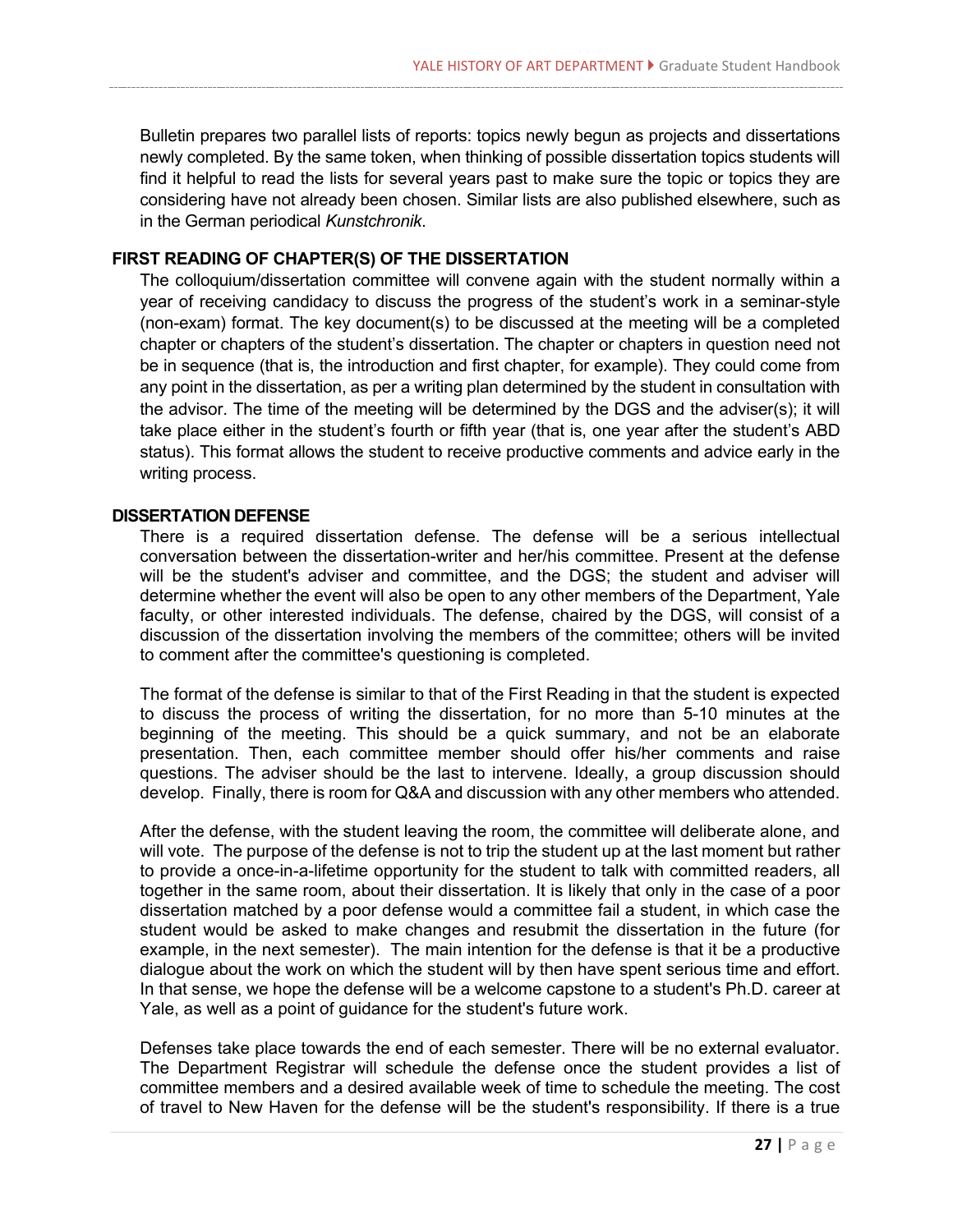financial or medical hardship regarding travel, the student may contact the DGS to see if other arrangements can be made (i.e. a Zoom meeting).

#### **DISSERTATION**

The dissertation is an original study that in the opinion of the official readers makes a genuine contribution to art history. In terms of content and format, it should be regarded as a book. It is often the basis for further scholarly work. It must incorporate results of original research and demonstrate a high degree of competence in the use of appropriate art historical techniques. It should be remembered, however, that the thesis is not a mere accumulation of data. Rather, the data must be fitted into a coherent argument which gives this primary information meaning and purpose.

The Graduate School awards degrees twice a year, in December and May. Students must notify the Department Registrar by email of their intent to submit by September 1<sup>st</sup> (fall) or February 15<sup>th</sup> (spring). The dissertation must be submitted by October 1st for a fall degree, or March 15<sup>th</sup> for a May degree. These deadlines have been established to allow sufficient time for readers to make careful evaluations and for departments to review the evaluations and make their recommendations to the Graduate School. No extensions of the deadlines will be permitted. Students should also refer to the GSAS Academic Calendar [https://gsas.yale.edu/academic](https://gsas.yale.edu/academic-requirements/academic-calendar)[requirements/academic-calendar](https://gsas.yale.edu/academic-requirements/academic-calendar) to confirm deadline dates.

After notification to submit, students are referred to the University Registrar's website <https://registrar.yale.edu/students/dissertation-submission> for information regarding dissertation submission. Students must upload their dissertation readers into Notification of Readers (NOR) in the Dissertation Progress Reporting and Submission (DPRS) site. Three readers required with a maximum of five allowed. Two must be ladder or ladder-track Yale faculty. All readers must hold a Ph.D. degree and a faculty position or be considered otherwise qualified to evaluate the dissertation. The DGS will have final approval. Once completed, the student will email the Department Registrar with their list of committee members, outside emails, and a desired available week of time to schedule their defense.

The submission of the dissertation for a degree is digital through Dissertation Progress Reporting and Submission (DPRS) site at any time throughout the academic year. Dissertations submitted after the above semester deadline will be processed for the following degree date. Final changes must be uploaded in DPRS within 30 days of the submission deadline. To make changes to the dissertation after it has been submitted, email [dissertationreaders@yale.edu.](mailto:dissertationreaders@yale.edu) Upon submission of your dissertation and approval of readers by the DGS, a pdf copy of your dissertation will be automatically sent to all readers by the system. Upon request of the reader, students are required to and responsible for mailing a softbound copy of their dissertation to their readers that require them.

The University no longer requires an unbound copy of the dissertation. Instead, through the ProQuest ETD Agreement that the student approves through the DPRS, ProQuest will process the dissertation pdf for the Sterling Memorial Library digital publishing platform EliScholar.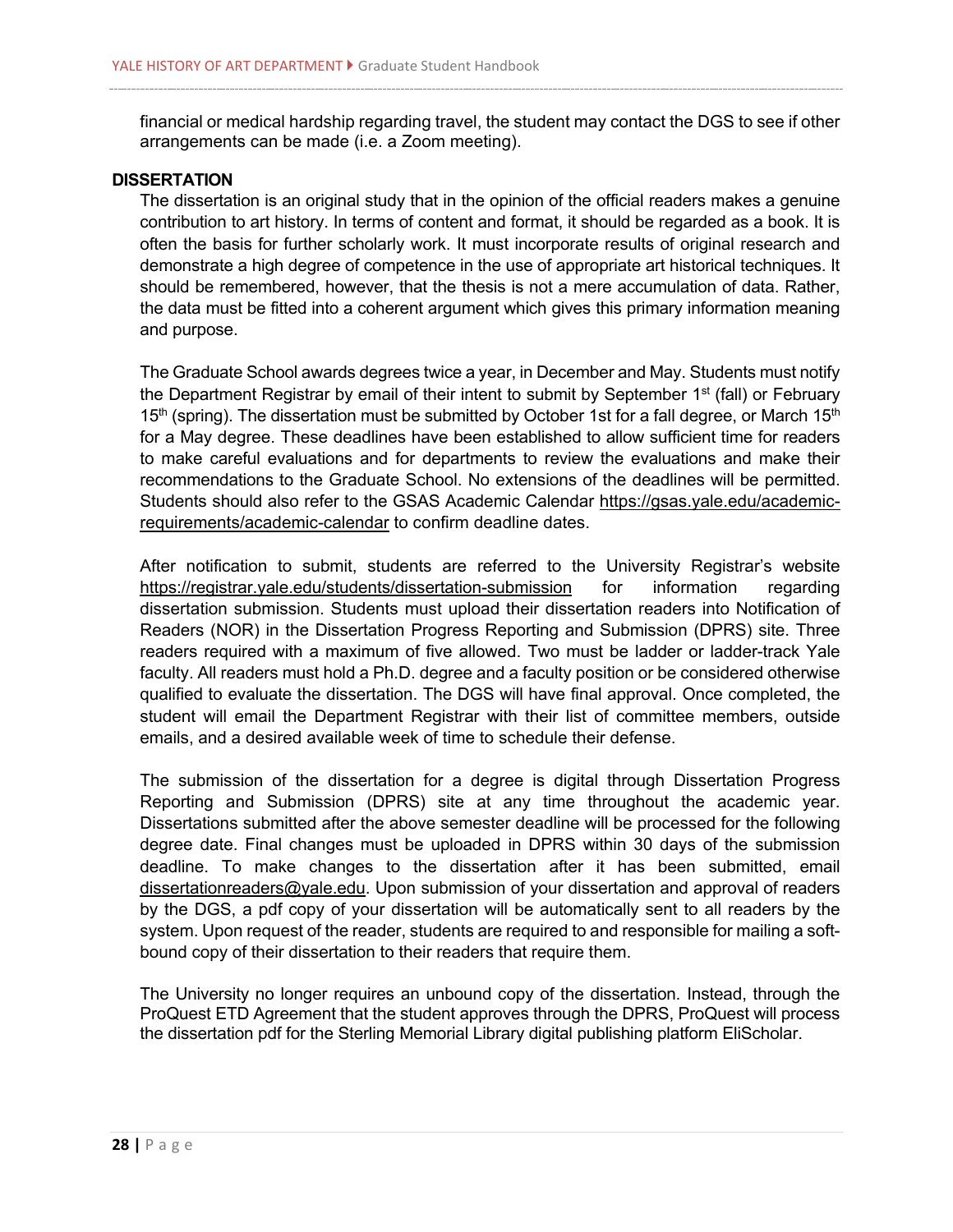#### **EMPLOYMENT**

The Department will periodically email job postings as they become available. Job opportunities in academic departments and in museums are listed in CAA Careers, available from the College Art Association. The Placement Officer spearheads the Department's efforts to help students find suitable employment in the field.

#### **VERIFICATION OF DEGREE**

After graduation, the University Registrar Office and the History of Art Graduate Registrar are not permitted to provide degree verification. All such requests must go through the National Student Clearinghouse (NSC) a[t www.studentclearinghouse.org.](http://www.studentclearinghouse.org/) You may also seek additional information from the NSC at 703.742.7791.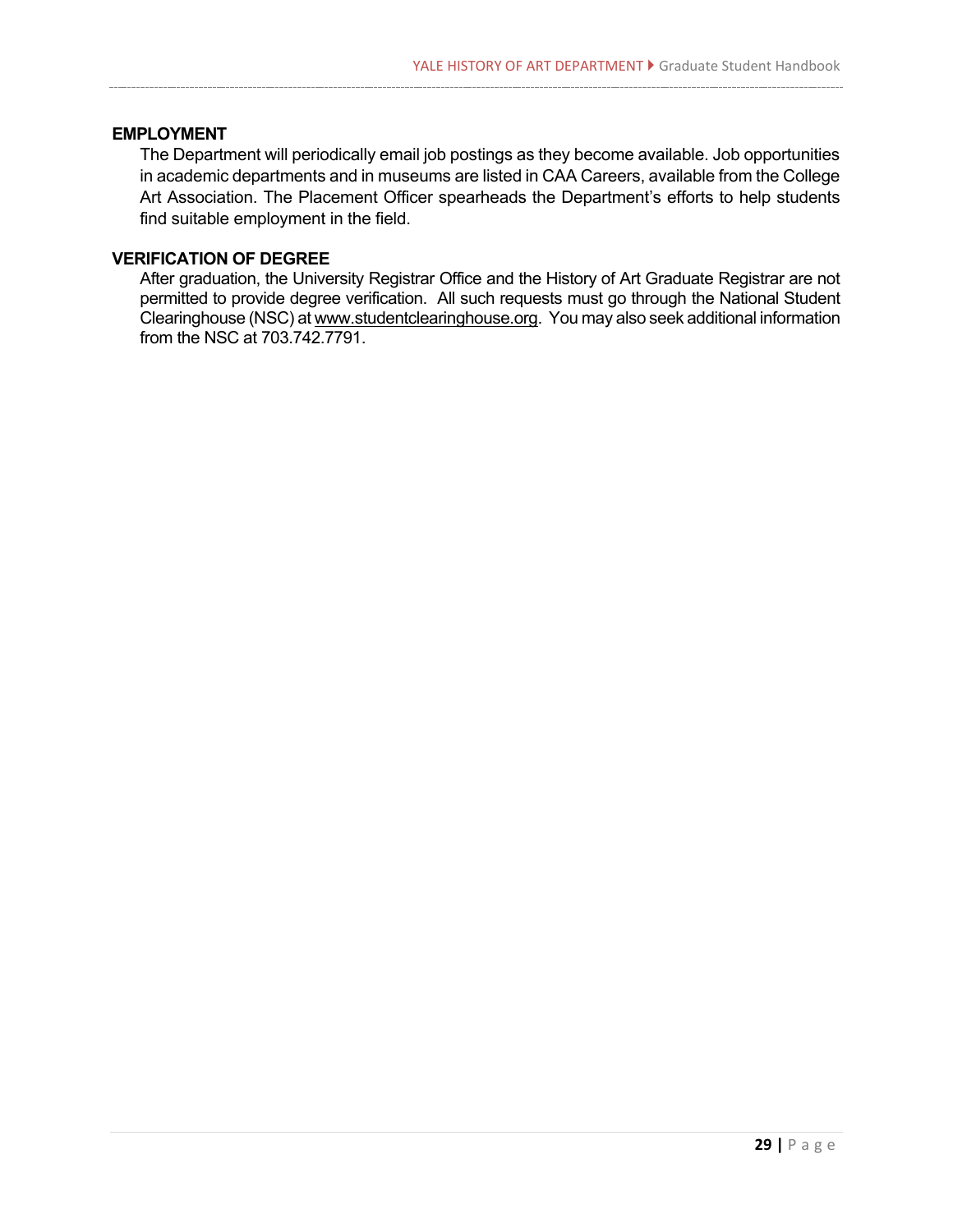# *COMBINED PHD PROGRAMS*

Typically, Yale History of Art offers three combined PHD programs:

History of Art & African American Studies History of Art & English History of Art & Film and Media Studies History of Art & Renaissance Studies

### **HISTORY OF ART & AFRICAN AMERICAN STUDIES**

The Department of the History of Art offers, in conjunction with the Department of African American Studies, a combined Ph.D. in History of Art and African American Studies.

#### **ADMISSION**

If a student intends to apply for this combined PHD in African American Studies and History of art, he or she should contact the respective department/program and request a description of all PhD requirements and courses.

#### **QUALIFYING EXAMINATION, COLLOQUIUM, & DISSERTATION**

Qualifying examinations and the dissertation proposal will be administered jointly by the program and participating department and must be passed within the time required by the participating department. The dissertation prospectus and the dissertation itself must be approved by both History of Art and African American Studies. Please see History of Art Qualifying Examinations and Colloquium for more detailed information.

#### **COURSE REQUIREMENTS**

Students are required to take five courses in African American Studies, generally at least one course each term. Any variance in scheduling requires DGS approval. Core courses are: 1. Theorizing Racial Formations (AFAM 505a/AMST 643a), which is a required course for all first-year graduate students in the combined program, and 2. Dissertation Prospectus Workshop (AFAM 895a and AFAM 896b), a two-semester course, which graduate students in their third-year of study must satisfactorily complete. This workshop is intended to support preparation for the dissertation proposal; each student will be required to present his or her dissertation prospectus orally to the faculty and to submit a written prospectus draft by the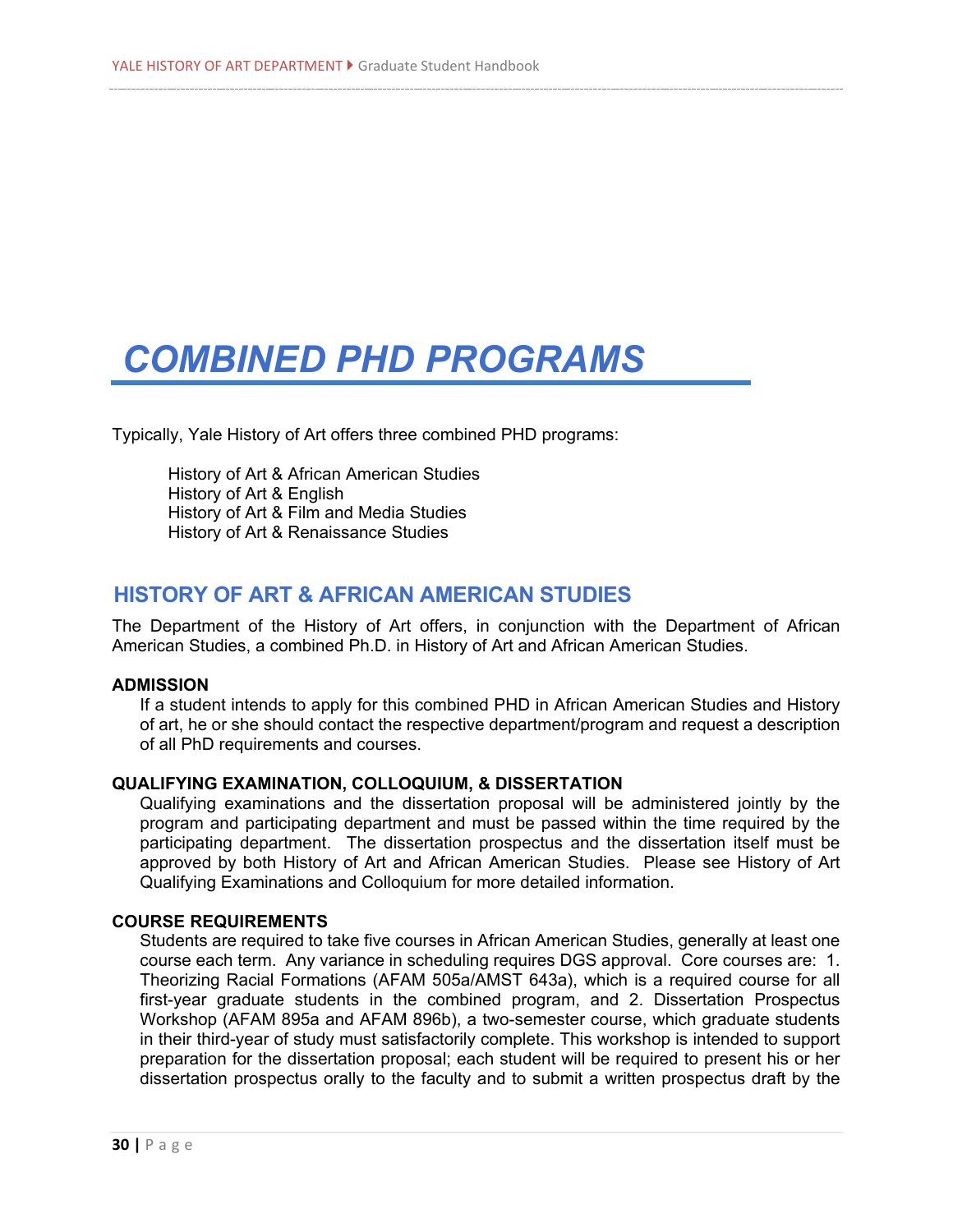end of the spring term. Three other graduate-level African American Studies courses are required: 1. a history course, 2. A social science course, and 3. A course in literature or culture.

The total number of courses required will adhere to the requirements of the participating department or program. Each student must complete the minimum number of courses required by the participating department or program; African American Studies course (excepting the dissertation prospectus workshop) count toward the participating department's or program's total. For further details, see African American Studies.

#### **LANGUAGE REQUIREMENTS**

Students will be required to meet the foreign language requirements of History of Art. Students in the history of art must pass examinations in two languages other than English. Students in Western art must take German and one other language pertinent to their field of study, to be determined by agreement with the adviser and the DGS. (There are no language requirements for African American Studies.)

# **HISTORY OF ART & ENGLISH**

The Department of the History of Art offers, in conjunction with the Department of English Language and Literature, a combined Ph.D. in the History of Art and English language and Literature. The requirements are designed to emphasize the interdisciplinarity of the combined degree program.

#### **ADMISSION**

Applicants will apply either directly to the English Department, mentioning History of Art, or they would apply to History of Art, mentioning the English Department. Only applications which are short-listed by the committee that receives them first will be forwarded to the other unit. The DGS of both units will then discuss the possibility of a recommendation. Since the English Department will be distributing its applicants to several departments simultaneously, no assurances about admission to the joint program can be given until all departments have made their feelings known about possible candidates.

#### **COURSE REQUIREMENTS**

In year one and two, a student in the combined program will complete sixteen courses: ten seminars in English, including The Teaching of English (ENGL 990) and one course in each of four historical periods (Medieval, Renaissance, eighteenth-nineteenth century, twentiethtwenty-first century), and six in History of Art, including the First Year Colloquium (HSAR 500) and one course outside the student's core area. Up to two cross-listed seminars may count toward the number in both units, reducing the total number of courses to fourteen.

#### **GRADES**

The departmental grading system is in accordance with Graduate School policy: Honors, High Pass, and Pass. Each student in the combined History of Art and English program must earn the grade of Honors in at least four term courses by the end of the second year of residence at Yale. Students who have not met this standard by the end of the second year will be warned; those who have not met it by the end of the third term will be asked to leave the program. Two grades of Honor are required for the MA degree. Only one grade of Pass is acceptable.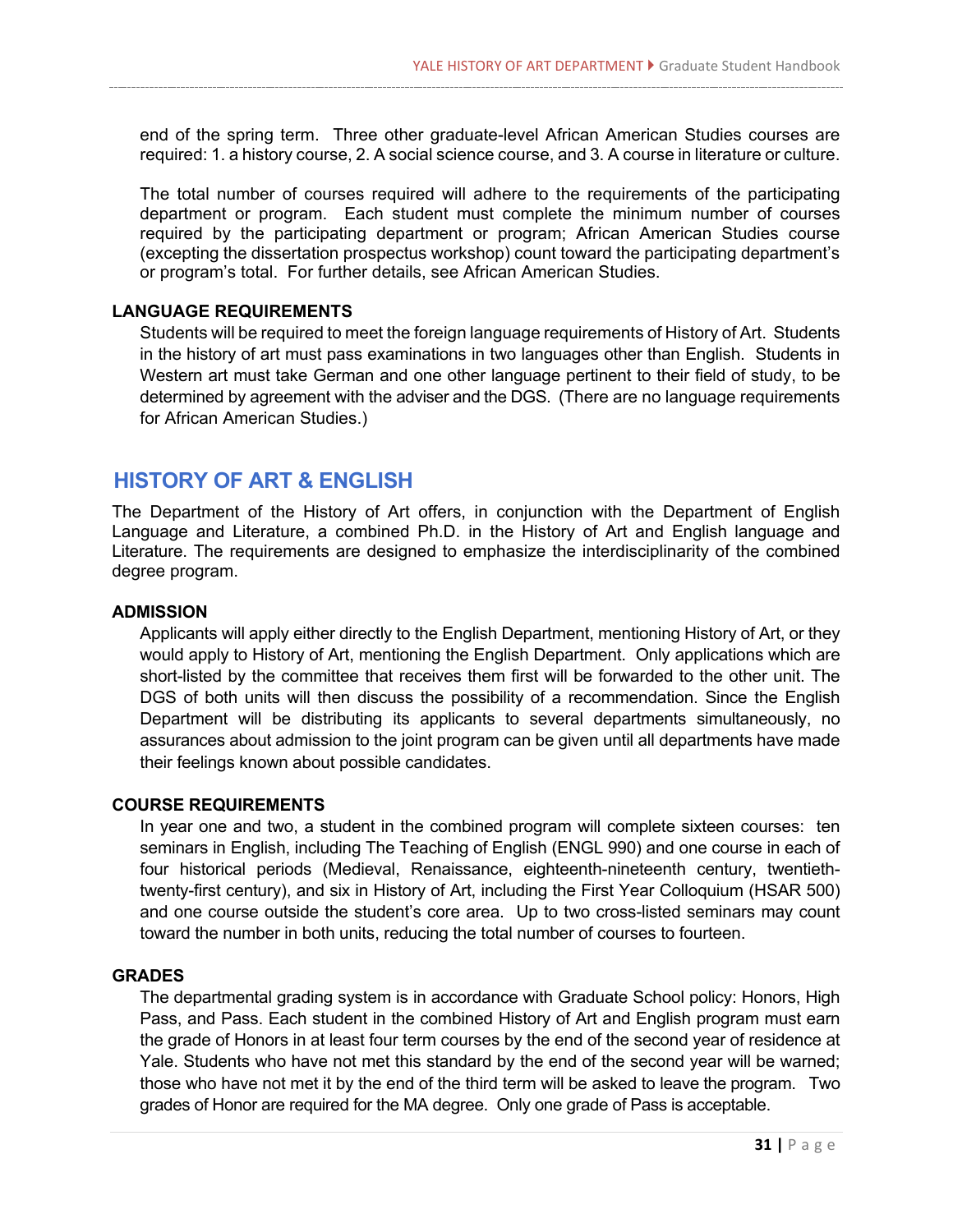#### **LANGUAGE REQUIREMENTS**

Two languages pertinent to the student's field of study, to be determined and by agreement with the advisers and directors of graduate studies. Normally the language requirement will be satisfied by passing a translation exam administered by one by one of Yale's language departments, with the exception of French and German language exams that will be administered by History of Art. One examination must be passed during the first year of study, the other by the end of the third year.

#### **QUALIFYING PAPER**

History of Art requires a qualifying paper in the spring term of the second year. The paper must demonstrate original research, a logical conceptual structure, stylistic lucidity, and the ability to successfully complete a Ph.D. dissertation. The qualifying paper will be evaluated by two professors from History of Art and one professor from English.

#### **QUALIFYING EXAMINATION**

Written exam: addressing a question or questions having to do with a broad state-of-the-field or historiographic topic. Three hours, closed book, written by hand or on a non-networked computer

Oral exam: Given one week after the written exam, covering six fields, including three in English (question periods of twenty-minutes each, covering thirty texts each, representing three distinct fields of literary history) and three in History of Art (twenty-five minutes each, fields to be agreed on in advance with advisors and DGS). Exam lists will be developed by the student in consultation with faculty examiners.

#### **GRADUATE TEACHING**

Two years of teaching-one course per term in years three and four – are required: two in English (up to two sections per course) and two in History of Art (one must be a seminar course. ie. HSAR 110, HSAR 112, HSAR 115).

#### **COLLOQUIUM**

The dissertation prospectus must be approved by both English and History of Art. The colloquium will take place in the spring term of the third year of study. The committee will include at least one faculty member from each department. As is implied by its title, the colloquium is not an examination, but a meeting during which the student can present ideas to a faculty committee and receive advise from its members. The colloquium should be jointly chaired by the directors of graduate studies of both departments.

#### **FIRST CHAPTER READING**

Students will participate in a first chapter reading (also known as a first chapter conference) normally within a year of advancing to candidacy (spring term of year four). The dissertation committee, including faculty members from both programs, will discuss the progress of the student's work in a seminar-style format. (See information under Provisional Admission to Candidacy)

#### **DISSERTATION DEFENSE**

The hour-long defense is a serious intellectual conversation between the student and the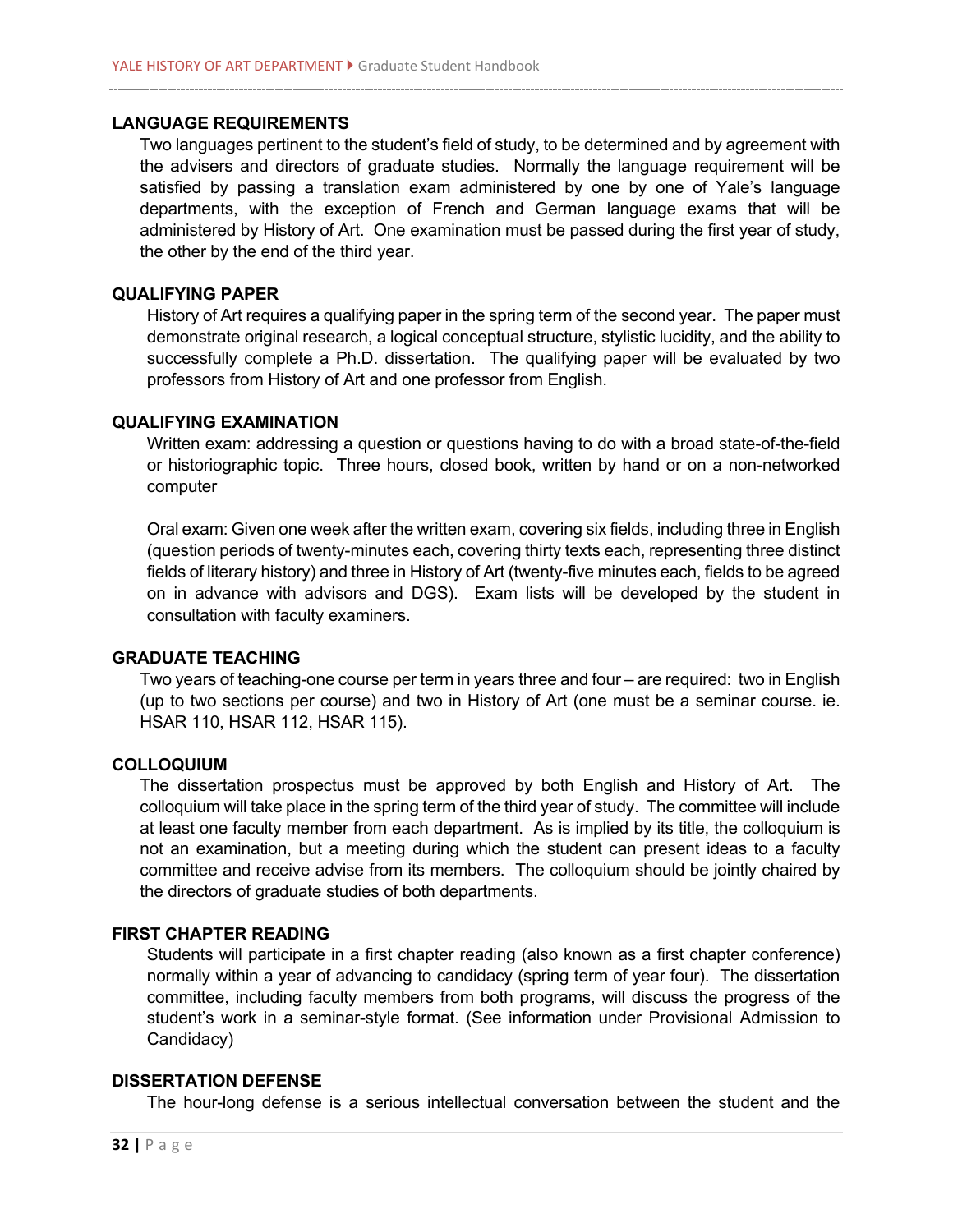committee. Present at the defense will be the student's advisers, committee, and the directors of graduate studies in both English and History of Art; others may be invited to comment after the committee's questions is completed. (See information under Provisional Admission to Candidacy)

# **HISTORY OF ART & FILM AND MEDIA STUDIES**

The Department of the History of Art offers, in conjunction with the Film and Media Studies (FMS), a combined Ph.D. in the History of Art and Film and Media Studies. Students are required to meet all departmental requirements, but many courses may count toward completing both degrees at the discretion of the directors of graduate studies in History of Art and Film and Media Studies. For further details, see below.

#### **ADMISSION**

Applicants will apply either directly to the Film & Media Studies, mentioning History of Art, or they would apply to History of Art, mentioning the Film & Media Studies. Only applications which are short-listed by the committee that receives them first will be forwarded to the other unit. The DGS of both units will then discuss the possibility of a recommendation. Since FMS will be distributing its applicants to several departments simultaneously, no assurances about admission to the joint program can be given until all departments have made their feelings known about possible candidates.

#### **FINANCIAL AID**

As this is by definition a joint program, financial assistance to accepted candidates must be shared. The FMS currently has only one fellowship a year to dispense to the three selected candidates, and so HSAR, like other participating departments, would have to be prepared to fund some chosen students. A reasonable estimate would suggest that every two years the HSAR department may admit a candidate to the Joint Film and Media Studies option, while every four years such a candidate would be financed by the fellowship lodged with FMS. Naturally, no fellowship will be offered in a year when no applicant appears excellent to both units. The principle would be that any joint HSAR-FMS student, however financed, will be treated as a bona fide HSAR doctoral candidate.

#### **COURSE REQUIREMENTS**

Because the candidate will need to develop two large (though often related) disciplines, 15 courses will be the norm (see below chart for a typical program of study).

- 1. Requirements in History of Art: 9 courses. These include the HSAR 500-First Year Colloquium. They may also include film and media courses that have a HSAR graduate course number. It may still be expected that students take at least one course in HSAR outside of their core areas. Students receive one course credit as Teaching Fellows within the HSAR department. See below for further teaching requirements.
- 2. Requirements in Film and Media Studies: 6 courses. These include the two core Film and Media Studies seminars (offered alternately in the Fall term), and four additional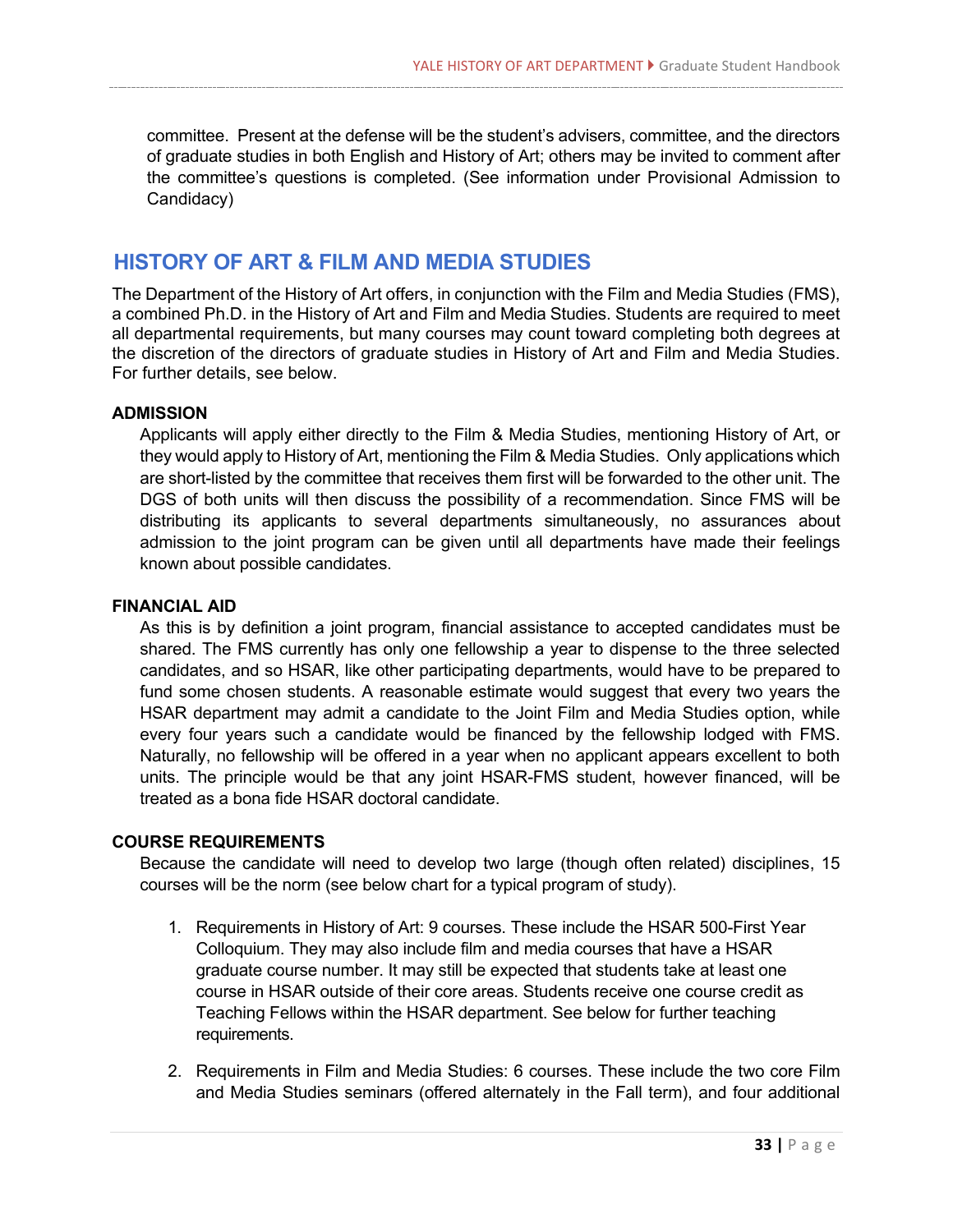seminars in FMS, two of which may carry a HSAR cross list.

- FILM 601-Films and their Study (offered every other Fall semester)
- FILM 603-Film Historiography (offered in alternate Fall terms)
- 3. Other courses: upon consultation with the DGS of both units, two courses may be taken in other departments when relevant to the student's special interests, reducing the required number in either HSAR or FMS.

#### **LANGUAGE REQUIREMENTS**

Students must pass examinations in: German (for students of western art), French, and if necessary another language pertinent to their dissertation. If "other" language is required in the aspect of history of art, ie. Greek, Russian, Asian, (other than German and French), the student must demonstrate proficiency in the language by taking a Yale language course for grade. Immediately upon completion, the student will request the instructor to email the grade to both the DGS and Department Registrar for credit.

#### **GRADUATE TEACHING**

During the second and third years a student will teach one section per term in the following lectures: one of the introductory survey lectures in HSAR, a second introductory survey in HSAR or other art history lecture (this may in some cases be substituted by a museum research assistantship), Introduction to Film and Media Studies, and one of the lectures in Film Theory or in World Cinema.

#### **EXAMINATIONS**

By the end of the fifth semester the oral exam must be taken: An oral exam in four broad topics, two of which must be given by a member of the Film and Media Studies Graduate Committee. The other two topics must be given by a History of Art Faculty member. Each section in the exam will be twenty-five minutes long.

Also, joint History of Art and Film and Media Studies Ph.D. students will need to take and pass a one-hour film oral, covering a standardized list of films and texts, at some point before receiving the degree. One-hour film oral, given by two members of the Film and Media Studies Graduate Committee, covering a standardized list of films and texts.

#### **FOUNDATION TEXTS IN FILM AND MEDIA STUDIES**

By October 1<sup>st</sup> of the third year, all candidates must have met the requirement regarding foundational texts in the FMS field. See the Film and Media Studies webpage detailing this requirement.

#### **COLLOQUIUM**

Following History of Art rules, a prospectus must be submitted and approved in a colloquium by the end of the student's sixth term. Of the four faculty members in the colloquium two should be members of the Film and Media Studies Graduate Committee.

#### **FIRST CHAPTER READING**

Students will participate in a first chapter reading (also known as a first chapter conference) normally within a year of advancing to candidacy (spring term of year four). The dissertation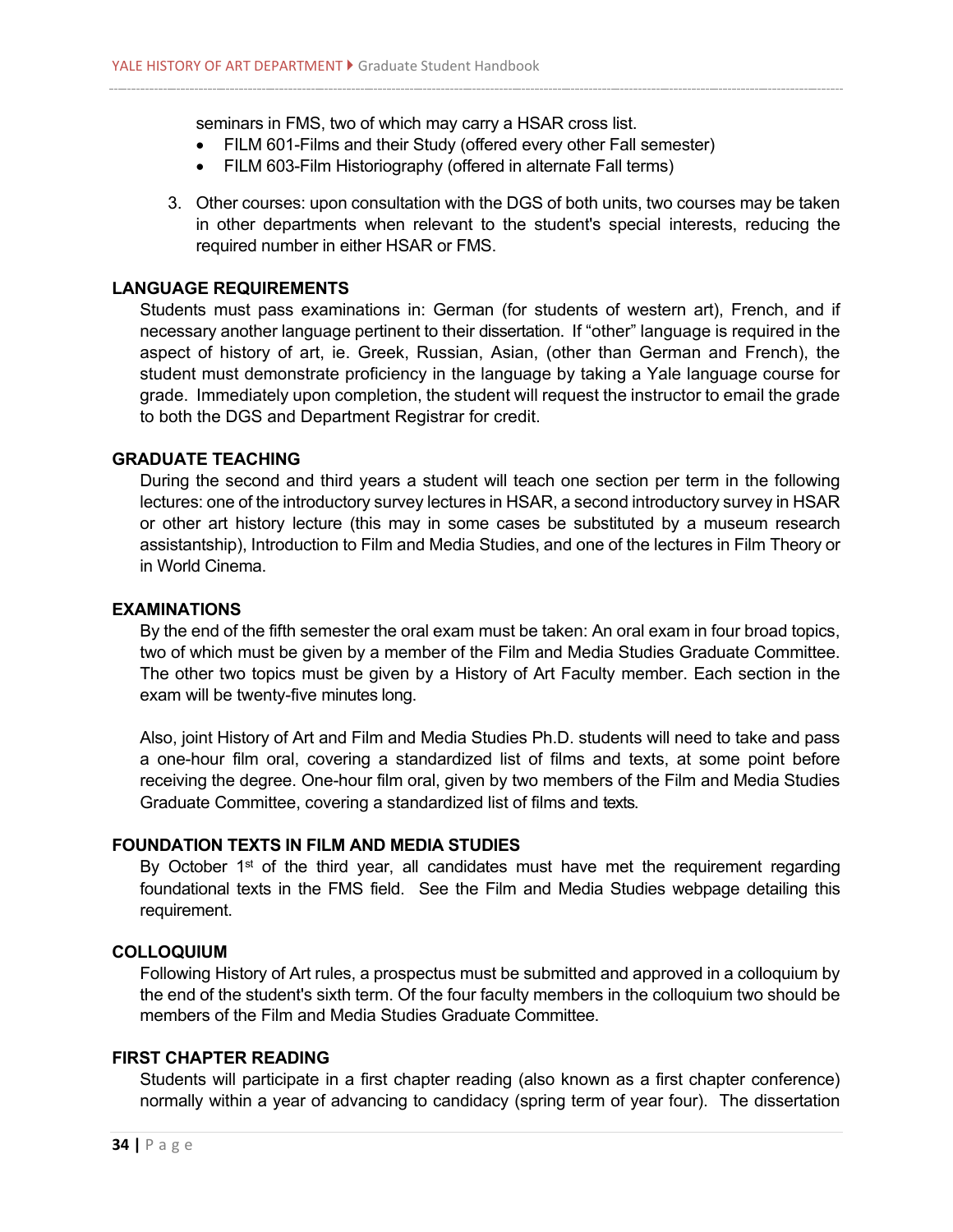committee, including faculty members from both programs, will discuss the progress of the student's work in a seminar-style format.

#### **THE DEFENSE OF METHOD**

A 60-90-minute oral is taken the semester before submission of the dissertation. The committee consist of one DGS and the three readers chosen to eventually assess the submitted dissertation, at least from each unit.

#### **PROVISIONAL ADMISSION TO CANDIDACY**

Following the History of Art rules, students must be in good standing, fulfill language requirements, and submit a qualifying paper to the HSAR department by the end of their second year of full-time study at Yale.

#### **DISSERTATION DEFENSE**

The hour-long defense is a serious intellectual conversation between the student and the committee. Present at the defense will be the student's advisers, committee, and the directors of graduate studies in both English and History of Art; others may be invited to comment after the committee's questions is completed. (See information under Provisional Admission to Candidacy)

#### **DISSERTATION**

The dissertation will give evidence of methods and materials important to both disciplines. At least one member of the dissertation panel should come from FMS and one from HSAR (who is not a member of the FMS committee). (See information under Provisional Admission to Candidacy)

#### **INTERNSHIPS**

One or two Film and Media Studies internships exist for candidates past their third year, providing a stipend during which the candidate helps plan the annual film series and conferences held at the Whitney Humanities Center. This experience is designed to give candidates pertinent experiences in planning and carrying out film-related work in archiving, curatorship, etc. Students may undertake, instead, internships involving museum/curatorial work following the recommendations of HSAR and possibly relating to film and video exhibitions in the museums. As such internships might prolong the student's course of study, they should be undertaken with the approval of both DGS, and in no case should extend longer than one year.

A typical program of study may look like this:

First Year - Fall Semester: First Year - Spring Semester: FMS Seminar: FILM-601 Films and Their Study HSAR seminar HSAR Seminar: HSAR 500-First Year Colloquium HSAR seminar HSAR seminar FMS seminar HSAR seminar FMS seminar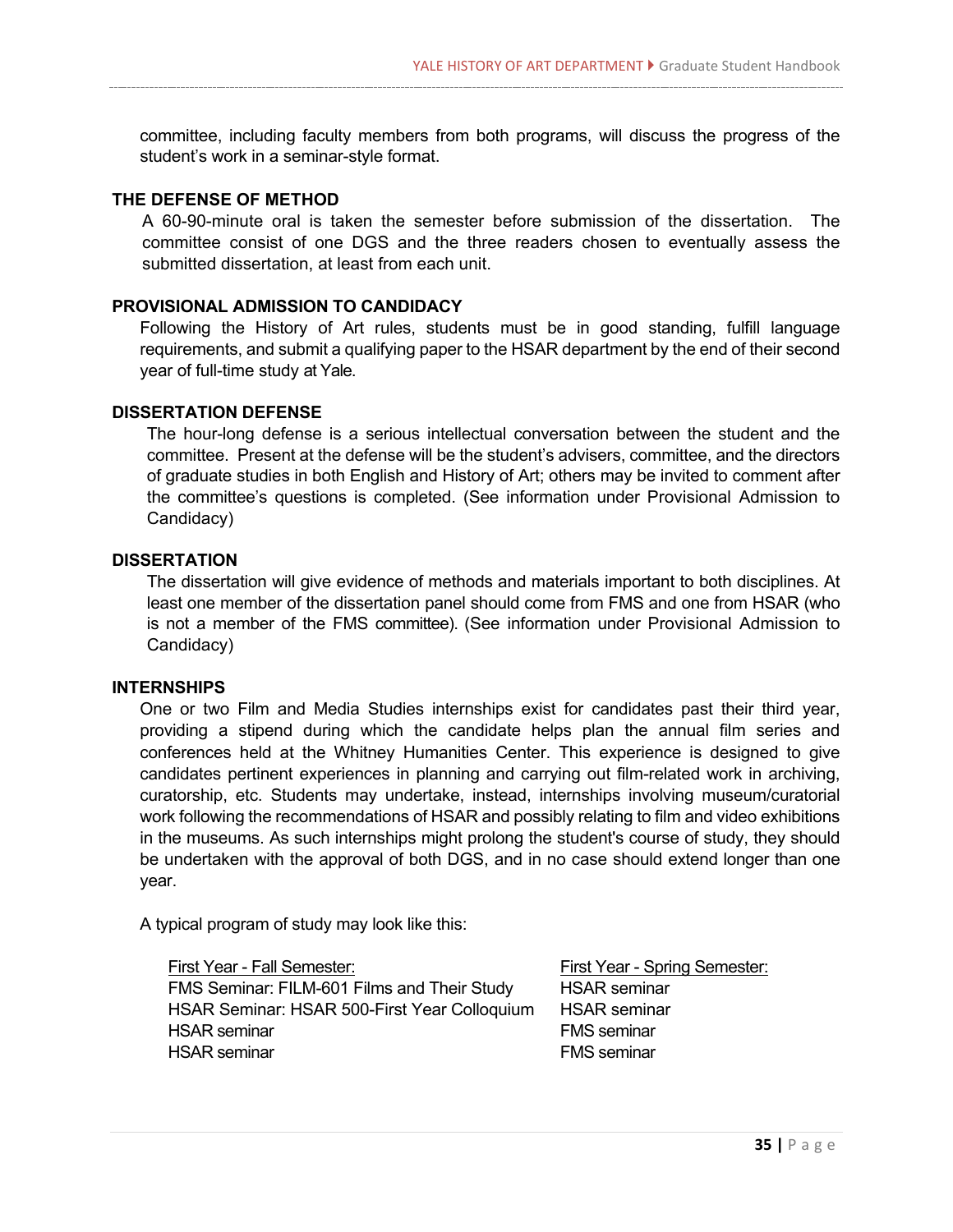Second Year - Fall Semester: Second Year - Spring Semester: FMS Seminar: Film 603-Historiography FMS Seminar HSAR seminar FMS/HSAR Seminar HSAR teaching fellowship HSAR Seminar

HSAR teaching fellowship

FMS teaching fellowship **FMS** teaching fellowship Orals preparation Colloquium preparation

Third Year - Fall Semester: Third Year - Spring Semester: Foundation Texts in FMS

Fourth Year: Dissertation research & First Reading (HSAR)

Fifth Year: Dissertation research and writing, Defense of Methods (FMS)

Sixth Year: Completion of the dissertation

# **HISTORY OF ART & RENAISSANCE STUDIES**

The Department of the History of Art offers, in conjunction with the Renaissance Studies Program, a combined Ph.D. in the History of Art and Renaissance Studies. Students in the combined degree program will complete fifteen term courses. Ten of these will be courses in History of Art. Of these courses, a minimum of four will be in "Renaissance Art" from fourteenth-century Italy through the baroque. The five remaining courses making up the "renaissance Studies" portion of the degree will be broken down as follows: two terms of Renaissance Studies Core Courses, three additional term courses taken in at least two disciplines outside of History of Art (such as literature, History, Music, Religious Studies, etc.). Students will normally take seven courses in the first year, six in the second year (the credit for first-time teaching will be included in this number), and a final course in the fall of the third year.

#### **SECOND-YEAR PAPER REQUIREMENT**

A paper is to be submitted for consideration in January of the second year.

#### **LANGUAGE REQUIREMENTS**

Latin and Italian, as set by Renaissance Studies: one hour of Renaissance Latin prose; two hours of Italian, one of sixteenth-century Italian prose, one of modern Italian scholarship. A third language (in most cases German) at the discretion of the History of Art Department

#### **PROSPECTUS AND ORAL COMPREHENSIVE EXAMINATION**

History of Art: 75-minutes (Three questions, 25-minutes per question), including examination on at least one field non-contiguous with the Renaissance.

Renaissance Studies: 45 minutes, on 3 15-minute questions to be divided between at least two disciplines outside the History of Art.

#### **Timing of the Exams and related Matters**

Students will be expected to complete the prospectus and colloquium by March of the third year and to complete the oral examination no later than September of the fourth year.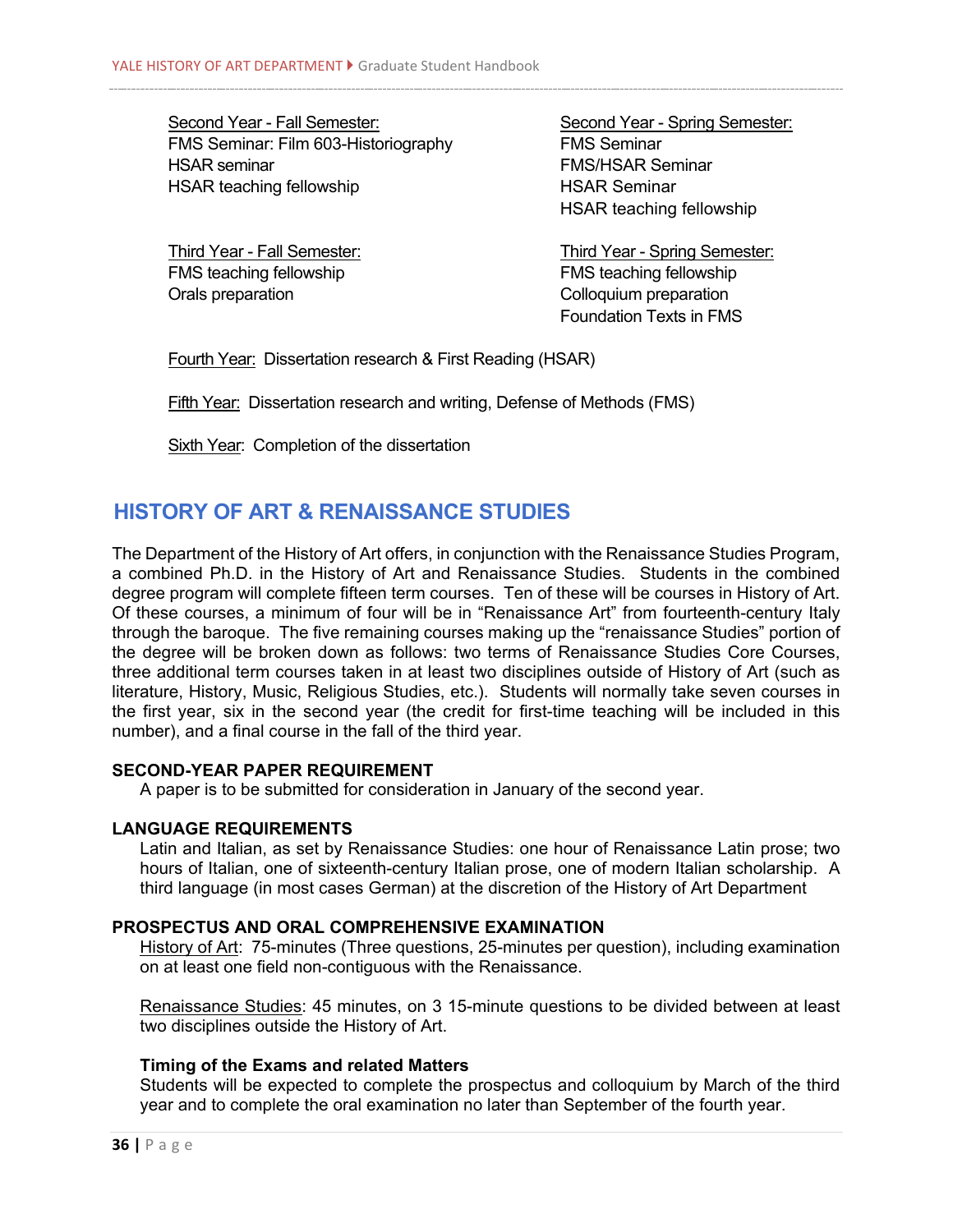#### **DISSERTATION**

Procedures for the submission and evaluation of dissertations will be those followed in History of Art, through the board of readers will normally include a member of the Renaissance Studies Executive Committee.

For further details, see Renaissance Studies.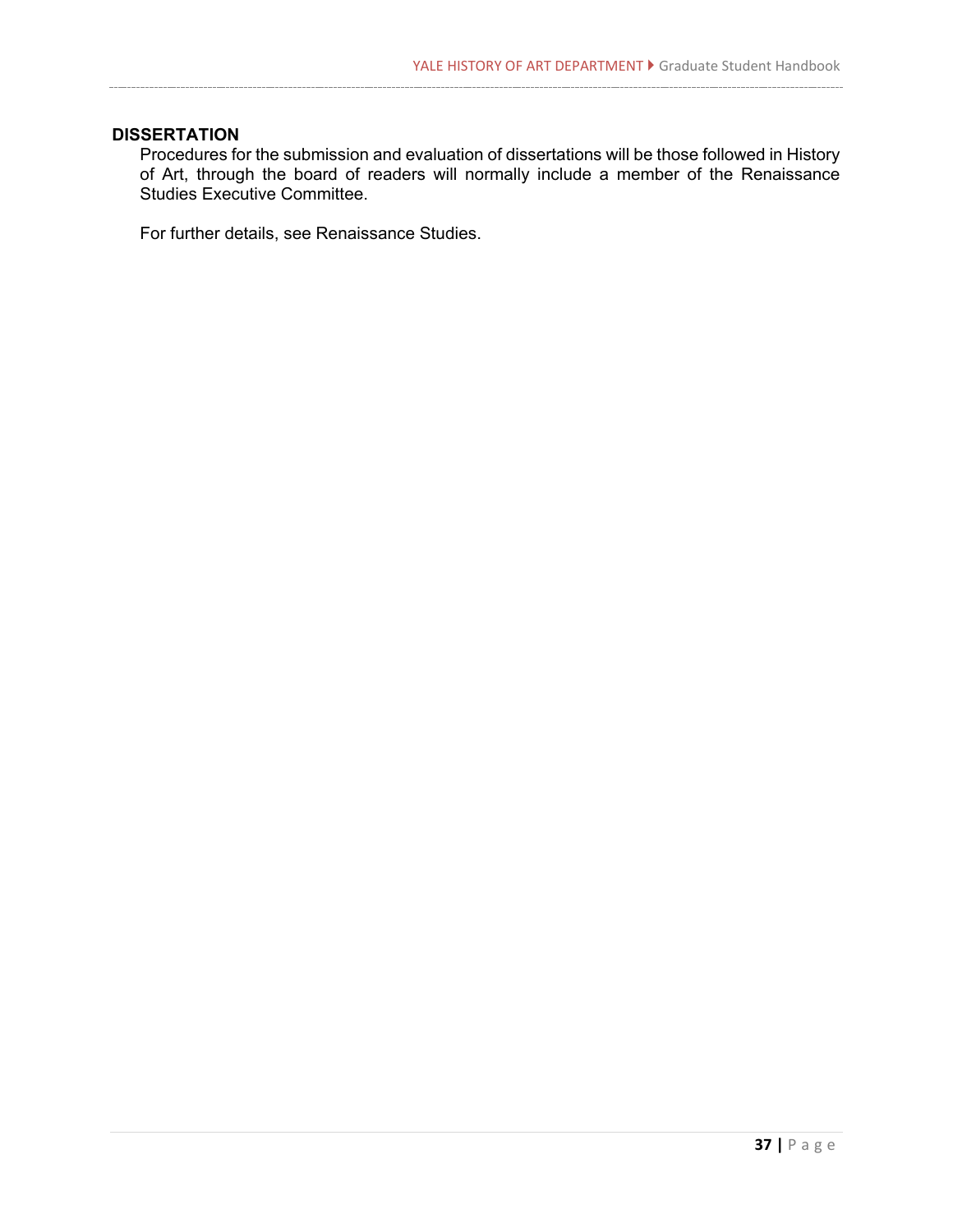# *PROGRAM REQUIREMENTS SCHEMATIC*

# **Program Requirements Schematic for History of Art without Combined Programs**

*\*\* Please refer to History of Art for further detailed PhD combined requirements. This schematic is only a tool and does not go into full detail regarding specific requirements.* 

|                                                                     | <b>YEAR</b>                            |     |                                                         |                                                                    | $\overline{2}$                                                                                                                                 |                                                                                                                                                                                                                            | 3                                                                                                                                                                                                            |     |                                                                                                                                                                                        |                          | 5   |                                                                                                    | 6                                                                      | $7 - 8$                                                                                                                                                                                                                                                      |
|---------------------------------------------------------------------|----------------------------------------|-----|---------------------------------------------------------|--------------------------------------------------------------------|------------------------------------------------------------------------------------------------------------------------------------------------|----------------------------------------------------------------------------------------------------------------------------------------------------------------------------------------------------------------------------|--------------------------------------------------------------------------------------------------------------------------------------------------------------------------------------------------------------|-----|----------------------------------------------------------------------------------------------------------------------------------------------------------------------------------------|--------------------------|-----|----------------------------------------------------------------------------------------------------|------------------------------------------------------------------------|--------------------------------------------------------------------------------------------------------------------------------------------------------------------------------------------------------------------------------------------------------------|
|                                                                     |                                        | 1.0 | 1.5                                                     | 2.0                                                                | 2.5                                                                                                                                            | 3.0                                                                                                                                                                                                                        | 3.5                                                                                                                                                                                                          | 4.0 | 4.5                                                                                                                                                                                    | 5.0                      | 5.5 | 6.0                                                                                                | 6.5                                                                    | $7.0 - 8.0$                                                                                                                                                                                                                                                  |
|                                                                     |                                        |     |                                                         |                                                                    | <b>Full Tuition (8 terms)</b>                                                                                                                  |                                                                                                                                                                                                                            |                                                                                                                                                                                                              |     |                                                                                                                                                                                        |                          |     |                                                                                                    |                                                                        |                                                                                                                                                                                                                                                              |
|                                                                     |                                        |     |                                                         | <b>Residence Requirement (min. 3 years)</b>                        |                                                                                                                                                |                                                                                                                                                                                                                            |                                                                                                                                                                                                              |     |                                                                                                                                                                                        |                          |     |                                                                                                    |                                                                        |                                                                                                                                                                                                                                                              |
|                                                                     |                                        |     |                                                         |                                                                    | <b>Teaching Fellow</b>                                                                                                                         |                                                                                                                                                                                                                            |                                                                                                                                                                                                              |     | <b>ABD - Dissertation Research &amp; Writing</b>                                                                                                                                       |                          |     |                                                                                                    |                                                                        |                                                                                                                                                                                                                                                              |
| ART                                                                 |                                        |     |                                                         |                                                                    |                                                                                                                                                |                                                                                                                                                                                                                            | (or serve as a GRA in one of Yale's art museums)                                                                                                                                                             |     |                                                                                                                                                                                        | (in residence or abroad) |     |                                                                                                    |                                                                        |                                                                                                                                                                                                                                                              |
| $\overline{0}$                                                      | <b>Special</b><br><b>Requirements:</b> |     |                                                         |                                                                    | Qualifying<br>Paper                                                                                                                            | Qualifying<br><b>Exams</b>                                                                                                                                                                                                 | Colloquium                                                                                                                                                                                                   |     | <b>First Reading</b>                                                                                                                                                                   |                          |     |                                                                                                    | <b>Dissertation</b><br><b>Submission</b>                               |                                                                                                                                                                                                                                                              |
|                                                                     |                                        |     |                                                         |                                                                    |                                                                                                                                                | (written &<br>oral)                                                                                                                                                                                                        |                                                                                                                                                                                                              |     |                                                                                                                                                                                        |                          |     |                                                                                                    |                                                                        |                                                                                                                                                                                                                                                              |
| <b>HISTORY</b><br>$\overline{\underline{\mathbf{z}}}$<br><b>OHP</b> |                                        |     | $\bullet$ DGS &<br>student<br>select faculty<br>advisor | $\bullet$ Faculty<br>review 1 <sup>st</sup><br>vear<br>evaluations | •Demonstrates<br>original research.<br>$(25-30 \text{ pages})$<br>.Begin to formulate<br>topics for<br><b>Qualifying Exams</b><br>in the Fall. | •At least 2<br>weeks before<br>exams.<br>student<br>provide<br>examiners.<br>DGS & GR<br>w/ examiner<br>sequence list<br>and<br>bibliography<br>•Provide GR<br>with the<br>names of 4<br>examiners<br>from Yale<br>faculty | •Colloguium<br>Committee<br>shall consist of<br>normally 3 Yale<br>faculty<br>members plus<br><b>DGS</b><br>•Prospectus for<br>Colloquium will<br>not exceed<br>3.000 words<br>plus selected<br>bibliography |     | •Colloguium<br>Committee<br>consisting of<br>normally 3 Yale<br>faculty members<br>meet with student<br>about 1 year after<br>ABD.<br>•Chapter(s) need not<br>be in sequence<br>order. |                          |     | •Select the examining<br>to 4 Yale faculty.<br>School Information<br>Office.<br>·Schedule Defense. | committee normally 3<br>•Complete dissertation<br>packet from Graduate | •Student may<br>petition the<br>Graduate School<br>for a 7 <sup>th</sup> /8 <sup>th</sup> year of<br>registration, if<br>necessary.<br>• Note: a draft of one<br>chapter will be<br>necessary for<br>advisor and DGS to<br>approve the<br>additional year(s) |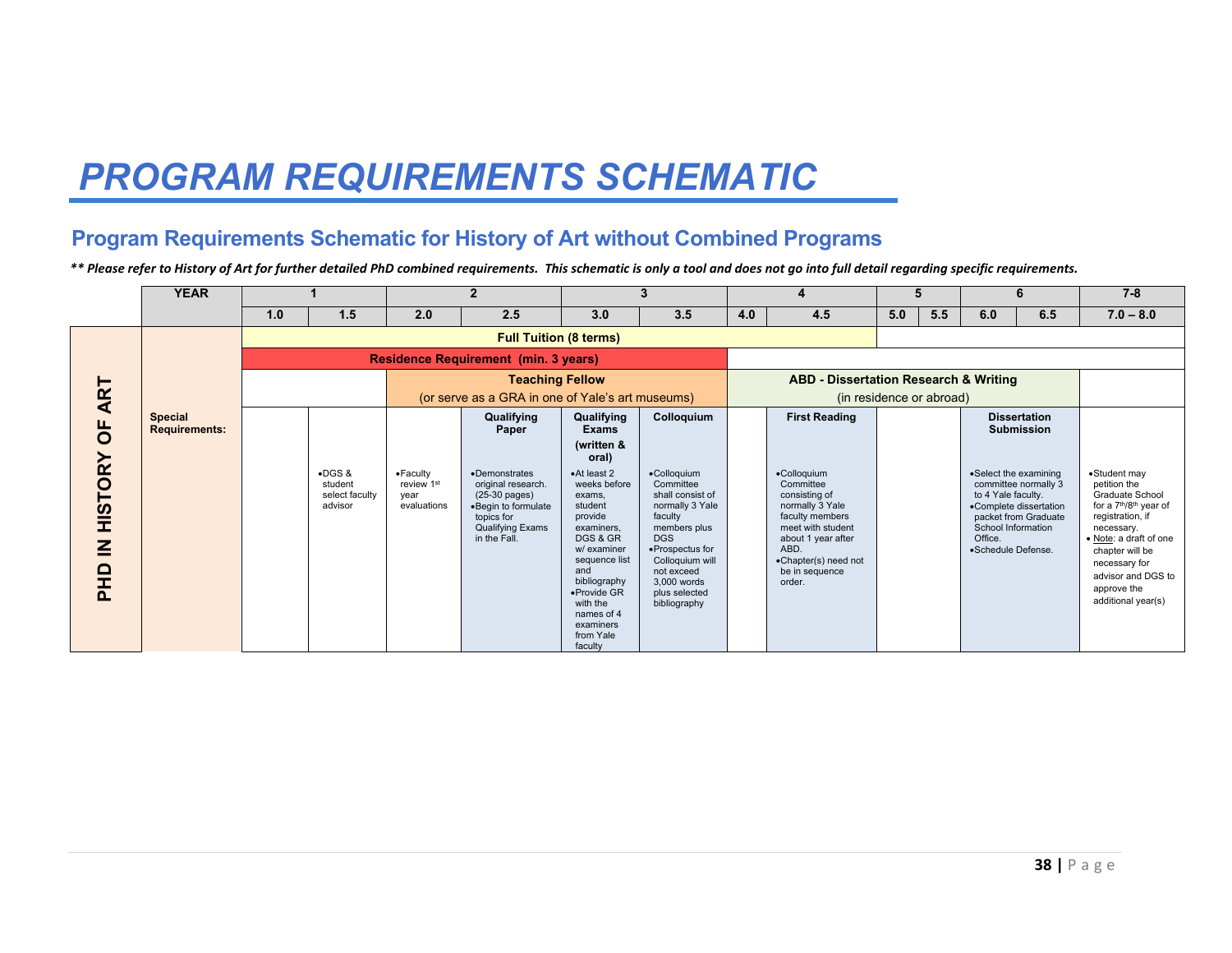|                            | <b>YEAR</b>                                                  |                                                               |                                                                                                                                                                 | $\overline{2}$          |                                                                                                                |                                                                        | 3                                                                                                  | 4   |                                                                                                                                                  | 5   |     | 6   |     | $7 - 8$     |
|----------------------------|--------------------------------------------------------------|---------------------------------------------------------------|-----------------------------------------------------------------------------------------------------------------------------------------------------------------|-------------------------|----------------------------------------------------------------------------------------------------------------|------------------------------------------------------------------------|----------------------------------------------------------------------------------------------------|-----|--------------------------------------------------------------------------------------------------------------------------------------------------|-----|-----|-----|-----|-------------|
|                            |                                                              | 1.0                                                           | 1.5                                                                                                                                                             | 2.0                     | 2.5                                                                                                            | 3.0                                                                    | 3.5                                                                                                | 4.0 | 4.5                                                                                                                                              | 5.0 | 5.5 | 6.0 | 6.5 | $7.0 - 8.0$ |
|                            | Course<br><b>Requirements</b><br>(12 course<br>requirements) | $\bullet$ 3<br>Seminars<br>(including<br><b>HSAR</b><br>500a) | • 3 Seminars                                                                                                                                                    | $\bullet$ 3<br>Seminars | • 3 Seminar<br>• Note: Must earn<br>Honors in at<br>least two term<br>courses by the<br>end of second<br>year. |                                                                        |                                                                                                    |     |                                                                                                                                                  |     |     |     |     |             |
|                            | Language<br>(2 language<br>requirements)                     |                                                               | $\bullet$ First<br>language<br>requirement<br>fulfilled                                                                                                         |                         | $\bullet$ Second<br>language<br>requirement<br>fulfilled                                                       |                                                                        |                                                                                                    |     |                                                                                                                                                  |     |     |     |     |             |
| <b>MA</b><br><b>DEGREE</b> |                                                              | year<br>• QP completed                                        | • Student normally petitions for the degree at the end of the second<br>courses MUST be completed at the time of petition.<br>• One language requirement is met |                         | • 8 term courses with at least two Honor requirements must be met. All                                         |                                                                        |                                                                                                    |     |                                                                                                                                                  |     |     |     |     |             |
| M. PHIL<br><b>DEGREE</b>   |                                                              |                                                               |                                                                                                                                                                 |                         |                                                                                                                | • Qualifying Exam completed<br>• Colloquium completed<br>• ABD awarded | met. All courses MUST be completed at the time of petition.<br>• All language requirements are met |     | • Student normally petitions for the degree at the end of the third year.<br>• All 12 term courses with at least two Honors requirements must be |     |     |     |     |             |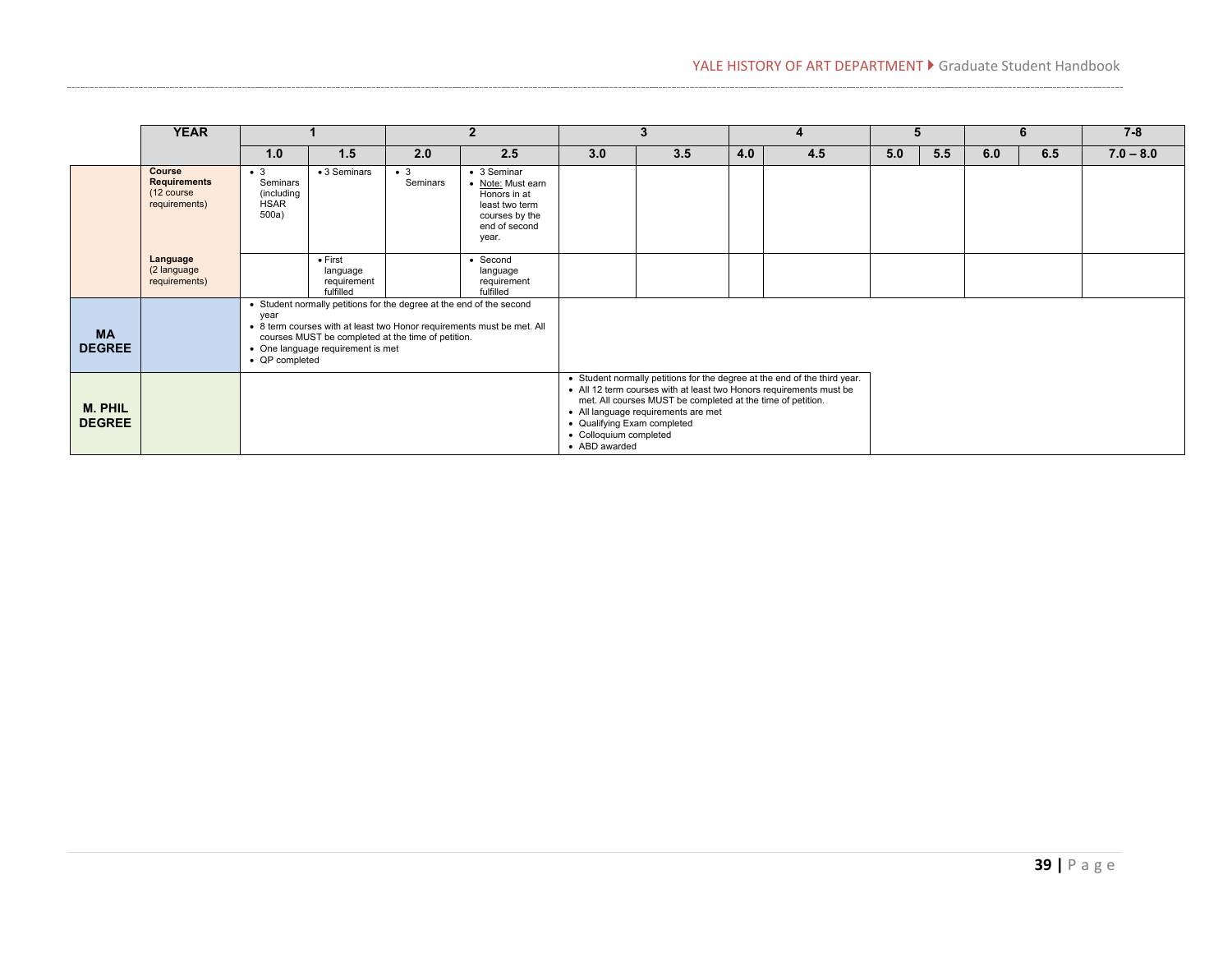# **Program Requirements Schematic for History of Art and African American Studies**

*\*\* Please refer to African American Studies for further detailed PhD combined requirements. This schematic is only a tool and does not go into full detail regarding specific requirements.* 

|                                                                  | <b>YEAR</b>                                                 | 1                                                                                                                                                          |                                                        | $\overline{2}$                                                              |                                                                                                                                        | $\overline{3}$                                                                                                                                                                                                                         |                                                                                                                                                                                                                                  | $\overline{\mathbf{4}}$ |                                                                                                                                                                                                                | 5                        |     | 6                                                                                                                                                                                                            |     | $7 - 8$                                                                                                                                                                                                                                                     |
|------------------------------------------------------------------|-------------------------------------------------------------|------------------------------------------------------------------------------------------------------------------------------------------------------------|--------------------------------------------------------|-----------------------------------------------------------------------------|----------------------------------------------------------------------------------------------------------------------------------------|----------------------------------------------------------------------------------------------------------------------------------------------------------------------------------------------------------------------------------------|----------------------------------------------------------------------------------------------------------------------------------------------------------------------------------------------------------------------------------|-------------------------|----------------------------------------------------------------------------------------------------------------------------------------------------------------------------------------------------------------|--------------------------|-----|--------------------------------------------------------------------------------------------------------------------------------------------------------------------------------------------------------------|-----|-------------------------------------------------------------------------------------------------------------------------------------------------------------------------------------------------------------------------------------------------------------|
|                                                                  |                                                             | 1.0                                                                                                                                                        | 1.5                                                    | 2.0                                                                         | 2.5                                                                                                                                    | 3.0                                                                                                                                                                                                                                    | 3.5                                                                                                                                                                                                                              | 4.0                     | 4.5                                                                                                                                                                                                            | 5.0                      | 5.5 | 6.0                                                                                                                                                                                                          | 6.5 | $7.0 - 8.0$                                                                                                                                                                                                                                                 |
|                                                                  |                                                             | <b>Full Tuition (8 terms)</b>                                                                                                                              |                                                        |                                                                             |                                                                                                                                        |                                                                                                                                                                                                                                        |                                                                                                                                                                                                                                  |                         |                                                                                                                                                                                                                |                          |     |                                                                                                                                                                                                              |     |                                                                                                                                                                                                                                                             |
| <b>SC</b>                                                        |                                                             | <b>Residence Requirement (min. 3-4 years)</b>                                                                                                              |                                                        |                                                                             |                                                                                                                                        |                                                                                                                                                                                                                                        |                                                                                                                                                                                                                                  |                         |                                                                                                                                                                                                                |                          |     |                                                                                                                                                                                                              |     |                                                                                                                                                                                                                                                             |
| <b>STUDIE</b><br>ఱ                                               |                                                             |                                                                                                                                                            |                                                        |                                                                             | <b>Teaching Fellow or Internship</b>                                                                                                   |                                                                                                                                                                                                                                        |                                                                                                                                                                                                                                  |                         | <b>ABD - Dissertation Research &amp; Writing</b>                                                                                                                                                               |                          |     |                                                                                                                                                                                                              |     |                                                                                                                                                                                                                                                             |
| <b>ART</b>                                                       |                                                             |                                                                                                                                                            |                                                        | <b>HSAR</b>                                                                 |                                                                                                                                        | <b>AFAM</b>                                                                                                                                                                                                                            |                                                                                                                                                                                                                                  |                         |                                                                                                                                                                                                                | (in residence or abroad) |     |                                                                                                                                                                                                              |     |                                                                                                                                                                                                                                                             |
| b<br>O                                                           | <b>Special</b><br><b>Requirements:</b>                      |                                                                                                                                                            |                                                        |                                                                             | Qualifying<br>Paper                                                                                                                    | Qualifying<br><b>Exams</b><br>(written & oral)                                                                                                                                                                                         | Colloquium                                                                                                                                                                                                                       |                         | <b>First Reading</b>                                                                                                                                                                                           |                          |     | <b>Dissertation</b><br><b>Submission</b>                                                                                                                                                                     |     |                                                                                                                                                                                                                                                             |
| AFRICAN AMERICAN<br><b>HISTORY</b><br>$\mathbf{z}$<br><b>OHS</b> |                                                             |                                                                                                                                                            | $\bullet$ DGS&<br>student<br>select faculty<br>advisor | $\bullet$ 1 <sup>st</sup> year<br>evaluations<br>are reviewed<br>by faculty | •Demonstrates<br>original<br>research. (25-30<br>pages)<br>•Beain to<br>formulate topics<br>for Qualifying<br>Exams in the<br>Fall.    | •At least 2 weeks<br>before exams<br>student provides<br>examiners, DGS<br>& GR w/<br>examiner<br>sequence list<br>and bibliography<br>•Provide GR with<br>the names 4<br>Yale faculty<br>examiners, at<br>least 1 from<br><b>AFAM</b> | •Colloquium<br>Committee shall<br>consist of 3-4<br>Yale faculty<br>members (2<br>should be from<br>AFAM) plus<br><b>DGS</b><br>·Prospectus for<br>Colloquium will<br>not exceed<br>3.000 words<br>plus selected<br>bibliography |                         | •Colloquium<br>Committee<br>consisting of 3-4<br>Yale faculty<br>members (one<br>must be from<br>AFAM) meets<br>with student<br>about a year<br>after ABD.<br>•Chapter(s) need<br>not be in<br>sequence order. |                          |     | •Select the examining<br>committee normally 3-<br>4 Yale members. One<br>must be from AFAM)<br>•Complete dissertation<br>packet from Graduate<br><b>School Dissertation</b><br>Office.<br>·Schedule defense. |     | ·Student may petition<br>the Graduate School<br>for a 7 <sup>th</sup> /8 <sup>th</sup> year of<br>registration if<br>necessary.<br>· Note: a draft of one<br>chapter will be<br>necessary for advisor<br>and DGS(s) to<br>approve the<br>additional year(s) |
|                                                                  | <b>Course</b><br><b>Requirements</b><br>(12 course<br>term) | $-AFAM$<br>Seminar:<br>Theorizing<br>Racial<br>Formation<br>(AFAM<br>505a/<br>AMST<br>643a)<br>$•2$ HSAR<br>seminars<br>(including<br><b>HSAR</b><br>500a) | $-AFAM$<br>seminar<br>$•2$ HSAR<br>seminars            | $\bullet$ AFAM<br>seminar<br>$•2$ HSAR<br>Seminars                          | •AFAM seminar<br>$•2$ HSAR<br>seminar<br>•Note: Must earn<br>Honors in at<br>least two term<br>courses by the<br>end of second<br>year | ·AFAM seminar:<br>Dissertation<br>Prospectus<br>Workshop<br>(AFAM 895a)                                                                                                                                                                | •AFAM seminar:<br>Dissertation<br>Prospectus<br>Workshop<br>(AFAM 896b)                                                                                                                                                          |                         |                                                                                                                                                                                                                |                          |     |                                                                                                                                                                                                              |     |                                                                                                                                                                                                                                                             |
|                                                                  | Language<br>(2 language<br>requirements)                    |                                                                                                                                                            | ·HoA First<br>language<br>requirement<br>fulfilled     |                                                                             | •HOA Second<br>language<br>requirement<br>fulfilled                                                                                    |                                                                                                                                                                                                                                        |                                                                                                                                                                                                                                  |                         |                                                                                                                                                                                                                |                          |     |                                                                                                                                                                                                              |     |                                                                                                                                                                                                                                                             |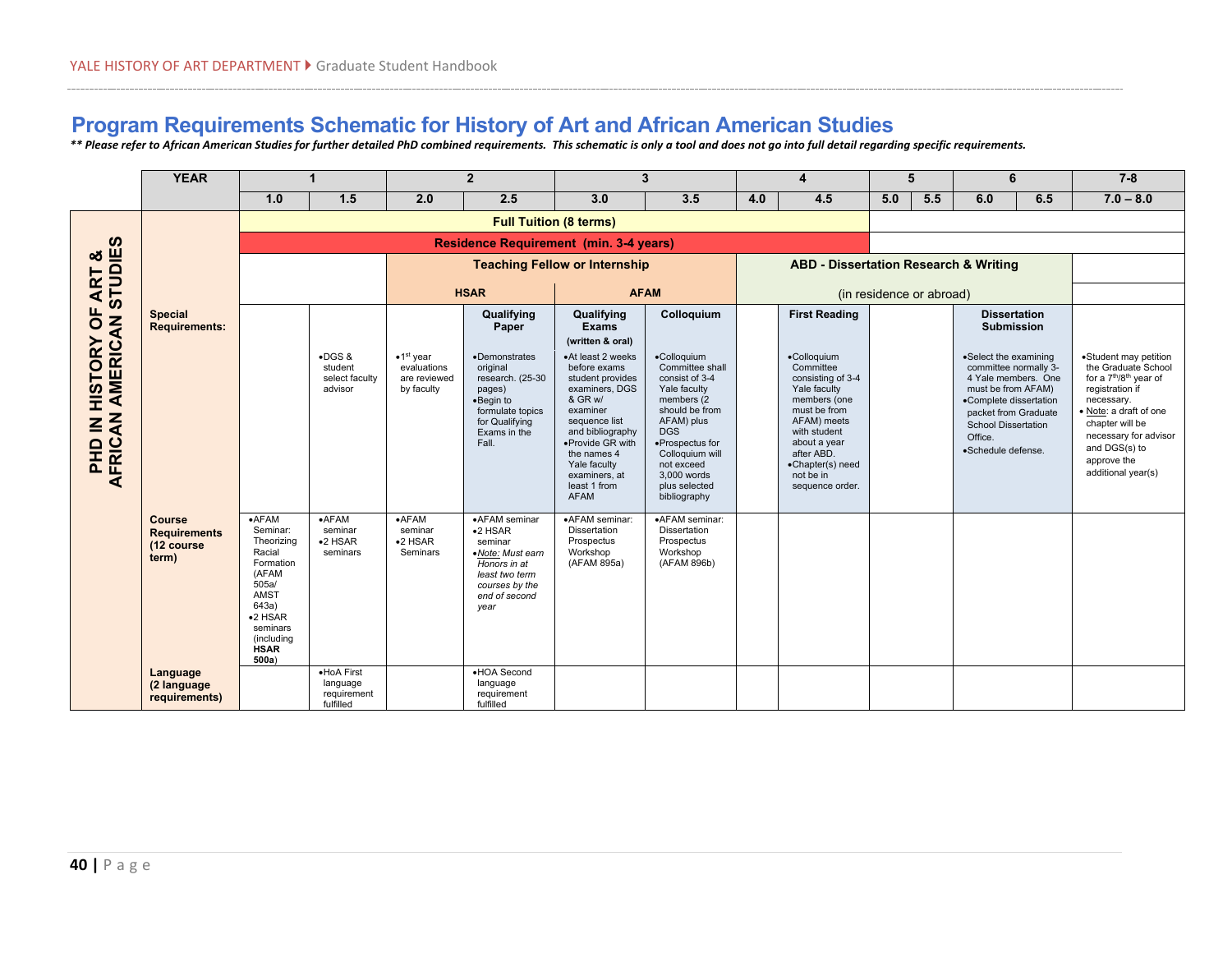# **Program Requirements Schematic for History of Art and English**

*\*\* Please refer to English Department for further detailed PhD combined requirements. This schematic is only a tool and does not go into full detail regarding specific requirements.* 

|                                                                | <b>YEAR</b>                                                 | $\blacktriangleleft$                                                                        |                                                         | $\overline{2}$                                                  |                                                                                                                                                                                         | $\mathbf{3}$                                                                                                                                                                                               |                                                                                                                                                                                                                                      | 4   |                                                                                                                                                                                                                                               | 5   |                          | 6                                                                                                                                                                                |     | $7 - 8$                                                                                                                                                                                                                            |
|----------------------------------------------------------------|-------------------------------------------------------------|---------------------------------------------------------------------------------------------|---------------------------------------------------------|-----------------------------------------------------------------|-----------------------------------------------------------------------------------------------------------------------------------------------------------------------------------------|------------------------------------------------------------------------------------------------------------------------------------------------------------------------------------------------------------|--------------------------------------------------------------------------------------------------------------------------------------------------------------------------------------------------------------------------------------|-----|-----------------------------------------------------------------------------------------------------------------------------------------------------------------------------------------------------------------------------------------------|-----|--------------------------|----------------------------------------------------------------------------------------------------------------------------------------------------------------------------------|-----|------------------------------------------------------------------------------------------------------------------------------------------------------------------------------------------------------------------------------------|
|                                                                |                                                             | 1.0                                                                                         | 1.5                                                     | 2.0                                                             | 2.5                                                                                                                                                                                     | 3.0                                                                                                                                                                                                        | 3.5                                                                                                                                                                                                                                  | 4.0 | 4.5                                                                                                                                                                                                                                           | 5.0 | 5.5                      | 6.0                                                                                                                                                                              | 6.5 | $7.0 - 8.0$                                                                                                                                                                                                                        |
|                                                                |                                                             | <b>Full Tuition (8 terms)</b>                                                               |                                                         |                                                                 |                                                                                                                                                                                         |                                                                                                                                                                                                            |                                                                                                                                                                                                                                      |     |                                                                                                                                                                                                                                               |     |                          |                                                                                                                                                                                  |     |                                                                                                                                                                                                                                    |
|                                                                |                                                             | <b>Residence Requirement (min. 3-4 years)</b>                                               |                                                         |                                                                 |                                                                                                                                                                                         |                                                                                                                                                                                                            |                                                                                                                                                                                                                                      |     |                                                                                                                                                                                                                                               |     |                          |                                                                                                                                                                                  |     |                                                                                                                                                                                                                                    |
|                                                                |                                                             |                                                                                             |                                                         |                                                                 |                                                                                                                                                                                         |                                                                                                                                                                                                            |                                                                                                                                                                                                                                      |     | <b>ABD - Dissertation Research &amp; Writing</b>                                                                                                                                                                                              |     |                          |                                                                                                                                                                                  |     |                                                                                                                                                                                                                                    |
| <b>ENGLISH</b>                                                 |                                                             |                                                                                             |                                                         |                                                                 |                                                                                                                                                                                         |                                                                                                                                                                                                            |                                                                                                                                                                                                                                      |     |                                                                                                                                                                                                                                               |     | (in residence or abroad) |                                                                                                                                                                                  |     |                                                                                                                                                                                                                                    |
|                                                                |                                                             |                                                                                             |                                                         |                                                                 |                                                                                                                                                                                         |                                                                                                                                                                                                            | <b>Teaching Fellow or Internship</b>                                                                                                                                                                                                 |     |                                                                                                                                                                                                                                               |     |                          |                                                                                                                                                                                  |     |                                                                                                                                                                                                                                    |
|                                                                |                                                             |                                                                                             |                                                         |                                                                 |                                                                                                                                                                                         | <b>HSAR</b>                                                                                                                                                                                                |                                                                                                                                                                                                                                      |     | <b>ENGL</b>                                                                                                                                                                                                                                   |     |                          |                                                                                                                                                                                  |     |                                                                                                                                                                                                                                    |
| ග්<br>NI GHO<br><b>ART</b><br>$\overline{5}$<br><b>HISTORY</b> | <b>Special</b><br><b>Requirements</b>                       |                                                                                             | $\bullet$ DGS &                                         | $\bullet$ 1 <sup>st</sup> year                                  | Qualifying<br>Paper<br>•Demonstrates                                                                                                                                                    | Qualifying<br><b>Exams</b><br>(written & oral)<br>•At least 2 weeks                                                                                                                                        | Colloquium<br>•Colloquium                                                                                                                                                                                                            |     | <b>First Reading</b><br>•Colloquium                                                                                                                                                                                                           |     |                          | <b>Dissertation</b><br><b>Submission</b><br>•Select the examining                                                                                                                |     | ·Student may petition                                                                                                                                                                                                              |
|                                                                |                                                             |                                                                                             | student<br>select faculty<br>advisor                    | evaluations<br>are reviewed<br>by faculty                       | original<br>research. (25-<br>30 pages)<br>•Begin to<br>formulate topics<br>for Qualifying<br>Exams in the<br>Fall.                                                                     | before exams<br>student provides<br>examiners, DGS<br>& GR w/<br>examiner<br>sequence list<br>and bibliography<br>•Provide GR with<br>the names of<br>examiners (4<br>Yale faculty, at<br>least 1 from ED) | Committee shall<br>consist of 3-4<br>Yale faculty<br>members (1<br>should be from<br>ENGL) plus<br>DGS from both<br>HoA and ENGL<br>•Prospectus for<br>Colloquium will<br>not exceed<br>3.000 words<br>plus selected<br>bibliography |     | Committee<br>consisting of 3-4<br>Yale faculty<br>members (1<br>should be from<br>ENGL) meets<br>with student<br>about a year<br>after ABD.<br>•Chapter(s) need<br>not be in<br>sequence order.<br>$\bullet$ DGS not<br>required to<br>attend |     |                          | committee normally 3-<br>4 Yale members, 1<br>must be from ENGL.<br>•Complete dissertation<br>packet from Graduate<br><b>School Dissertation</b><br>Office<br>·Schedule defense. |     | the Graduate School<br>for a 7 <sup>th</sup> /8 <sup>th</sup> year of<br>registration if<br>necessary.<br>· Note: a draft of one<br>chapter will be<br>necessary for advisor<br>and DGS(s) to<br>approve the<br>additional year(s) |
|                                                                | <b>Course</b><br><b>Requirements</b><br>(16 course<br>term) | $\bullet$ 2 ENGL<br>seminars<br>$•2$ HSAR<br>seminars<br>(including<br><b>HSAR</b><br>500a) | $\bullet$ 2 ENGL<br>seminars<br>$•2$ HSAR<br>seminars   | $\overline{\bullet}$ 3 ENGL<br>seminars<br>$•1$ HSAR<br>seminar | $\bullet$ 3 ENGL<br>seminars<br>(including<br><b>ENGL 990)</b><br>$•1$ HSAR<br>seminar<br>•Note: Must earn<br>Honors in at<br>least two term<br>courses by the<br>end of second<br>year |                                                                                                                                                                                                            |                                                                                                                                                                                                                                      |     |                                                                                                                                                                                                                                               |     |                          |                                                                                                                                                                                  |     |                                                                                                                                                                                                                                    |
|                                                                | Language<br>(2 language<br>requirements)                    |                                                                                             | $\bullet$ First<br>language<br>requirement<br>fulfilled |                                                                 |                                                                                                                                                                                         |                                                                                                                                                                                                            | $\bullet$ Second<br>language<br>requirement<br>fulfilled                                                                                                                                                                             |     |                                                                                                                                                                                                                                               |     |                          |                                                                                                                                                                                  |     |                                                                                                                                                                                                                                    |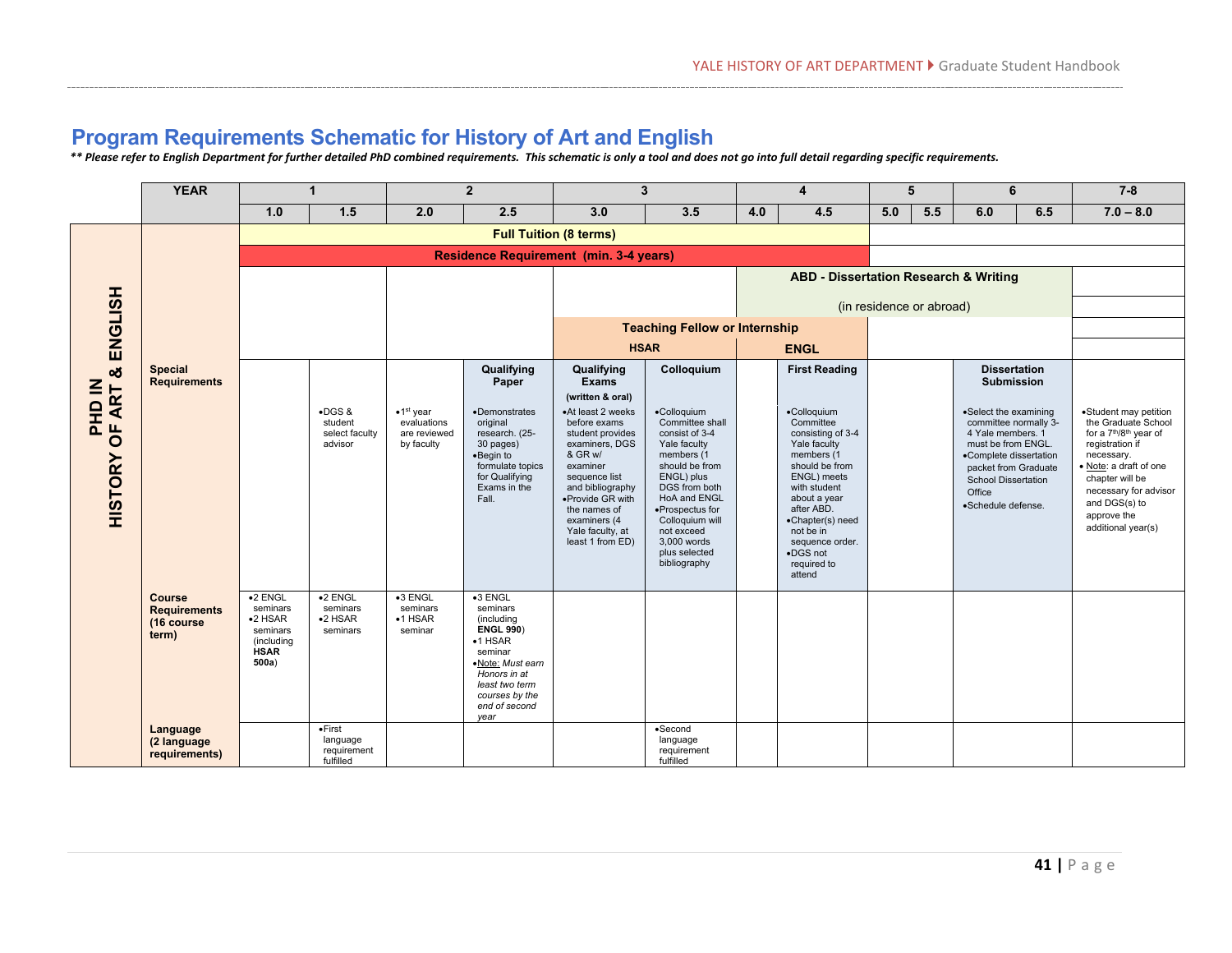# **Program Requirements Schematic for History of Art with Film and Media Studies**

*\*\* Please refer to Film and Media Studies for further detailed PhD combined requirements. This schematic is only a tool and does not go into full detail regarding specific requirements.* 

|                                     | <b>YEAR</b>                                                                | $\mathbf{1}$                                                                                                                                         |                                                                 | $\overline{2}$                                                              |                                                                                                                                                                                                                                                                | $\mathbf{3}$                                                                                                                                                                                                         |                                                                                                                                                                                                                                     | $\overline{\mathbf{4}}$ |                                                                                                                                                                                                                             | 5                                   |     | 6                                                                                                                                                                                                              |     | $7 - 8$                                                                                                                                                                                                                                                       |
|-------------------------------------|----------------------------------------------------------------------------|------------------------------------------------------------------------------------------------------------------------------------------------------|-----------------------------------------------------------------|-----------------------------------------------------------------------------|----------------------------------------------------------------------------------------------------------------------------------------------------------------------------------------------------------------------------------------------------------------|----------------------------------------------------------------------------------------------------------------------------------------------------------------------------------------------------------------------|-------------------------------------------------------------------------------------------------------------------------------------------------------------------------------------------------------------------------------------|-------------------------|-----------------------------------------------------------------------------------------------------------------------------------------------------------------------------------------------------------------------------|-------------------------------------|-----|----------------------------------------------------------------------------------------------------------------------------------------------------------------------------------------------------------------|-----|---------------------------------------------------------------------------------------------------------------------------------------------------------------------------------------------------------------------------------------------------------------|
|                                     |                                                                            | 1.0                                                                                                                                                  | 1.5                                                             | 2.0                                                                         | 2.5                                                                                                                                                                                                                                                            | 3.0                                                                                                                                                                                                                  | 3.5                                                                                                                                                                                                                                 | 4.0                     | 4.5                                                                                                                                                                                                                         | 5.0                                 | 5.5 | 6.0                                                                                                                                                                                                            | 6.5 | $7.0 - 8.0$                                                                                                                                                                                                                                                   |
|                                     |                                                                            | <b>Full Tuition (8 terms)</b>                                                                                                                        |                                                                 |                                                                             |                                                                                                                                                                                                                                                                |                                                                                                                                                                                                                      |                                                                                                                                                                                                                                     |                         |                                                                                                                                                                                                                             |                                     |     |                                                                                                                                                                                                                |     |                                                                                                                                                                                                                                                               |
|                                     |                                                                            |                                                                                                                                                      | <b>Residence Requirement (min. 3 years)</b>                     |                                                                             |                                                                                                                                                                                                                                                                |                                                                                                                                                                                                                      |                                                                                                                                                                                                                                     |                         |                                                                                                                                                                                                                             |                                     |     |                                                                                                                                                                                                                |     |                                                                                                                                                                                                                                                               |
|                                     |                                                                            |                                                                                                                                                      |                                                                 | <b>Teaching Fellow or Internship</b>                                        |                                                                                                                                                                                                                                                                |                                                                                                                                                                                                                      |                                                                                                                                                                                                                                     |                         | <b>ABD - Dissertation Research &amp; Writing</b>                                                                                                                                                                            |                                     |     |                                                                                                                                                                                                                |     |                                                                                                                                                                                                                                                               |
|                                     |                                                                            |                                                                                                                                                      |                                                                 | <b>HSAR</b>                                                                 |                                                                                                                                                                                                                                                                | <b>FMS</b>                                                                                                                                                                                                           |                                                                                                                                                                                                                                     |                         |                                                                                                                                                                                                                             | (in residence or abroad)            |     |                                                                                                                                                                                                                |     |                                                                                                                                                                                                                                                               |
| OF ART &<br>STUDIES                 | <b>Special</b><br><b>Requirements</b>                                      |                                                                                                                                                      |                                                                 |                                                                             | Qualifying<br>Paper                                                                                                                                                                                                                                            | Qualifying<br>Exam<br>(written & oral)                                                                                                                                                                               | Colloquium                                                                                                                                                                                                                          |                         | <b>First Reading</b>                                                                                                                                                                                                        |                                     |     | <b>Dissertation</b><br><b>Submission</b>                                                                                                                                                                       |     |                                                                                                                                                                                                                                                               |
| PHD IN HISTORY OF<br>FILM AND MEDIA |                                                                            |                                                                                                                                                      | $\bullet$ DGS &<br>student<br>select<br>faculty<br>advisor      | $\bullet$ 1 <sup>st</sup> year<br>evaluations<br>are reviewed<br>by faculty | • Demonstrates<br>original<br>research. (25-<br>30 pages)<br>• Begin to<br>formulate<br>topics for<br>Qualifying<br>Exams in the<br>Fall.                                                                                                                      | • At least 2<br>weeks before<br>exams<br>student<br>provides<br>examiners,<br>DGS & GR w/<br>examiner<br>sequence list<br>and<br>bibliography<br>· Provide GR<br>with the<br>names of 4<br>Yale faculty<br>examiners | · Colloquium<br>Committee<br>shall consist<br>of 3-4 Yale<br>faculty<br>members (2)<br>should be<br>from FMS)<br>plus DGS<br>·Prospectus<br>for<br>Colloquium<br>will not<br>exceed 3,000<br>words plus<br>selected<br>bibliography |                         | • Colloquium<br>Committee<br>consisting of 3-<br>4 Yale faculty<br>members (one<br>must be from<br>FMS) meets<br>with student<br>about a year<br>after ABD.<br>$\bullet$ Chapter(s)<br>need not be in<br>sequence<br>order. |                                     |     | • Select the examining<br>committee normally 3-<br>4 Yale members. One<br>must be from FMS.<br>• Complete dissertation<br>packet from Graduate<br><b>School Dissertation</b><br>Office.<br>· Schedule defense. |     | • Student may petition<br>the Graduate School<br>for a 7 <sup>th</sup> /8 <sup>th</sup> year of<br>registration, if<br>necessary.<br>· Note: a draft of one<br>chapter will be<br>necessary for advisor<br>and DGS(s) to<br>approve the additional<br>year(s) |
|                                     |                                                                            |                                                                                                                                                      |                                                                 |                                                                             |                                                                                                                                                                                                                                                                | <b>Foundational</b><br><b>Texts in FMS</b><br>by October 1                                                                                                                                                           |                                                                                                                                                                                                                                     |                         |                                                                                                                                                                                                                             | Defense of<br><b>Methods in FMS</b> |     |                                                                                                                                                                                                                |     |                                                                                                                                                                                                                                                               |
|                                     | <b>Course</b><br><b>Requirements</b><br>(12 term<br>course<br>requirement) | $\overline{\cdot}$ FMS<br>seminar:<br><b>FILM601</b><br>Films and<br>Their<br>Study<br>$\bullet$ 3<br>seminars<br>(including<br><b>HSAR</b><br>500a) | $\overline{\bullet}$ 2 FMS<br>seminars<br>$•2$ HSAR<br>seminars | · FMS seminar:<br>Film603<br>Historiography<br>$\bullet$ 1 HSAR<br>seminar  | • FMS seminar<br>• FMS and<br><b>HSAR</b><br>seminars<br>(counts as<br>one course<br>credits, either<br>in FMS or<br><b>HOA</b><br>$\bullet$ HSAR<br>seminar<br>• Note: Must<br>earn Honors<br>in at least two<br>term courses<br>by the end of<br>second year |                                                                                                                                                                                                                      |                                                                                                                                                                                                                                     |                         |                                                                                                                                                                                                                             |                                     |     |                                                                                                                                                                                                                |     |                                                                                                                                                                                                                                                               |
|                                     | Language<br>(2 language<br>requirements)                                   |                                                                                                                                                      | $\bullet$ First<br>language<br>requirement<br>fulfilled         |                                                                             | • Second<br>language<br>requirement<br>fulfilled                                                                                                                                                                                                               |                                                                                                                                                                                                                      |                                                                                                                                                                                                                                     |                         |                                                                                                                                                                                                                             |                                     |     |                                                                                                                                                                                                                |     |                                                                                                                                                                                                                                                               |